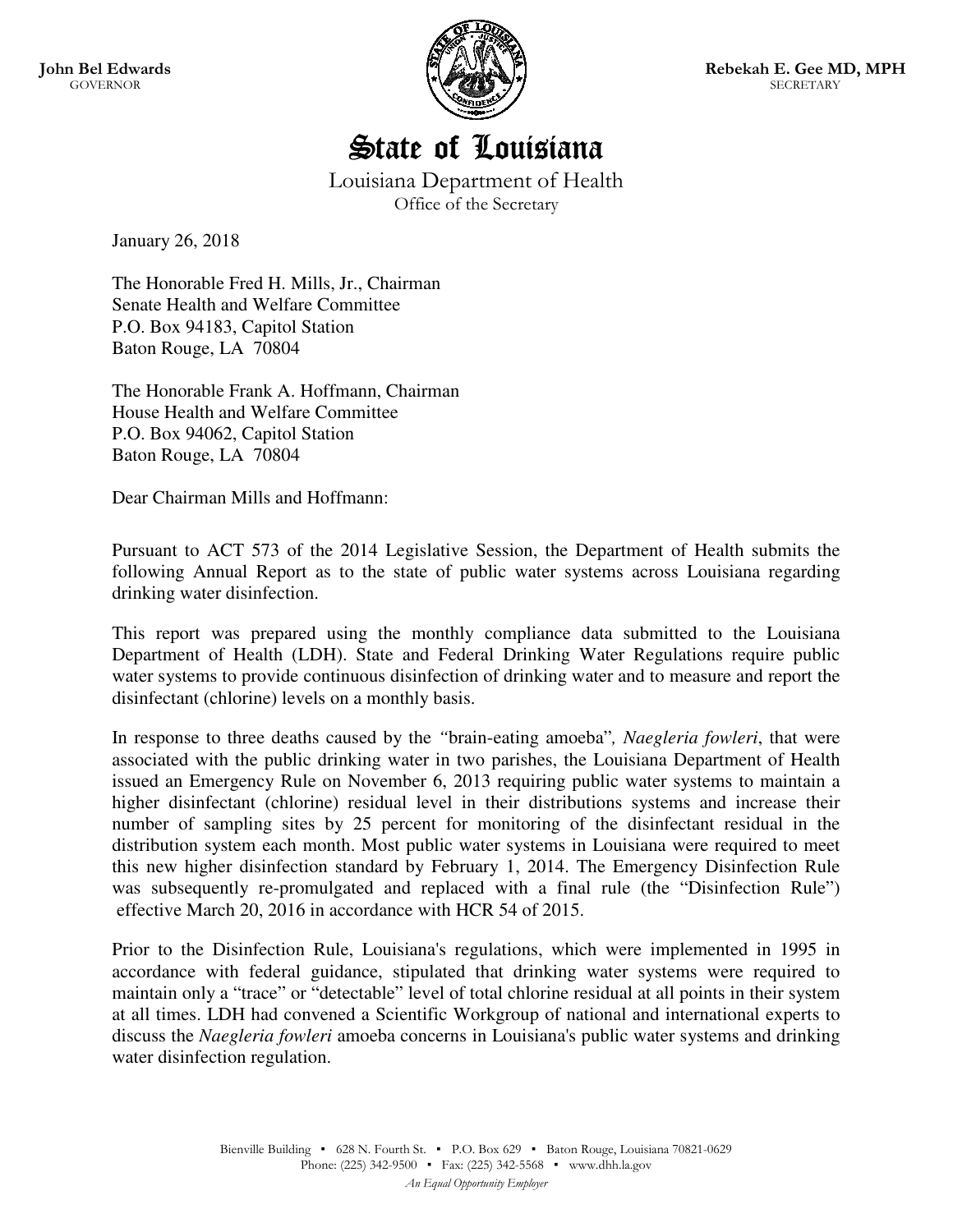The Disinfection Rule is based on scientific data, response protocols from Western Australia, and recommendations from the federal Centers for Disease Control and Prevention (CDC) relative to the control of the *Naegleria fowleri* amoeba. Under the Disinfection Rule, public water systems must maintain a minimum disinfectant residual level of 0.5 milligrams per liter (mg/l) at all points in their distribution system and finished water storage facilities at all times. This 0.5 mg/l level is known to control the *Naegleria fowleri* amoeba.

There are currently 1,331 public drinking water systems (PWS) in the state of Louisiana. Public water systems that reported at least one chlorine residual level below 0.5 mg/L in a one-month period were cited a monthly chlorine residual violation for non-compliance with the Disinfection Rule. Also, public water systems were cited with a monthly monitoring/reporting violation for failing to monitor and/or report the chlorine residual level in their drinking water. Below are some statistics on the public water system compliance with the Disinfection Rule for the period of January 1, 2017 through December 31, 2017:

- 950 public water systems (72%) were compliant with the minimum chlorine level for the entire year.
- 943 public water systems (71% of all systems) were compliant by monitoring and meeting the minimum chlorine level of 0.5 mg/L for the entire year.
- 373 public water systems (28%) were non-compliant by failing to meet the minimum chlorine level of 0.5 mg/L for at least one month during the year.
	- o Of the 373, 201 public water systems failed to meet the minimum chlorine level for only 1 month in the year.
- 26 public water systems (2%) were non-compliant by failing to monitor/report the chlorine level in the drinking water for at least one month for the entire year.
- Eight (8) public water systems that have potable water distribution piping comingled with onsite industrial processes retained their disinfection waiver and notify water system users of the risk in lieu of implementing disinfection.

The attached table provides the number of monthly chlorine residual (CR) violations and the number of monthly chlorine monitoring/reporting (MR) violations for the compliance period of January 1, 2017 through December 31, 2017 for each Louisiana public water systems. Should you have any questions regarding the information contained in this correspondence, please do not hesitate to contact my office at 225-342-3417.

Sincerely,

Jimmy Guidry, M.D. State Health Officer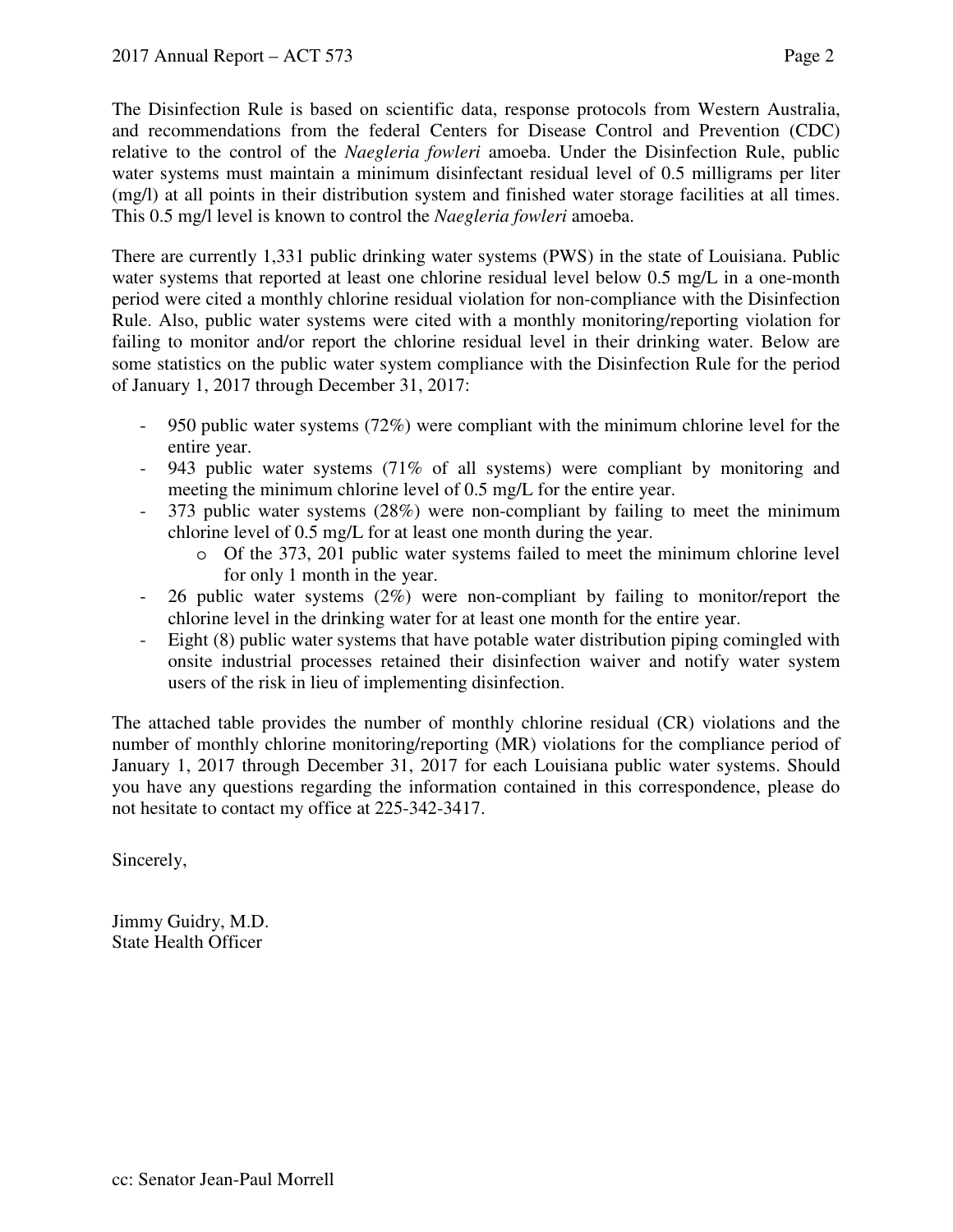

**2017 Annual Report on Water Disinfection** 

## **Louisiana Public Water Systems Compliance History with the Final Rule on Drinking Water Disinfection January 1, 2017 through December 31, 2017**

| <b>PARISH</b>    | <b>PUBLIC WATER SYSTEM</b>                | <b>PWS ID#</b> | <b>NUMBER OF CR1</b><br>VIOLATIONS* | NUMBER OF MR <sup>2</sup><br>VIOLATIONS* |
|------------------|-------------------------------------------|----------------|-------------------------------------|------------------------------------------|
| <b>ACADIA</b>    | ARC OF ACADIANA                           | LA1001011      | 0                                   | 0                                        |
| <b>ACADIA</b>    | CITY OF RAYNE WATER SYSTEM                | LA1001007      | 0                                   | 0                                        |
| <b>ACADIA</b>    | CROWLEY WATER SYSTEM (LAWCO)              | LA1001002      | 0                                   | 0                                        |
| <b>ACADIA</b>    | <b>EGAN WATER CORPORATION</b>             | LA1001025      | $\overline{2}$                      | 0                                        |
| <b>ACADIA</b>    | EGAN WATER CORPORATION NO 2               | LA1001026      | 1                                   | 0                                        |
| <b>ACADIA</b>    | MIRE BRANCH WATER CORPORATION             | LA1001024      | $\overline{2}$                      | 0                                        |
| <b>ACADIA</b>    | NORTH CROWLEY WATER CORPORATION           | LA1001023      | 0                                   | 0                                        |
| <b>ACADIA</b>    | SOUTH RAYNE WATER CORPORATION             | LA1001022      | 3                                   | 0                                        |
| <b>ACADIA</b>    | TOWN OF CHURCH POINT WATER SYSTEM         | LA1001001      | 0                                   | 0                                        |
| <b>ACADIA</b>    | TOWN OF IOTA WATER SYSTEM                 | LA1001004      | 0                                   | 0                                        |
| <b>ACADIA</b>    | VILLAGE OF ESTHERWOOD WATER SYSTEM        | LA1001003      | 3                                   | 0                                        |
| <b>ACADIA</b>    | VILLAGE OF MERMENTAU WATER SYSTEM         | LA1001005      | 3                                   | 0                                        |
| <b>ACADIA</b>    | VILLAGE OF MORSE WATER SYSTEM             | LA1001006      | $\overline{7}$                      | 0                                        |
| ALLEN            | ALLEN PARISH WW DISTRICT NO 1             | LA1003001      | 0                                   | 0                                        |
| ALLEN            | CITY OF OAKDALE WATER SYSTEM              | LA1003006      | 1                                   | 0                                        |
| <b>ALLEN</b>     | EAST ALLEN PARISH WATER WORKS             | LA1003011      | $\overline{2}$                      | 0                                        |
| ALLEN            | NORTHWEST ALLEN WWD WATER SYSTEM          | LA1003003      | 1                                   | 0                                        |
| ALLEN            | SOUTH OAKDALE WATER SYSTEM                | LA1003008      | 1                                   | 0                                        |
| ALLEN            | SOUTHWEST ALLEN WW DISTRICT NO 2          | LA1003009      | 0                                   | 0                                        |
| ALLEN            | TOWN OF ELIZABETH WATER SYSTEM            | LA1003002      | 0                                   | 0                                        |
| ALLEN            | TOWN OF KINDER WATER SYSTEM               | LA1003005      | 0                                   | 0                                        |
| <b>ALLEN</b>     | TOWN OF OBERLIN WATER SYSTEM              | LA1003007      | 0                                   | 0                                        |
| ALLEN            | WEST ALLEN PARISH WATER SYSTEM            | LA1003010      | 0                                   | 0                                        |
| ASCENSION        | A CHILDS WORLD DAY CARE & LEARNING CENTR  | LA2005266      | 0                                   | 0                                        |
| <b>ASCENSION</b> | AIR LIQUIDE GEISMAR UTILITY SERVICES      | LA2005256      | 0                                   | 0                                        |
| <b>ASCENSION</b> | <b>ALMATIS</b>                            | LA2005165      | 0                                   | 0                                        |
| ASCENSION        | ASCENSION CONSOLIDATED UTILITY DIST 1     | LA1005045      | 4                                   | 0                                        |
| <b>ASCENSION</b> | ASCENSION PARISH WATER WORKS DISTRICT 2   | LA1005001      | 0                                   | 0                                        |
| <b>ASCENSION</b> | <b>BABY BEGINNINGS</b>                    | LA2005265      | 0                                   | 0                                        |
| ASCENSION        | <b>BASF CORPORATION</b>                   | LA2005003      | 0                                   | 0                                        |
| ASCENSION        | <b>BELLE RINA</b>                         | LA1005006      | 0                                   | 0                                        |
| ASCENSION        | BEST STOP #5                              | LA2005123      | 5                                   | 0                                        |
| ASCENSION        | <b>BON TERRE CORPORATION WATER SYSTEM</b> | LA1005004      | 0                                   | 0                                        |
| ASCENSION        | CITY OF GONZALES WATER SYSTEM             | LA1005030      | 0                                   | 0                                        |
| <b>ASCENSION</b> | COUNTRYSIDE MOBILE HOME COURT             | LA1005119      | 1                                   | 0                                        |
| ASCENSION        | COUNTRYVIEW MOBILE HOME COURT             | LA1005202      | 1                                   | 0                                        |
| ASCENSION        | DIVERSION WATER - BAYOU ESTATES           | LA1005005      | 0                                   | 0                                        |
| ASCENSION        | DIVERSION WATER - CYPRESS LAKES           | LA1005208      | 0                                   | 0                                        |
| ASCENSION        | DIVERSION WATER - RIVER RUN ESTATES       | LA1005206      | 0                                   | 0                                        |
| <b>ASCENSION</b> | DOLLAR GENERAL #17790                     | LA2005278      | 0                                   | 0                                        |
| <b>ASCENSION</b> | FAITH DAY SCHOOL & ACADEMY                | LA2005231      | 0                                   | 0                                        |
| ASCENSION        | FAMILY COURT MOBILE HOME PARK             | LA1005118      | 1                                   | 0                                        |
| ASCENSION        | FISHERMANS ONE STOP                       | LA2005253      | 0                                   | 0                                        |
| <b>ASCENSION</b> | <b>FISHERMANS WHARF</b>                   | LA2005259      | 0                                   | 0                                        |
| ASCENSION        | FREDS RESTAURANT                          | LA2005005      | 1                                   | 0                                        |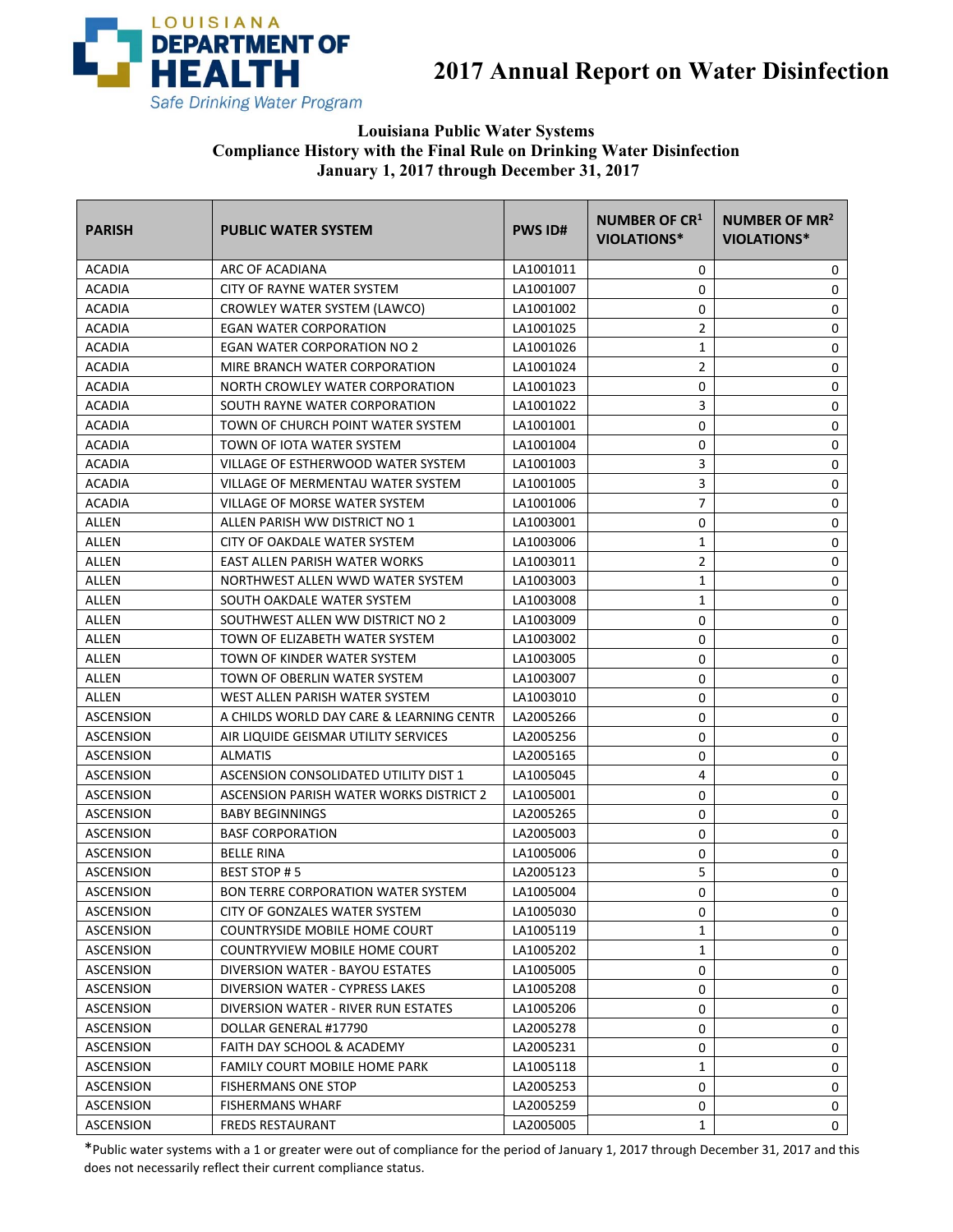| <b>PARISH</b>    | <b>PUBLIC WATER SYSTEM</b>                  | <b>PWS ID#</b> | NUMBER OF CR <sup>1</sup><br>VIOLATIONS* | NUMBER OF MR <sup>2</sup><br><b>VIOLATIONS*</b> |
|------------------|---------------------------------------------|----------------|------------------------------------------|-------------------------------------------------|
| <b>ASCENSION</b> | GO BEARS FOOD MART #24                      | LA2005252      | 0                                        | 0                                               |
| <b>ASCENSION</b> | JIMMY BABIN APARTMENTS                      | LA1005046      | 3                                        | $\overline{2}$                                  |
| ASCENSION        | <b>KENNEDY HEIGHTS SUBDIVISION</b>          | LA1005017      | 0                                        | 0                                               |
| <b>ASCENSION</b> | KNIGHTS OF COLUMBUS 6389                    | LA2005271      | 0                                        | $\mathbf 0$                                     |
| ASCENSION        | LA PETITE DAY CARE CENTER                   | LA2005191      | 0                                        | 0                                               |
| ASCENSION        | LEBLANCS TRIPLE S                           | LA2005214      | 0                                        | 0                                               |
| ASCENSION        | LIONS COPOLYMER GEISMAR                     | LA2005167      | 1                                        | 0                                               |
| ASCENSION        | MARANATHA ACRES SUBDIVISION                 | LA1005153      | 0                                        | 0                                               |
| ASCENSION        | <b>MCGAHA APARTMENTS</b>                    | LA1005085      | 0                                        | 0                                               |
| ASCENSION        | MR CS BAR                                   | LA2005277      | 0                                        | 0                                               |
| ASCENSION        | NEESE INDUSTRIES, INC                       | LA2005267      | 0                                        | 0                                               |
| ASCENSION        | OAK VILLAGE MOBILE HOME PARK WS             | LA1005171      | 5                                        | 0                                               |
| <b>ASCENSION</b> | OCCIDENTAL CHEMICAL CORPORATION             | LA2005042      | 1                                        | 0                                               |
| <b>ASCENSION</b> | ORLEANS ROOM                                | LA2005232      | 0                                        | $\mathbf 0$                                     |
| ASCENSION        | PARISH UTILITIES OF ASCENSION               | LA1005035      | 0                                        | 0                                               |
| <b>ASCENSION</b> | PINE TRAILER PARK                           | LA1005152      | 6                                        | 1                                               |
| <b>ASCENSION</b> | PLANTATION MOBILE HOME VILLAGE              | LA1005148      | 0                                        | 0                                               |
| ASCENSION        | RODDY ROAD VILLAGE ASCENSION, LLC           | LA1005112      | 0                                        | 0                                               |
| <b>ASCENSION</b> | <b>RYANS FAMILY GROCERY</b>                 | LA2005026      | 0                                        | 0                                               |
| <b>ASCENSION</b> | SHADY OAKS MOBILE HOME PARK WATER<br>SYSTEM | LA1005114      | 0                                        | 0                                               |
| <b>ASCENSION</b> | SHELL CHEMICAL COMPANY                      | LA2005034      | 0                                        | 0                                               |
| ASCENSION        | SORRENTO LUMBER COMPANY                     | LA2005255      | 1                                        | 0                                               |
| ASCENSION        | ST AMANT BAPTIST CHURCH SCHOOL              | LA2005268      | 4                                        | 0                                               |
| ASCENSION        | ST AMANT TRAILER PARK                       | LA1005210      | 0                                        | 0                                               |
| ASCENSION        | SUMMERFIELD SUBDIVISION                     | LA1005036      | 0                                        | 0                                               |
| <b>ASCENSION</b> | TREYVILLE COURTS TRAILER PARK               | LA1005175      | 0                                        | 0                                               |
| ASCENSION        | WESTLAKE VINYLS COMPANY, LP                 | LA2005006      | 1                                        | 0                                               |
| <b>ASCENSION</b> | WHITE ROAD MOBILE HOME PARK                 | LA1005147      | 1                                        | 0                                               |
| ASSUMPTION       | ASSUMPTION PARISH WW DISTRICT 1             | LA1007001      | 1                                        | 0                                               |
| <b>AVOYELLES</b> | AVOYELLES PARISH WATERWORKS DISTRICT 1      | LA1009002      | 0                                        | 0                                               |
| AVOYELLES        | AVOYELLES WARD 3 WATERWORKS DISTRICT        | LA1009017      | 0                                        | 0                                               |
| <b>AVOYELLES</b> | AVOYELLES WARD ONE WATER SYSTEM INC         | LA1009016      | 0                                        | 0                                               |
| AVOYELLES        | AVOYELLES WATER COMMISSION                  | LA1009021      | 0                                        | 0                                               |
| AVOYELLES        | BROUILLETTE WATER SYSTEM INC                | LA1009003      | 0                                        | 0                                               |
| AVOYELLES        | CITY OF MARKSVILLE WATER SYSTEM             | LA1009011      | 0                                        | 0                                               |
| <b>AVOYELLES</b> | FIFTH WARD WATER SYSTEM                     | LA1009007      | 0                                        | 0                                               |
| AVOYELLES        | LAWCO MANSURA                               | LA1009010      | 0                                        | 0                                               |
| <b>AVOYELLES</b> | SOUTHWEST AVOYELLES WATER DISTRICT          | LA1009015      | 3                                        | 0                                               |
| AVOYELLES        | SPRING BAYOU WATER WORKS DISTRICT           | LA1009020      | 0                                        | 0                                               |
| AVOYELLES        | TOWN OF BUNKIE WATER SYSTEM                 | LA1009004      | 1                                        | 0                                               |
| AVOYELLES        | TOWN OF COTTONPORT WATER SYSTEM             | LA1009005      | 1                                        | 0                                               |
| <b>AVOYELLES</b> | TOWN OF EVERGREEN WATER SYSTEM              | LA1009006      | 1                                        | 0                                               |
| AVOYELLES        | TOWN OF PLAUCHEVILLE WATER SYSTM            | LA1009013      | 2                                        | 0                                               |
| <b>AVOYELLES</b> | TOWN OF SIMMESPORT WATER SYSTEM             | LA1009014      | 0                                        | 0                                               |
| <b>AVOYELLES</b> | VILLAGE OF HESSMER WATER SYSTEM             | LA1009008      | 3                                        | 0                                               |
| AVOYELLES        | VILLAGE OF MOREAUVILLE WATER SYSTEM         | LA1009012      | 0                                        | 0                                               |
| BEAUREGARD       | BEAUREGARD DISTRICT NO 2 WARD NO 5          | LA1011012      | 0                                        | 0                                               |
| BEAUREGARD       | BEAUREGARD WATER DISTRICT #5                | LA1011009      | 0                                        | 0                                               |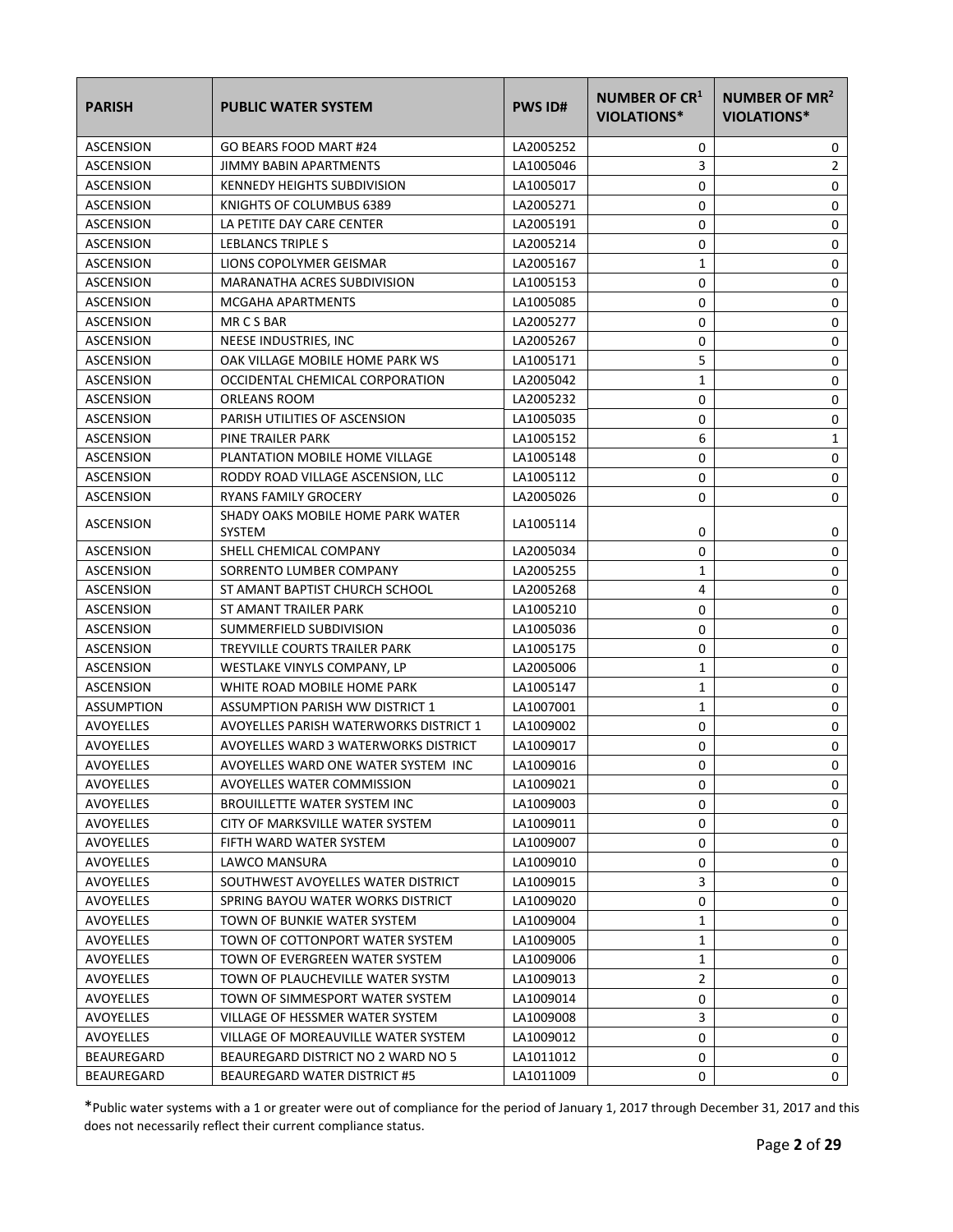| <b>PARISH</b>     | <b>PUBLIC WATER SYSTEM</b>                  | <b>PWS ID#</b> | NUMBER OF CR <sup>1</sup><br>VIOLATIONS* | NUMBER OF MR <sup>2</sup><br><b>VIOLATIONS*</b> |
|-------------------|---------------------------------------------|----------------|------------------------------------------|-------------------------------------------------|
| <b>BEAUREGARD</b> | BEAUREGARD WATER WORKS DIST #3              | LA1011008      | 0                                        | 1                                               |
| <b>BEAUREGARD</b> | CITY OF DERIDDER WATER SYSTEM               | LA1011001      | 0                                        | 0                                               |
| <b>BEAUREGARD</b> | <b>GREEN ACRES SUBDIVISION WATER SYSTEM</b> | LA1011004      | 0                                        | 0                                               |
| <b>BEAUREGARD</b> | INGEVITY SOUTH CAROLINA - DERIDDER WS       | LA2011029      | 0                                        | 0                                               |
| <b>BEAUREGARD</b> | PACKAGING CORP OF AMERICA - DERIDDER        | LA2011002      | 0                                        | 0                                               |
| <b>BEAUREGARD</b> | TOWN OF MERRYVILLE WATER SYSTEM             | LA1011007      | 0                                        | 0                                               |
| <b>BIENVILLE</b>  | ALABAMA WATER SYSTEM                        | LA1013001      | 0                                        | 0                                               |
| <b>BIENVILLE</b>  | ALBERTA WATER SYSTEM                        | LA1013002      | 4                                        | 0                                               |
| <b>BIENVILLE</b>  | ARCADIA WATER SYSTEM                        | LA1013003      | 0                                        | 0                                               |
| <b>BIENVILLE</b>  | <b>BIENVILLE WATER SYSTEM</b>               | LA1013004      | 0                                        | 0                                               |
| <b>BIENVILLE</b>  | <b>BONNIE &amp; CLYDE TRADE DAYS</b>        | LA2013011      | 0                                        | 0                                               |
| <b>BIENVILLE</b>  | BRYCELAND WATER SYSTEM                      | LA1013005      | 1                                        | 0                                               |
| <b>BIENVILLE</b>  | <b>CASTOR WATER SYSTEM</b>                  | LA1013006      | 2                                        | 0                                               |
| <b>BIENVILLE</b>  | <b>CYPRESS WATER SYSTEM</b>                 | LA1013019      | 1                                        | 0                                               |
| <b>BIENVILLE</b>  | EDWARDS MILLCREEK WATER SYSTEM              | LA1013010      | 1                                        | 0                                               |
| <b>BIENVILLE</b>  | FOSTER POULTRY FARMS (ARCADIA FEEDMILL)     | LA2013012      | 0                                        | 0                                               |
| <b>BIENVILLE</b>  | FRIENDSHIP WATER SYSTEM                     | LA1013007      | 0                                        | 0                                               |
| <b>BIENVILLE</b>  | <b>GIBSLAND WATER SYSTEM</b>                | LA1013008      | 0                                        | 0                                               |
| <b>BIENVILLE</b>  | <b>HOUSE OF RAEFORD</b>                     | LA2013015      | 3                                        | 0                                               |
| <b>BIENVILLE</b>  | JAMESTOWN FRYEBURG WATER SYSTEM             | LA1013022      | 0                                        | 0                                               |
| <b>BIENVILLE</b>  | LUCKY WATERWORKS                            | LA1013009      | 0                                        | 0                                               |
| <b>BIENVILLE</b>  | MILLCREEK WATER SYSTEM                      | LA1013021      | 1                                        | 0                                               |
| <b>BIENVILLE</b>  | <b>MOUNT CALM WATER SYSTEM</b>              | LA1013018      | 0                                        | 0                                               |
| <b>BIENVILLE</b>  | MT LEBANON WATER SYSTEM                     | LA1013011      | 0                                        | 0                                               |
| <b>BIENVILLE</b>  | MT OLIVE WATER SYSTEM                       | LA1013012      | 0                                        | 0                                               |
| <b>BIENVILLE</b>  | OLD SALINE COMMUNITY WATER SYSTEM           | LA1013020      | 0                                        | 0                                               |
| <b>BIENVILLE</b>  | RINGGOLD WATER SYSTEM                       | LA1013013      | 1                                        | 0                                               |
| <b>BIENVILLE</b>  | SALINE WATER SYSTEM                         | LA1013014      | 3                                        | 0                                               |
| <b>BIENVILLE</b>  | SHILOH WATERWORKS DISTRICT                  | LA1013016      | 2                                        | 0                                               |
| <b>BIENVILLE</b>  | SOUTHEAST BIENVILLE WATER SYSTEM            | LA1013017      | 0                                        | 0                                               |
| <b>BIENVILLE</b>  | SPRINGHILL COMMUNITY WATER SYSTEM           | LA1013023      | $\mathbf{1}$                             | 0                                               |
| <b>BIENVILLE</b>  | <b>TAYLOR WATER SYSTEM</b>                  | LA1013015      | 0                                        | 0                                               |
| <b>BOSSIER</b>    | BARKSDALE AFB WATER SYSTEM                  | LA1015022      | 0                                        | $\Omega$                                        |
| <b>BOSSIER</b>    | BELLEVUE WATER SYSTEM                       | LA1015041      | 0                                        | 0                                               |
| <b>BOSSIER</b>    | <b>BODCAU WATER WORKS</b>                   | LA1015021      | 0                                        | 0                                               |
| <b>BOSSIER</b>    | CAMP JOY MARINA WATER SYSTEM                | LA2015020      | 6                                        | 0                                               |
| <b>BOSSIER</b>    | CASH POINT LANDING                          | LA2015021      | 0                                        | 0                                               |
| <b>BOSSIER</b>    | <b>CENTRAL BOSSIER WATER SYSTEM</b>         | LA1015039      | 0                                        | 0                                               |
| <b>BOSSIER</b>    | CITY OF BOSSIER CITY WATER SYSTEM           | LA1015004      | 0                                        | 0                                               |
| <b>BOSSIER</b>    | CONSOLIDATED WWKS DISTRICT 1 OF BOSSIER     | LA1015026      | 0                                        | 0                                               |
| <b>BOSSIER</b>    | COUNTRY PLACE SUBD WATER SYSTEM             | LA1015005      | 0                                        | 0                                               |
| <b>BOSSIER</b>    | CYPRESS BLACK BAYOU WATER SYSTEM            | LA1015040      | 0                                        | 0                                               |
| <b>BOSSIER</b>    | DOWNTOWN KORAN STORE WATER SYSTEM           | LA2015026      | 1                                        | 0                                               |
| <b>BOSSIER</b>    | EVANGELINE OAKS WATER SYSTEM                | LA1015009      | 0                                        | 0                                               |
| <b>BOSSIER</b>    | <b>GREEN PARK CAMP WATER SYSTEM</b>         | LA2015004      | 3                                        | 0                                               |
| <b>BOSSIER</b>    | <b>HIGHLAND WATER WORKS</b>                 | LA1015047      | $\overline{2}$                           | 0                                               |
| <b>BOSSIER</b>    | HILLCREST MHP WATER SYSTEM                  | LA1015012      | 1                                        | 0                                               |
| <b>BOSSIER</b>    | OUR PLACE BAR & GRILL WS                    | LA2015027      | 5                                        | 0                                               |
| <b>BOSSIER</b>    | PEACEFUL PINES MHP WATER SYSTEM             | LA1015036      | 0                                        | 0                                               |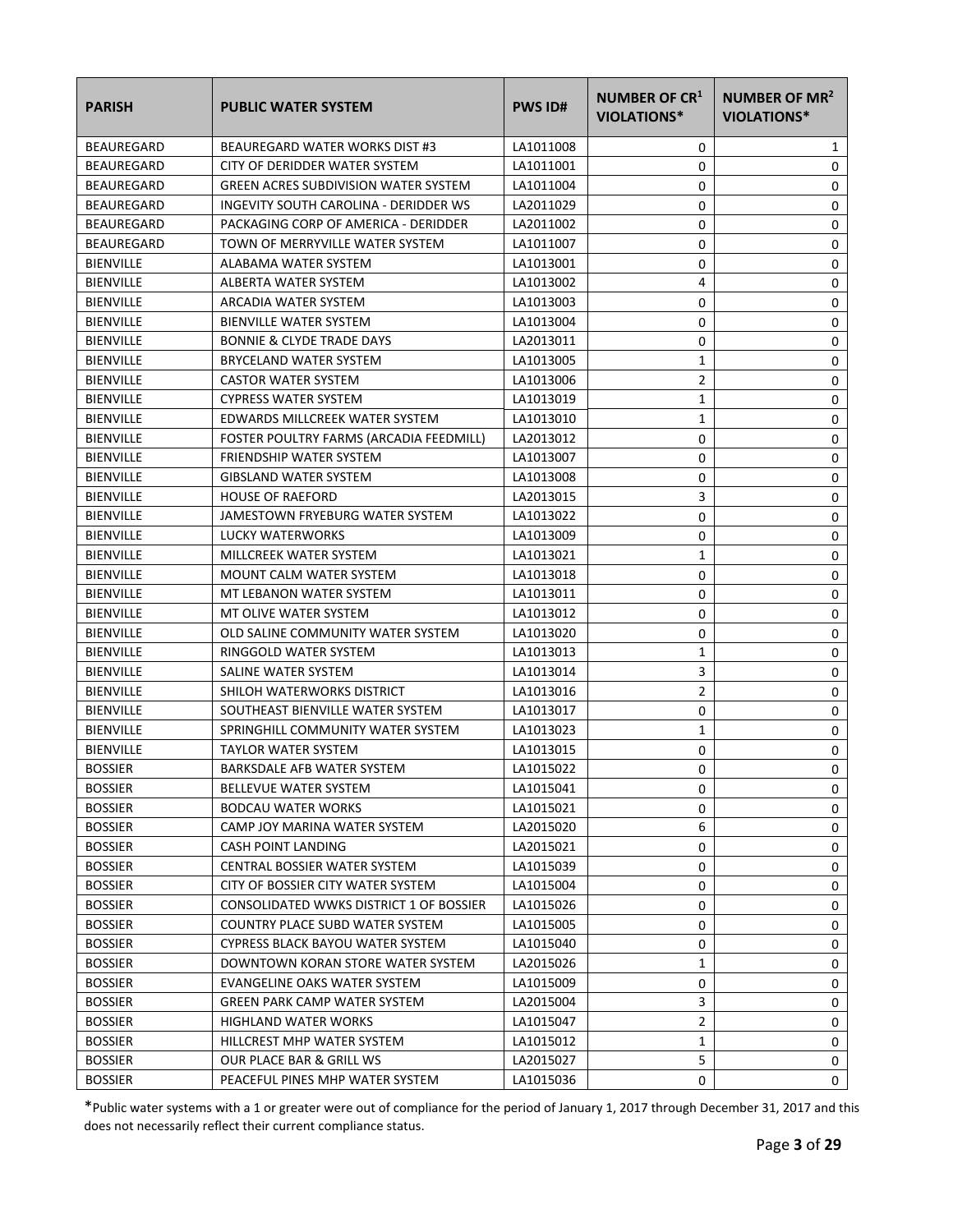| <b>PARISH</b>  | <b>PUBLIC WATER SYSTEM</b>                  | <b>PWS ID#</b> | NUMBER OF CR <sup>1</sup><br>VIOLATIONS* | NUMBER OF MR <sup>2</sup><br><b>VIOLATIONS*</b> |
|----------------|---------------------------------------------|----------------|------------------------------------------|-------------------------------------------------|
| <b>BOSSIER</b> | PLANTATION TRACE MOBILE HOME PARK           | LA1015006      | 0                                        | 0                                               |
| <b>BOSSIER</b> | RIVER POINT WATER SYSTEM                    | LA1015030      | 6                                        | 0                                               |
| <b>BOSSIER</b> | RODGERS MARINA                              | LA2015025      | 0                                        | 0                                               |
| <b>BOSSIER</b> | SLIGO WATER SYSTEM INCORPORATED             | LA1015044      | 3                                        | 0                                               |
| <b>BOSSIER</b> | SOUTH BOSSIER WATER SYSTEM                  | LA1015029      | 0                                        | 0                                               |
| <b>BOSSIER</b> | SOUTHGATE MHP WATER SYSTEM                  | LA1015024      | 0                                        | 0                                               |
| <b>BOSSIER</b> | ST MARYS WATER SYSTEM                       | LA1015023      | 1                                        | 0                                               |
| <b>BOSSIER</b> | TOWN OF BENTON WATER SYSTEM                 | LA1015002      | 0                                        | $\mathbf 0$                                     |
| <b>BOSSIER</b> | TOWN OF HAUGHTON WATER SYSTEM               | LA1015011      | $\mathbf{1}$                             | 0                                               |
| <b>BOSSIER</b> | TOWN OF PLAIN DEALING WATER SYSTEM          | LA1015016      | 3                                        | 0                                               |
| <b>BOSSIER</b> | VILLAGE WATER SYSTEM                        | LA1015018      | 0                                        | 0                                               |
| <b>BOSSIER</b> | WILSON'S STEAK AND SEAFOOD                  | LA2015009      | 5                                        | 0                                               |
| <b>CADDO</b>   | AUTUMN ACRES MHP WATER SYSTEM               | LA1017002      | 1                                        | 0                                               |
| <b>CADDO</b>   | BARRON RIDGE SUBDIVISION WATER SYSTEM       | LA1017072      | 0                                        | 0                                               |
| <b>CADDO</b>   | <b>BEL-DI-GIL WATER SYSTEM</b>              | LA1017004      | 3                                        | 0                                               |
| CADDO          | BELLA VISTA MHP WATER SYSTEM                | LA1017005      | 0                                        | 0                                               |
| CADDO          | <b>BIG OAKS WATER SYSTEM</b>                | LA1017081      | 0                                        | 0                                               |
| CADDO          | BILLY B'S WATER SYSTEM                      | LA2017031      | 1                                        | 0                                               |
| CADDO          | <b>BLANCHARD WATER SYSTEM</b>               | LA1017006      | 0                                        | 0                                               |
| <b>CADDO</b>   | <b>BRADY MOBILE HOME PARK</b>               | LA1017090      | 0                                        | $\mathbf 0$                                     |
| CADDO          | CAMP BETHANY WATER SYSTEM                   | LA2017028      | 0                                        | 0                                               |
| CADDO          | CIRCLE K # 2700881                          | LA2017025      | 0                                        | 0                                               |
| CADDO          | COLWORTH PLACE WATER SUPPLY                 | LA1017073      | 0                                        | 0                                               |
| CADDO          | COUNTRY LIVING ESTATES WATER SYSTEM         | LA1017076      | 0                                        | 0                                               |
| <b>CADDO</b>   | CRAWDADDYS TRUCK STOP WATER SYSTEM          | LA2017027      | 4                                        | 0                                               |
| CADDO          | DEEPWOODS UTILITIES INC                     | LA1017058      | 0                                        | 0                                               |
| CADDO          | DENNY DRIVE WATER SYSTEM                    | LA1017009      | 0                                        | 0                                               |
| CADDO          | DIXIE GARDEN - KINGS HWY WATER SYSTEM       | LA1017087      | 0                                        | 0                                               |
| CADDO          | DIXIE GARDEN WATER SUPPLY                   | LA1017075      | 0                                        | 0                                               |
| CADDO          | EAGLE WATER SYSTEM                          | LA1017012      | 0                                        | 0                                               |
| CADDO          | EL PATIO RESTAURANT WATER SYSTEM            | LA2017032      | 4                                        | 0                                               |
| CADDO          | EVERGREEN ESTATES WATER SYSTEM              | LA1017051      | 0                                        | $\mathbf 0$                                     |
| CADDO          | <b>FOUR FORKS WATER SYSTEM</b>              | LA1017062      | 0                                        | 0                                               |
| CADDO          | <b>GLEN LEAF MOBILE HOME COMMUNITY</b>      | LA1017089      | 0                                        | 0                                               |
| CADDO          | HILLSIDE WATER AND SEWAGE LLC               | LA1017015      | 0                                        | 0                                               |
| CADDO          | HOSSTON MIRA WATER SYSTEM                   | LA1017016      | 0                                        | 0                                               |
| CADDO          | HUNTINGTON MOBILE HOME PARK WATER<br>SYSTEM | LA1017084      | 0                                        | 0                                               |
| <b>CADDO</b>   | <b>IDA WATER SYSTEM</b>                     | LA1017017      | 0                                        | 1                                               |
| CADDO          | JONES ROLLING RIDGE WATER COMPANY           | LA1017029      | 1                                        | 1                                               |
| CADDO          | KEITHVILLE ELEMENTARY AND MIDDLE SCHOOL     | LA2017018      | 4                                        | 0                                               |
| <b>CADDO</b>   | LAKE SHREVE ESTATES WATER SYSTEM            | LA1017083      | 0                                        | 0                                               |
| CADDO          | LAKEVIEW WATER SYSTEM                       | LA1017019      | 1                                        | 0                                               |
| CADDO          | LINDA LANE WATER SYSTEM                     | LA1017018      | 0                                        | 0                                               |
| CADDO          | LOUISIANA CLARKLIFT                         | LA2017020      | 0                                        | 0                                               |
| CADDO          | MEADOWWOOD ESTATES WATER SYSTEM             | LA1017063      | 0                                        | 0                                               |
| CADDO          | MOORINGSPORT WATER SYSTEM                   | LA1017023      | 0                                        | 0                                               |
| <b>CADDO</b>   | OIL CITY WATER WORKS                        | LA1017026      | 0                                        | 0                                               |
| CADDO          | PINECREST MOBILE HOME VILLAGE               | LA1017092      | 0                                        | $\mathsf{O}$                                    |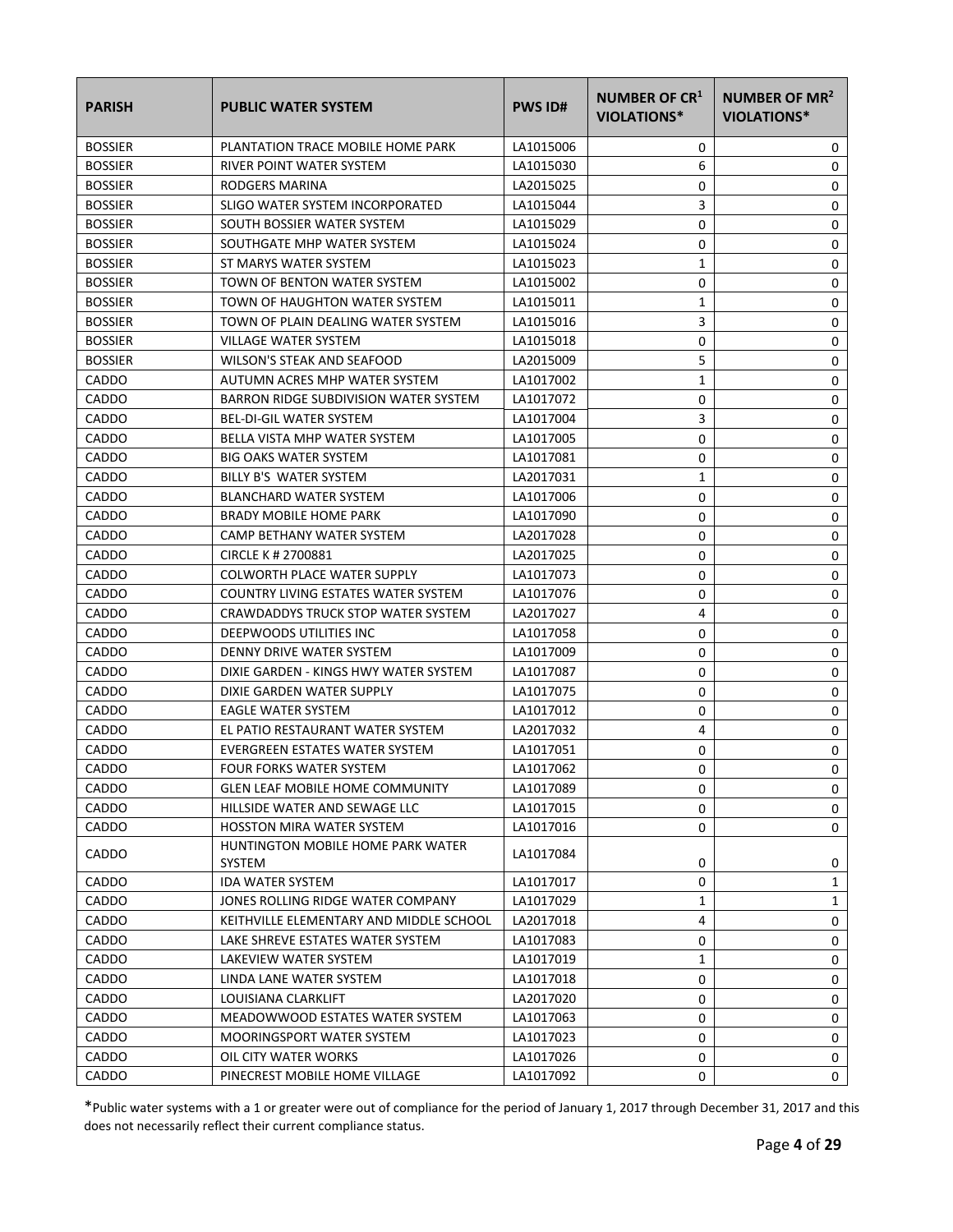| <b>PARISH</b> | <b>PUBLIC WATER SYSTEM</b>                         | <b>PWS ID#</b> | <b>NUMBER OF CR1</b><br><b>VIOLATIONS*</b> | NUMBER OF MR <sup>2</sup><br>VIOLATIONS* |
|---------------|----------------------------------------------------|----------------|--------------------------------------------|------------------------------------------|
| CADDO         | PINEHILL WATERWORKS DISTRICT                       | LA1017027      | 0                                          | 0                                        |
| CADDO         | RAW POWER INDUSTRIES MHC WATER SYSTEM              | LA1017001      | 6                                          | 0                                        |
| <b>CADDO</b>  | <b>RELAY STATION</b>                               | LA2017026      | 1                                          | 0                                        |
| CADDO         | RODESSA WATER SYSTEM                               | LA1017028      | 0                                          | 0                                        |
| CADDO         | SHADOW LAKE MHP WATER SYSTEM                       | LA1017082      | 0                                          | 0                                        |
| CADDO         | SHERWOOD APARTMENTS WATER SYSTEM                   | LA1017066      | 1                                          | 0                                        |
| CADDO         | SHREVEPORT WATER SYSTEM                            | LA1017031      | 0                                          | 0                                        |
| <b>CADDO</b>  | SILENT CEDARS MHP WATER SYSTEM                     | LA1017035      | 0                                          | 0                                        |
| CADDO         | SOUTHVIEW ESTATES WATER SYSTEM                     | LA1017070      | $\overline{2}$                             | 0                                        |
| CADDO         | SPRINGLAKE MHP WATER SYSTEM                        | LA1017033      | 0                                          | 0                                        |
| CADDO         | STONEGATE MANUFACTURED HOME<br><b>COMMUNITY</b>    | LA1017091      | 0                                          | 0                                        |
| CADDO         | STONEWALL BEVERAGE COMPANY                         | LA2017033      | 1                                          | 0                                        |
| CADDO         | THUNDER ROAD RACEWAY PARK                          | LA2017022      | 0                                          | 0                                        |
| CADDO         | TOWN OF GREENWOOD WATER SYSTEM                     | LA1017014      | 0                                          | 0                                        |
| CADDO         | <b>TYSON COMMUNITY WATER SYSTEM</b>                | LA1017036      | 0                                          | 0                                        |
| CADDO         | VIVIAN WATER SYSTEM                                | LA1017037      | 0                                          | 0                                        |
| CADDO         | <b>WATERWORKS DISTRICT 7</b>                       | LA1017052      | 0                                          | 0                                        |
| CADDO         | WILDWOOD FOREST SUBDIVISION WATER<br><b>SYSTEM</b> | LA1017061      | 0                                          | 0                                        |
| CADDO         | WILDWOOD SOUTH WATER SYSTEM                        | LA1017042      | 0                                          | 0                                        |
| CALCASIEU     | <b>BIG LAKE RV PARK WATER SYSTEM</b>               | LA2019146      | 0                                          | 0                                        |
| CALCASIEU     | BIOLAB, INC                                        | LA2019053      | 1                                          | 0                                        |
| CALCASIEU     | <b>BORDER TOWN TRAVEL PLAZA</b>                    | LA2019131      | 0                                          | 0                                        |
| CALCASIEU     | BRIGAS ESTATES WATER SYSTEM                        | LA1019001      | 0                                          | 0                                        |
| CALCASIEU     | C K B TRAILER PARK WATER SYSTEM                    | LA1019059      | 1                                          | 1                                        |
| CALCASIEU     | CALCASIEU PARISH WW 12 WARD 3                      | LA1019126      | 7                                          | 0                                        |
| CALCASIEU     | CALCASIEU PARISH WW DIST 9 CARLYSS                 | LA1019116      | 0                                          | 0                                        |
| CALCASIEU     | CALCASIEU PARISH WW DISTRICT 7                     | LA1019114      | 0                                          | 0                                        |
| CALCASIEU     | CALCASIEU PARISH WW DISTRICT 8                     | LA1019118      | 0                                          | 0                                        |
| CALCASIEU     | CALCASIEU PARISH WW DISTRICT NO 1                  | LA1019051      | 0                                          | 0                                        |
| CALCASIEU     | CALCASIEU PARISH WW DISTRICT NO 4                  | LA1019053      | 0                                          | 0                                        |
| CALCASIEU     | CALCASIEU PARISH WW DISTRICT NO 5                  | LA1019084      | 0                                          | 0                                        |
| CALCASIEU     | CALCASIEU REFINING COMPANY W S                     | LA2019132      | 2                                          | 0                                        |
| CALCASIEU     | CALCASIEU WW #14 WARD 5                            | LA1019042      | 0                                          | 0                                        |
| CALCASIEU     | CAMERON EXPRESS WATER SYSTEM                       | LA2019151      | 0                                          | 0                                        |
| CALCASIEU     | CASH MAGIC-VINTON WATER SYSTEM                     | LA2019129      | 0                                          | 1                                        |
| CALCASIEU     | <b>CERTAINTEED WATER SYSTEM</b>                    | LA2019010      | 1                                          | 0                                        |
| CALCASIEU     | CITGO PETROLEUM - CONTRACTOR COMP W S              | LA2019138      | 0                                          | 0                                        |
| CALCASIEU     | CITGO PETROLEUM REFINERY WATER SYSTEM              | LA2019015      | 1                                          | 0                                        |
| CALCASIEU     | CITGO-PECAN GROVE CENTER                           | LA2019141      | 1                                          | 0                                        |
| CALCASIEU     | CITY OF LAKE CHARLES WATER SYSTEM                  | LA1019029      | 0                                          | 0                                        |
| CALCASIEU     | CLEARVIEW MOBILE HOME PARK                         | LA1019122      | 0                                          | 0                                        |
| CALCASIEU     | COTTONS CORNER BINGO HALL WATER SYSTEM             | LA2019145      | 0                                          | 0                                        |
| CALCASIEU     | COUNTRY LIVING TRAILER PARK WATER SYSTEM           | LA1019102      | 0                                          | 0                                        |
| CALCASIEU     | COUNTRY PINES SUBDIVISION WATER SYSTEM             | LA1019083      | 1                                          | 0                                        |
| CALCASIEU     | DELTA DOWNS INC WATER SYSTEM                       | LA2019021      | 1                                          | 0                                        |
| CALCASIEU     | DELTA FOOD & FUEL WATER SYSTEM                     | LA2019147      | 0                                          | 0                                        |
| CALCASIEU     | DEQUINCY WATER SYSTEM (LAWCO)                      | LA1019008      | 0                                          | 0                                        |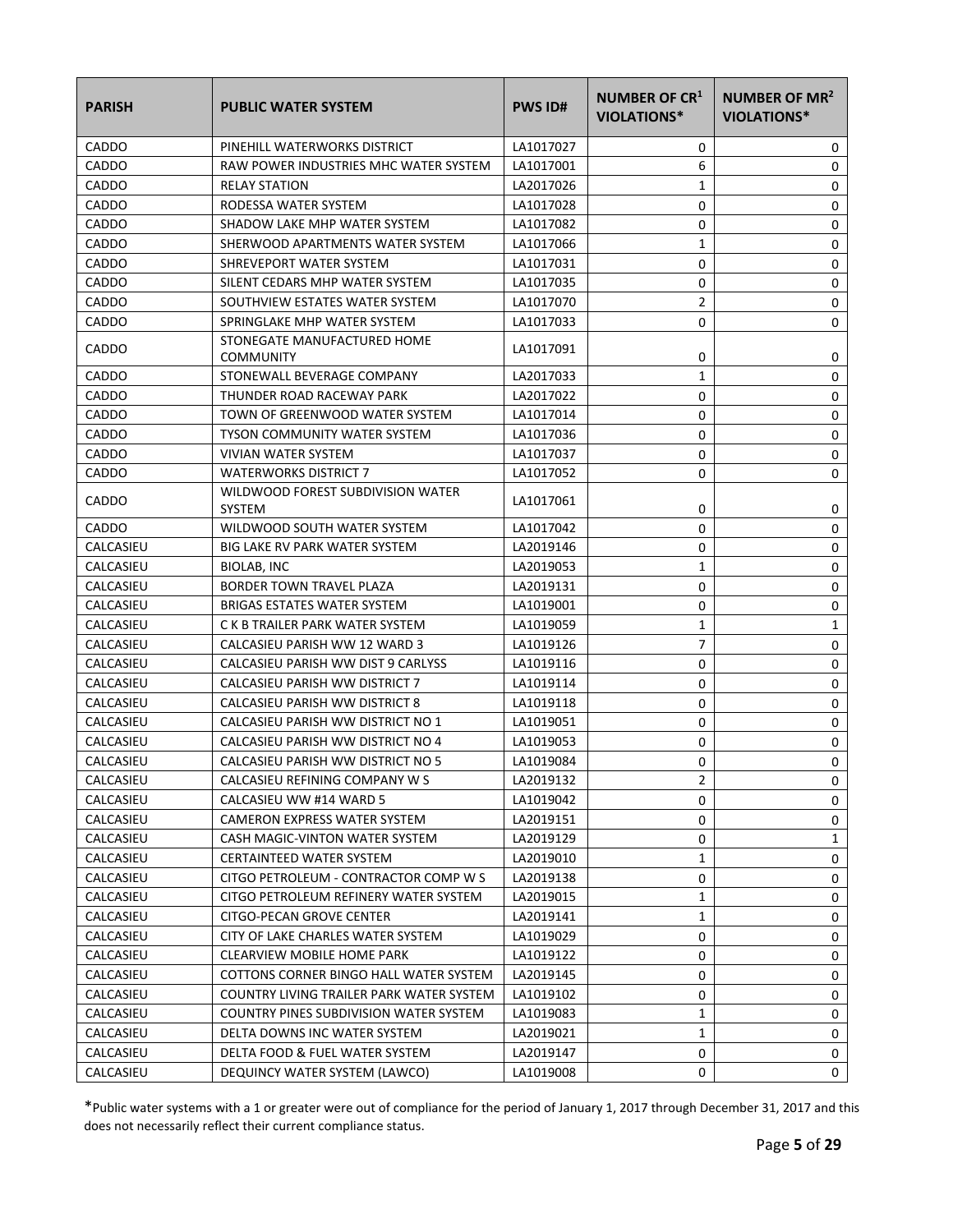| <b>PARISH</b> | <b>PUBLIC WATER SYSTEM</b>                  | <b>PWS ID#</b> | <b>NUMBER OF CR1</b><br>VIOLATIONS* | NUMBER OF MR <sup>2</sup><br><b>VIOLATIONS*</b> |
|---------------|---------------------------------------------|----------------|-------------------------------------|-------------------------------------------------|
| CALCASIEU     | DOLLAR GENERAL 8777 WATER SYSTEM            | LA2019158      | 3                                   | 0                                               |
| CALCASIEU     | DUNHAM PRICE GROUP WATER SYSTEM             | LA2019134      | 0                                   | 0                                               |
| CALCASIEU     | EAST PARK SUBDIVISION WATER SYSTEM          | LA1019079      | $\mathbf{1}$                        | 0                                               |
| CALCASIEU     | ENTERGY GULF STATES LOUISIANA LLC           | LA2019103      | 1                                   | 0                                               |
| CALCASIEU     | EQUISTAR CHEMICAL LP                        | LA2019094      | 0                                   | 0                                               |
| CALCASIEU     | <b>FAIRVIEW MOBILE ESTATES NORTH WS</b>     | LA1019080      | 0                                   | 0                                               |
| CALCASIEU     | FAIRVIEW MOBILE ESTATES SOUTH WS            | LA1019096      | 0                                   | 0                                               |
| CALCASIEU     | <b>FOUR CORNERS WATER SYSTEM</b>            | LA2019136      | 0                                   | 0                                               |
| CALCASIEU     | <b>FREDS LOUNGE WATER SYSTEM</b>            | LA2019148      | 4                                   | 0                                               |
| CALCASIEU     | <b>GARDEN HEIGHTS WATER SYSTEM</b>          | LA1019018      | 1                                   | 0                                               |
| CALCASIEU     | <b>GIFFORD MOBILE HOME PARK I</b>           | LA1019101      | 0                                   | 0                                               |
| CALCASIEU     | <b>GIFFORD MOBILE HOME PARK II</b>          | LA1019115      | 0                                   | 0                                               |
| CALCASIEU     | <b>GRAB N GEAUX WATER SYSTEM</b>            | LA2019163      | 0                                   | 0                                               |
| CALCASIEU     | <b>GULF STREAM MANOR WATER SYSTEM</b>       | LA1019123      | 0                                   | 0                                               |
| CALCASIEU     | HACKETTS CAJUN KITCHEN WATER SYSTEM         | LA2019156      | 0                                   | 0                                               |
| CALCASIEU     | <b>HOUSTON RIVER WATERWORKS DISTRICT 11</b> | LA1019119      | 0                                   | 0                                               |
| CALCASIEU     | JAYS MELODY CLUB WATER SYSTEM               | LA2019155      | 0                                   | 0                                               |
| CALCASIEU     | JESSE DUB JAMES T P WATER SYSTEM            | LA1019028      | 0                                   | 0                                               |
| CALCASIEU     | K & P MH & RV PARK WATER SYSTEM             | LA1019127      | 0                                   | 0                                               |
| CALCASIEU     | LAKE CHARLES CARBON CO-REYNOLDS METALS      | LA2019018      | NA - DI Waiver <sup>3</sup>         |                                                 |
| CALCASIEU     | LAKE CHARLES HARBOR TERMINAL DISTRICT WS    | LA2019165      | 1                                   | 0                                               |
| CALCASIEU     | MILES MOBILE HOME PARK                      | LA1019125      | 1                                   | 0                                               |
| CALCASIEU     | MORE4LESS WATER SYSTEM                      | LA2019161      | 0                                   | 0                                               |
| CALCASIEU     | MOSSVILLE WW DISTRICT NO 2                  | LA1019052      | 0                                   | 0                                               |
| CALCASIEU     | NIBBLETTS BLUFF PARK WATER SYSTEM           | LA2019125      | 0                                   | 0                                               |
| CALCASIEU     | OAK MEADOWS SUBDIVISION WATER SYSTEM        | LA1019076      | 0                                   | 0                                               |
| CALCASIEU     | OAK PINE MOBILE HOME PARK WATER SYSTEM      | LA1019112      | 0                                   | 0                                               |
| CALCASIEU     | OSPREY LAKES RV PARK WATER SYSTEM           | LA2019166      | 0                                   | 0                                               |
| CALCASIEU     | PHILLIPS 66 LAKE CHARLES REFINERY           | LA2019017      | 0                                   | 0                                               |
| CALCASIEU     | PHOENIX MHP OF LAKE CHARLES LLC W S         | LA1019109      | 0                                   | 0                                               |
| CALCASIEU     | PRAIRIE PLAZA WATER SYSTEM                  | LA2019143      | 0                                   | 0                                               |
| CALCASIEU     | PUTTERS SPORTS BAR WATER SYSTEM             | LA2019154      | 0                                   | 0                                               |
| CALCASIEU     | <b>QUAIL RIDGE ESTATES WATER SYSTEM</b>     | LA1019105      | 0                                   | 0                                               |
| CALCASIEU     | RIVER CHURCH WATER SYSTEM                   | LA2019162      | 0                                   | 0                                               |
| CALCASIEU     | RUTHERFORD TRAILER PARK WATER SYSTEM        | LA1019124      | 0                                   | 0                                               |
| CALCASIEU     | SMITH MOBILE HOME VILLAGE WATER SYSTEM      | LA1019085      | 0                                   | 0                                               |
| CALCASIEU     | SMOKERS PARADISE WATER SYSTEM               | LA2019128      | 0                                   | 0                                               |
| CALCASIEU     | SOUTH CALCASIEU ESTATES SUBDIVISION W S     | LA1019098      | 0                                   | 0                                               |
| CALCASIEU     | SOUTHTOWNER MOBILE ESTATES WATER<br>SYSTEM  | LA1019039      | 1                                   | 0                                               |
| CALCASIEU     | SULPHUR CITY OF WATER SYSTEM                | LA1019044      | 0                                   | 0                                               |
| CALCASIEU     | <b>TESI LAKE STREET</b>                     | LA1019091      | 1                                   | 0                                               |
| CALCASIEU     | TEXAS PELICAN COMPLEX                       | LA2019070      | 0                                   | $\mathbf{1}$                                    |
| CALCASIEU     | THE BOARDING HOUSE WATER SYSTEM             | LA2019153      | 0                                   | 0                                               |
| CALCASIEU     | THE LONGHORN TRUCK STOP AND<br>RESTAURANT   | LA2019126      | 0                                   | 0                                               |
| CALCASIEU     | TIGER TOUCHDOWN #4                          | LA2019144      | 0                                   | 0                                               |
| CALCASIEU     | TOWN OF IOWA WATER SYSTEM                   | LA1019026      | 0                                   | 0                                               |
| CALCASIEU     | TOWN OF VINTON WATER SYSTEM                 | LA1019048      | $\overline{2}$                      | 0                                               |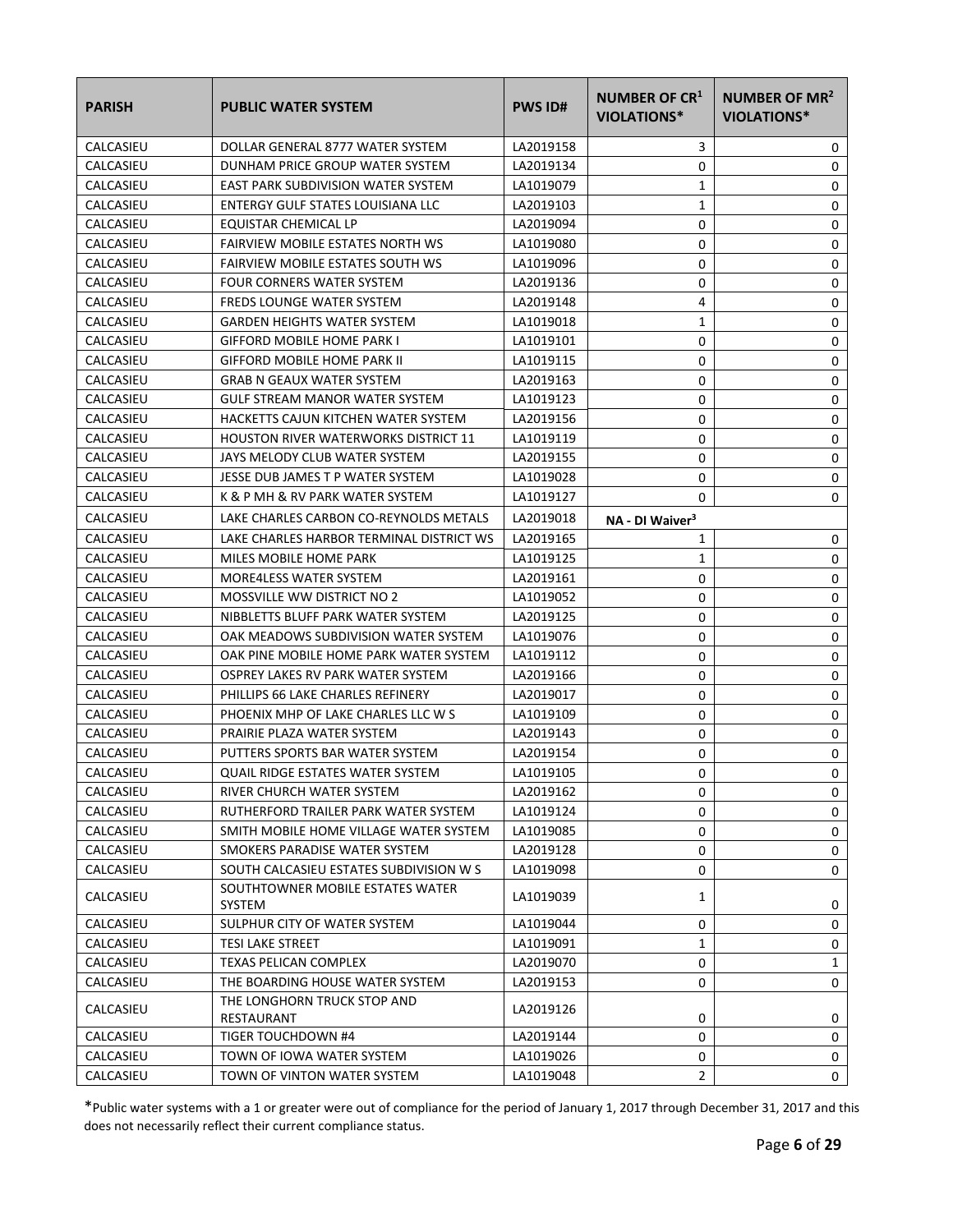| <b>PARISH</b>    | <b>PUBLIC WATER SYSTEM</b>                       | <b>PWS ID#</b> | <b>NUMBER OF CR1</b><br>VIOLATIONS* | NUMBER OF MR <sup>2</sup><br>VIOLATIONS* |
|------------------|--------------------------------------------------|----------------|-------------------------------------|------------------------------------------|
| CALCASIEU        | TRUNKLINE LNG CO WATER SYSTEM                    | LA2019098      | 0                                   | 0                                        |
| CALCASIEU        | UTILITY SERVICE OF LAKE CHARLES W S              | LA1019024      | 0                                   | 0                                        |
| CALCASIEU        | WESTLAKE CHEMICAL CORP FAMILY CENTER W<br>S      | LA2019121      | 0                                   | 1                                        |
| CALCASIEU        | WESTLAKE CHEMICAL CORP NATURE LAB WS             | LA2019164      | 1                                   | 1                                        |
| CALCASIEU        | WESTLAKE CHEMICAL CORP WATER SYSTEM              | LA2019016      | 0                                   | 0                                        |
| CALCASIEU        | WESTLAKE CITY OF WATER SYSTEM                    | LA1019054      | 0                                   | 0                                        |
| CALCASIEU        | WESTLAKE DISCOUNT TOBACCO WATER<br><b>SYSTEM</b> | LA2019149      | 8                                   | 0                                        |
| CALDWELL         | <b>CLARKS WATER SYSTEM</b>                       | LA1021001      | $\overline{2}$                      | 0                                        |
| CALDWELL         | COLUMBIA HEIGHTS WATER DISTRICT                  | LA1021003      | 0                                   | 0                                        |
| CALDWELL         | COLUMBIA WATER SYSTEM                            | LA1021002      | 1                                   | 0                                        |
| CALDWELL         | <b>COTTON PLANT WATER SYSTEM</b>                 | LA1021009      | 1                                   | 0                                        |
| CALDWELL         | EAST COLUMBIA WATER SYSTEM                       | LA1021004      | 4                                   | 0                                        |
| CALDWELL         | <b>GRAYSON WATER SYSTEM</b>                      | LA1021005      | 5                                   | 0                                        |
| CALDWELL         | <b>HEBERT WATER SYSTEM</b>                       | LA1021006      | 0                                   | 0                                        |
| CALDWELL         | <b>HOLUM WATER SYSTEM</b>                        | LA1021007      | 1                                   | 0                                        |
| CALDWELL         | <b>KELLY WATER DISTRICT</b>                      | LA1021008      | 0                                   | 0                                        |
| CALDWELL         | VIXEN WATER SYSTEM EAST                          | LA1021011      | 1                                   | 0                                        |
| CALDWELL         | WARDS 4 & 5 WATER SYSTEM                         | LA1021010      | 0                                   | 0                                        |
| CAMERON          | CAMERON PARISH WATER AND WW DISTRICT 1           | LA1023001      | $\mathbf{1}$                        | 0                                        |
| CAMERON          | CAMERON PARISH WW DISTRICT 10                    | LA1023005      | 0                                   | 0                                        |
| CAMERON          | CAMERON PARISH WW DISTRICT 11 - BIG LAKE         | LA1023013      | 0                                   | 0                                        |
| CAMERON          | CAMERON PARISH WW DISTRICT 11-SWEET<br>LAKE      | LA1023011      | 2                                   | 0                                        |
| CAMERON          | <b>CAMERON PARISH WW DISTRICT 2</b>              | LA1023002      | 0                                   | 0                                        |
| CAMERON          | CAMERON PARISH WW DISTRICT 7                     | LA1023003      | 1                                   | 0                                        |
| CAMERON          | CAMERON PARISH WW DISTRICT 9                     | LA1023012      | 2                                   | 0                                        |
| CATAHOULA        | <b>BLACK RIVER WATER SYSTEM</b>                  | LA1025002      | 1                                   | 0                                        |
| CATAHOULA        | <b>ENTERPRISE WATER SYSTEM</b>                   | LA1025003      | 3                                   | 0                                        |
| <b>CATAHOULA</b> | LELAND WATER SYSTEM INC                          | LA1025007      | 0                                   | 0                                        |
| CATAHOULA        | <b>MAITLAND WATER WORKS DISTRICT</b>             | LA1025011      | 0                                   | 0                                        |
| CATAHOULA        | SANDY LAKE WATER SUPPLY                          | LA1025008      | 0                                   | 0                                        |
| CATAHOULA        | TOWN OF JONESVILLE WATER SYSTEM                  | LA1025006      | 1                                   | 0                                        |
| CATAHOULA        | VILLAGE OF HARRISONBURG WATER SYSTEM             | LA1025004      | 0                                   | 0                                        |
| CATAHOULA        | VILLAGE OF SICILY ISLAND WATER SYSTEM            | LA1025009      | 0                                   | 0                                        |
| <b>CLAIBORNE</b> | ATHENS WATER SYSTEM                              | LA1027001      | 0                                   | 0                                        |
| <b>CLAIBORNE</b> | CENTRAL CLAIBORNE WATER SYSTEM                   | LA1027009      | 1                                   | 0                                        |
| <b>CLAIBORNE</b> | DAVID WADE CORRECTIONAL CENTER WS                | LA1027008      | 1                                   | 0                                        |
| <b>CLAIBORNE</b> | HAYNESVILLE WATER SYSTEM                         | LA1027002      | 1                                   | 0                                        |
| <b>CLAIBORNE</b> | HOMER WATER SYSTEM                               | LA1027003      | 0                                   | 0                                        |
| <b>CLAIBORNE</b> | LAKE CLAIBORNE STATE PARK                        | LA2027003      | 0                                   | 0                                        |
| <b>CLAIBORNE</b> | LEATHERMAN CREEK WATER SYSTEM                    | LA1027014      | 1                                   | 0                                        |
| <b>CLAIBORNE</b> | LISBON WATER SYSTEM                              | LA1027005      | 0                                   | 0                                        |
| <b>CLAIBORNE</b> | MIDDLE FORK WATER SYSTEM                         | LA1027012      | 1                                   | 0                                        |
| <b>CLAIBORNE</b> | NORTON SHOP WATER SYSTEM                         | LA1027010      | 0                                   | 0                                        |
| <b>CLAIBORNE</b> | PINE HILL WATER SYSTEM                           | LA1027007      | 0                                   | 0                                        |
| <b>CLAIBORNE</b> | SOUTH CLAIBORNE WATER SYSTEM                     | LA1027006      | 1                                   | 0                                        |
| <b>CLAIBORNE</b> | SUMMERFIELD WATER SYSTEM                         | LA1027011      | 0                                   | 0                                        |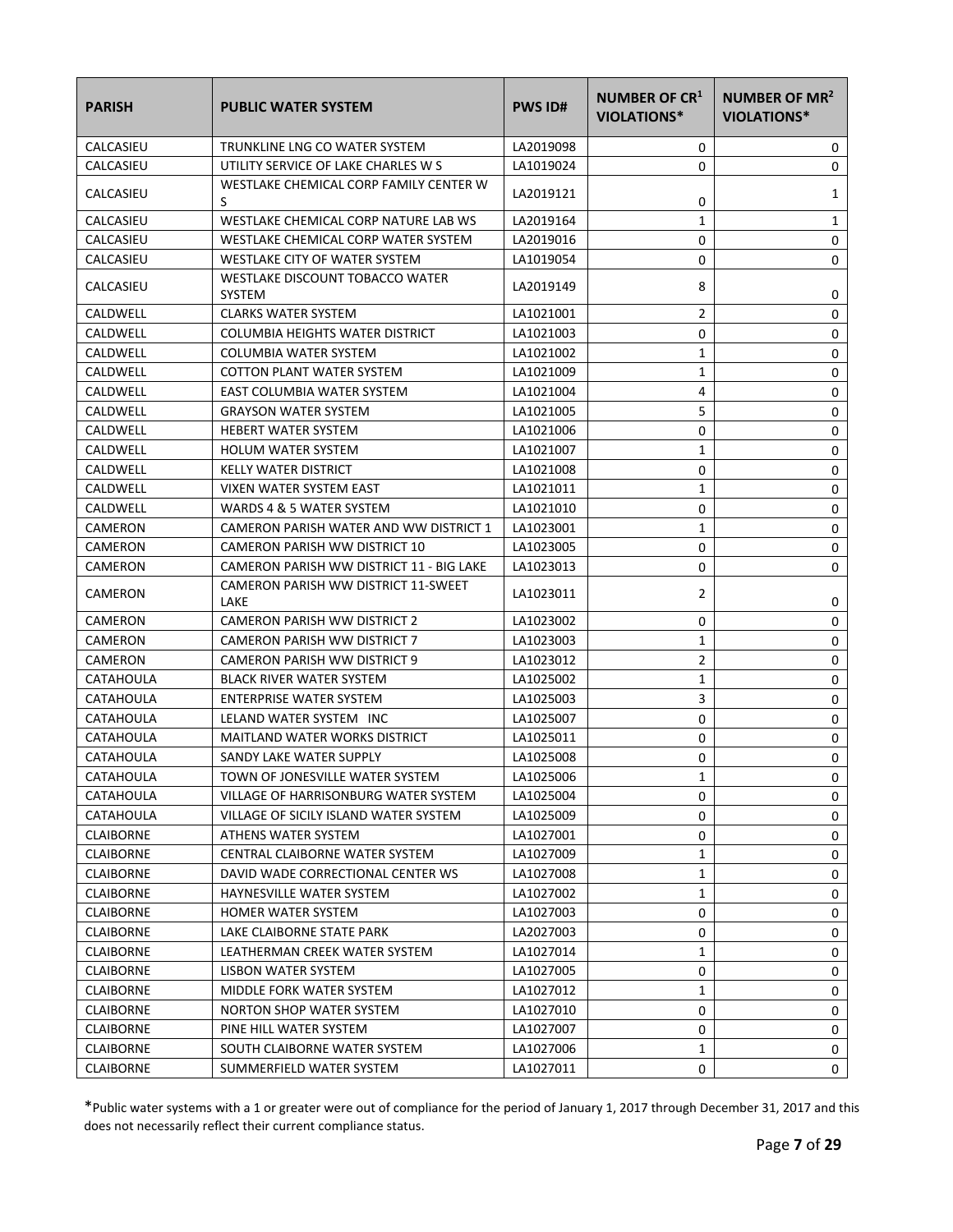| <b>PARISH</b>           | <b>PUBLIC WATER SYSTEM</b>                        | <b>PWS ID#</b> | <b>NUMBER OF CR1</b><br><b>VIOLATIONS*</b> | NUMBER OF MR <sup>2</sup><br><b>VIOLATIONS*</b> |
|-------------------------|---------------------------------------------------|----------------|--------------------------------------------|-------------------------------------------------|
| <b>CLAIBORNE</b>        | WARD NINE WATER SYSTEM                            | LA1027013      | 0                                          | 0                                               |
| CONCORDIA               | CITY OF VIDALIA WATER SYSTEM                      | LA1029011      | 0                                          | $\mathbf 0$                                     |
| CONCORDIA               | CONCORDIA WATERWORKS DISTRICT 1                   | LA1029003      | 0                                          | $\mathbf 0$                                     |
| CONCORDIA               | LA HYDROELECTRIC LIMITED PARTNERSHIP              | LA2029001      | 0                                          | 0                                               |
| CONCORDIA               | LAKE ST JOHN WATERWORKS DISTRICT 1                | LA1029006      | 0                                          | 0                                               |
| CONCORDIA               | MONTEREY RURAL WATER SYSTEM INC                   | LA1029007      | 0                                          | 0                                               |
| <b>CONCORDIA</b>        | NORTH LAKE ST JOHN WATER SYSTEM                   | LA1029014      | $\overline{2}$                             | 0                                               |
| CONCORDIA               | TOWN OF CLAYTON WATER SYSTEM                      | LA1029002      | 5                                          | 0                                               |
| CONCORDIA               | TOWN OF FERRIDAY WATER SYSTEM                     | LA1029005      | $\overline{2}$                             | 0                                               |
| CONCORDIA               | TOWN OF RIDGECREST WATER SUPPLY                   | LA1029009      | 3                                          | 0                                               |
| DE SOTO                 | <b>DESOTO PARISH WATER WORKS DISTRICT 1</b>       | LA1031030      | $\overline{2}$                             | 0                                               |
| DE SOTO                 | EAST DESOTO WATER SYSTEM                          | LA1031005      | 0                                          | 0                                               |
| DE SOTO                 | <b>GRAND CANE WATER SYSTEM</b>                    | LA1031006      | 0                                          | 0                                               |
| DE SOTO                 | <b>HIGHWAY 513 WATER SUPPLY</b>                   | LA1031028      | 0                                          | $\mathbf 0$                                     |
| DE SOTO                 | INTERNATIONAL PAPER (MANSFIELD)                   | LA2031009      | 0                                          | $\mathbf 0$                                     |
| DE SOTO                 | <b>KEATCHIE WATER SYSTEM</b>                      | LA1031007      | 0                                          | 0                                               |
| DE SOTO                 | KINSEY SCOUT RESERVATION WATER SYSTEM             | LA2031002      | 0                                          | 0                                               |
| DE SOTO                 | LOGANSPORT WATER SYSTEM                           | LA1031008      | 0                                          | 0                                               |
| DE SOTO                 | MANSFIELD WATER SYSTEM                            | LA1031009      | 1                                          | $\mathbf 0$                                     |
| DE SOTO                 | NORTH DESOTO WATER SYSTEM                         | LA1031011      | 4                                          | 0                                               |
| DE SOTO                 | RAMBIN-WALLACE WATER SYSTEM                       | LA1031012      | 0                                          | 0                                               |
| DE SOTO                 | SOUTH DESOTO WATER SYSTEM                         | LA1031029      | 0                                          | 0                                               |
| DE SOTO                 | SOUTH MANSFIELD WATER SYSTEM                      | LA1031014      | 3                                          | 0                                               |
| <b>EAST BATON ROUGE</b> | AUDUBON PARK APARTMENTS WATER SYSTEM              | LA1033133      | 0                                          | 0                                               |
| <b>EAST BATON ROUGE</b> | <b>BATON ROUGE WATER COMPANY</b>                  | LA1033005      | 0                                          | 0                                               |
| <b>EAST BATON ROUGE</b> | CITY OF BAKER WATER SYSTEM                        | LA1033003      | 1                                          | $\mathbf 0$                                     |
| <b>EAST BATON ROUGE</b> | DELTECH CORPORATION                               | LA2033025      | 3                                          | 0                                               |
| <b>EAST BATON ROUGE</b> | ECO-SERVICES OPERATIONS BR PLANT                  | LA2033065      | NA - DI Waiver <sup>3</sup>                |                                                 |
| <b>EAST BATON ROUGE</b> | EXXON MOBIL BATON ROUGE PLASTICS                  | LA2033022      | NA - DI Waiver <sup>3</sup>                |                                                 |
| <b>EAST BATON ROUGE</b> | EXXON MOBILE BATON ROUGE CHEMICAL<br><b>NORTH</b> | LA2033014      | NA - DI Waiver <sup>3</sup>                |                                                 |
| <b>EAST BATON ROUGE</b> | EXXONMOBIL BATON ROUGE CHEMICAL PLANT             | LA2033118      | NA - DI Waiver <sup>3</sup>                |                                                 |
| <b>EAST BATON ROUGE</b> | EXXONMOBIL BATON ROUGE REFINERY                   | LA2033021      | NA - DI Waiver <sup>3</sup>                |                                                 |
| <b>EAST BATON ROUGE</b> | EXXONMOBIL CHEMICAL BATON ROUGE<br>POLYMER        | LA2033003      | 0                                          | 0                                               |
| <b>EAST BATON ROUGE</b> | EXXONMOBIL CHEMICAL BATON ROUGE RESINS            | LA2033036      | NA - DI Waiver <sup>3</sup>                |                                                 |
| <b>EAST BATON ROUGE</b> | FORMOSA PLASTICS CORPORATION                      | LA2033102      | 0                                          | 0                                               |
| <b>EAST BATON ROUGE</b> | <b>GEORGIA-PACIFIC CORPORATION</b>                | LA2033028      | NA - DI Waiver <sup>3</sup>                |                                                 |
| <b>EAST BATON ROUGE</b> | JESTC                                             | LA1033132      | 0                                          | 0                                               |
| <b>EAST BATON ROUGE</b> | MADE TO GO TRUCKSTOP                              | LA2033135      | 2                                          | 0                                               |
| <b>EAST BATON ROUGE</b> | OXBOW CALCINING, LLC                              | LA2033052      | 0                                          | 0                                               |
| <b>EAST BATON ROUGE</b> | PORT HUDSON NATIONAL CEMETERY                     | LA2033133      | 0                                          | 0                                               |
| <b>EAST BATON ROUGE</b> | SALMON & ASSOCIATES                               | LA2033131      | 6                                          | 0                                               |
| <b>EAST BATON ROUGE</b> | UOP, LLC                                          | LA2033041      | 0                                          | 0                                               |
| <b>EAST BATON ROUGE</b> | ZACHARY WATER SYSTEM                              | LA1033030      | 0                                          | 0                                               |
| <b>EAST CARROLL</b>     | EAST CARROLL WS NORTH                             | LA1035006      | 2                                          | 0                                               |
| <b>EAST CARROLL</b>     | EAST CARROLL WS SOUTH                             | LA1035007      | $\overline{2}$                             | 0                                               |
| <b>EAST CARROLL</b>     | LAKE PROVIDENCE WATER SYSTEM                      | LA1035002      | 0                                          | 0                                               |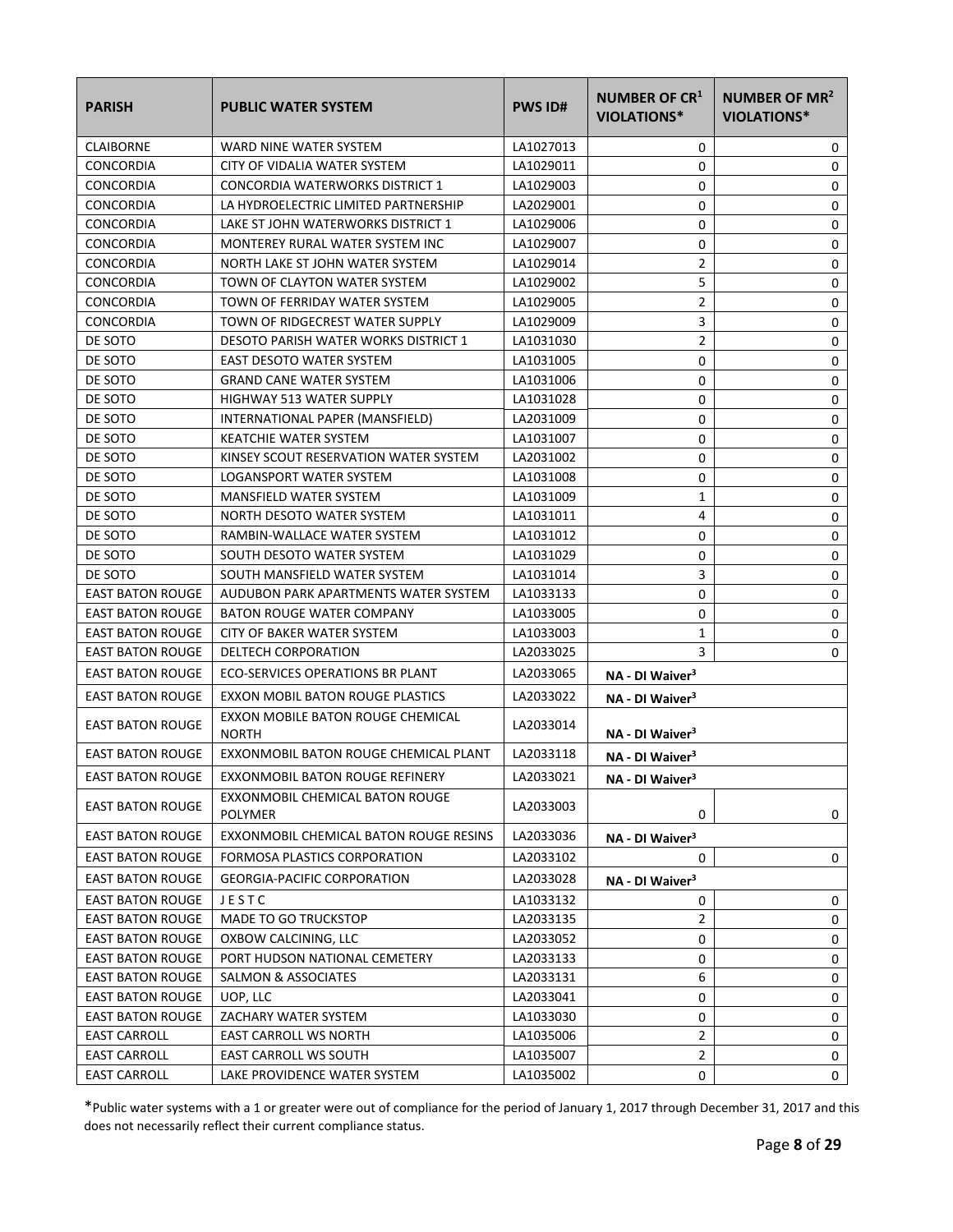| <b>PARISH</b>         | <b>PUBLIC WATER SYSTEM</b>              | <b>PWS ID#</b> | NUMBER OF CR <sup>1</sup><br>VIOLATIONS* | NUMBER OF MR <sup>2</sup><br><b>VIOLATIONS*</b> |
|-----------------------|-----------------------------------------|----------------|------------------------------------------|-------------------------------------------------|
| <b>EAST CARROLL</b>   | <b>MONTICELLO WATER SYSTEM</b>          | LA1035004      | 4                                        | 0                                               |
| <b>EAST FELICIANA</b> | DIXON CORRECTIONAL INSTITUTE            | LA1037002      | 0                                        | 0                                               |
| <b>EAST FELICIANA</b> | EAST FELICIANA RURAL BLUFF CREEK WS     | LA1037015      | 0                                        | 0                                               |
| <b>EAST FELICIANA</b> | EAST FELICIANA RURAL GURLEY RD WS       | LA1037004      | 0                                        | 0                                               |
| <b>EAST FELICIANA</b> | EAST FELICIANA RURAL HWY 964 WS         | LA1037016      | 0                                        | 0                                               |
| <b>EAST FELICIANA</b> | EAST FELICIANA RURAL PLANK-GROSS BATTLE | LA1037017      | 0                                        | 0                                               |
| <b>EAST FELICIANA</b> | EAST FELICIANA RURAL TURNER RD WS       | LA1037018      | 0                                        | 0                                               |
| <b>EAST FELICIANA</b> | EAST FELICIANA RURAL-REEVES-MORGAN      | LA1037011      | 0                                        | 0                                               |
| <b>EAST FELICIANA</b> | <b>EAST FELICIANA WWKS DISTRICT 7</b>   | LA1037014      | 0                                        | 0                                               |
| <b>EAST FELICIANA</b> | EASTERN LOUISIANA MENTAL HEALTH SYSTEMS | LA1037005      | 0                                        | 0                                               |
| <b>EAST FELICIANA</b> | LOUISIANA WAR VETERANS                  | LA1037012      | 0                                        | 0                                               |
| <b>EAST FELICIANA</b> | TOWN OF CLINTON                         | LA1037001      | 1                                        | 0                                               |
| <b>EAST FELICIANA</b> | TOWN OF JACKSON WATER SYSTEM            | LA1037006      | 0                                        | 0                                               |
| <b>EAST FELICIANA</b> | TOWN OF SLAUGHTER WATER SYSTEM          | LA1037008      | 0                                        | 0                                               |
| <b>EAST FELICIANA</b> | VILLA FELICIANA MEDICAL COMPLEX         | LA1037009      | 1                                        | 0                                               |
| <b>EAST FELICIANA</b> | VILLAGE OF NORWOOD WATER SYSTEM         | LA1037007      | 0                                        | 0                                               |
| <b>EAST FELICIANA</b> | VILLAGE OF WILSON WATER SYSTEM          | LA1037010      | 0                                        | 0                                               |
| EVANGELINE            | BAYOU DES CANNES WATER SYSTEM           | LA1039016      | 0                                        | 0                                               |
| EVANGELINE            | CHATAIGNIER WATER SYSTEM                | LA1039002      | 3                                        | 0                                               |
| EVANGELINE            | CITY OF VILLE PLATTE WATER SYSTEM       | LA1039010      | 0                                        | 0                                               |
| EVANGELINE            | EASTSIDE WATER SYSTEM                   | LA1039003      | 0                                        | 1                                               |
| EVANGELINE            | EVANGELINE PARISH INDUSTRIAL PARK W S   | LA1039014      | 1                                        | 0                                               |
| EVANGELINE            | EVANGELINE WW DISTRICT 1 - PINE PRAIRIE | LA1039004      | 1                                        | 0                                               |
| EVANGELINE            | PINE PRAIRIE CORRECTIONAL FACILITY WS   | LA1039018      | 4                                        | 0                                               |
| EVANGELINE            | POINT BLUE WATER SYSTEM INC             | LA1039006      | 0                                        | 0                                               |
| EVANGELINE            | REDDELL VIDRINE WATER DISTRICT          | LA1039007      | 0                                        | 0                                               |
| EVANGELINE            | TE MAMOU WATER DISTRICT                 | LA1039009      | 1                                        | 0                                               |
| EVANGELINE            | TOWN OF BASILE WATER SYSTEM             | LA1039001      | 0                                        | 0                                               |
| EVANGELINE            | TOWN OF MAMOU WATER SYSTEM              | LA1039005      | 9                                        | 0                                               |
| EVANGELINE            | VILLAGE OF TURKEY CREEK WATER SYSTEM    | LA1039013      | 0                                        | 0                                               |
| EVANGELINE            | WARD 5 WW DISTRICT 1 - LONE PINE        | LA1039017      | $\mathbf 1$                              | 0                                               |
| EVANGELINE            | WARD IV WATER DISTRICT                  | LA1039015      | 0                                        | 0                                               |
| <b>FRANKLIN</b>       | <b>GILBERT WATER SYSTEM</b>             | LA1041002      | 0                                        | $\Omega$                                        |
| FRANKLIN              | LIDDIEVILLE WATER SYSTEM                | LA1041010      | 0                                        | 0                                               |
| <b>FRANKLIN</b>       | NORTH FRANKLIN WATER WORKS              | LA1041003      | 0                                        | 0                                               |
| FRANKLIN              | SOUTH BAYOU MACON WS                    | LA1041008      | 0                                        | 0                                               |
| FRANKLIN              | TURKEY CREEK WATER SYSTEM               | LA1041012      | 0                                        | 0                                               |
| <b>FRANKLIN</b>       | WEST WINNSBORO WATER SYSTEM             | LA1041009      | 0                                        | 0                                               |
| <b>FRANKLIN</b>       | WINNSBORO WATER SYSTEM                  | LA1041006      | 0                                        | 0                                               |
| FRANKLIN              | WISNER WATER SYSTEM                     | LA1041007      | 1                                        | 0                                               |
| GRANT                 | <b>BOB COMMUNITY WATERWORKS</b>         | LA1043016      | 0                                        | 0                                               |
| GRANT                 | CENTRAL GRANT WATER SYSTEM              | LA1043013      | 1                                        | 0                                               |
| GRANT                 | POLLOCK AREA WATER SYSTEM INC           | LA1043017      | 0                                        | 0                                               |
| GRANT                 | RED HILL WATERWORKS INC                 | LA1043018      | 5                                        | 0                                               |
| GRANT                 | SOUTH GRANT WATER CORPORATION           | LA1043008      | 4                                        | 0                                               |
| GRANT                 | SOUTHEAST GRANT WATER SYSTEM            | LA1043015      | 0                                        | 0                                               |
| GRANT                 | TOWN OF COLFAX                          | LA1043002      | 0                                        | 0                                               |
| GRANT                 | TOWN OF MONTGOMERY WATER SYSTEM         | LA1043005      | 3                                        | 0                                               |
| <b>GRANT</b>          | TOWN OF POLLOCK WATER SYSTEM            | LA1043007      | 3                                        | 0                                               |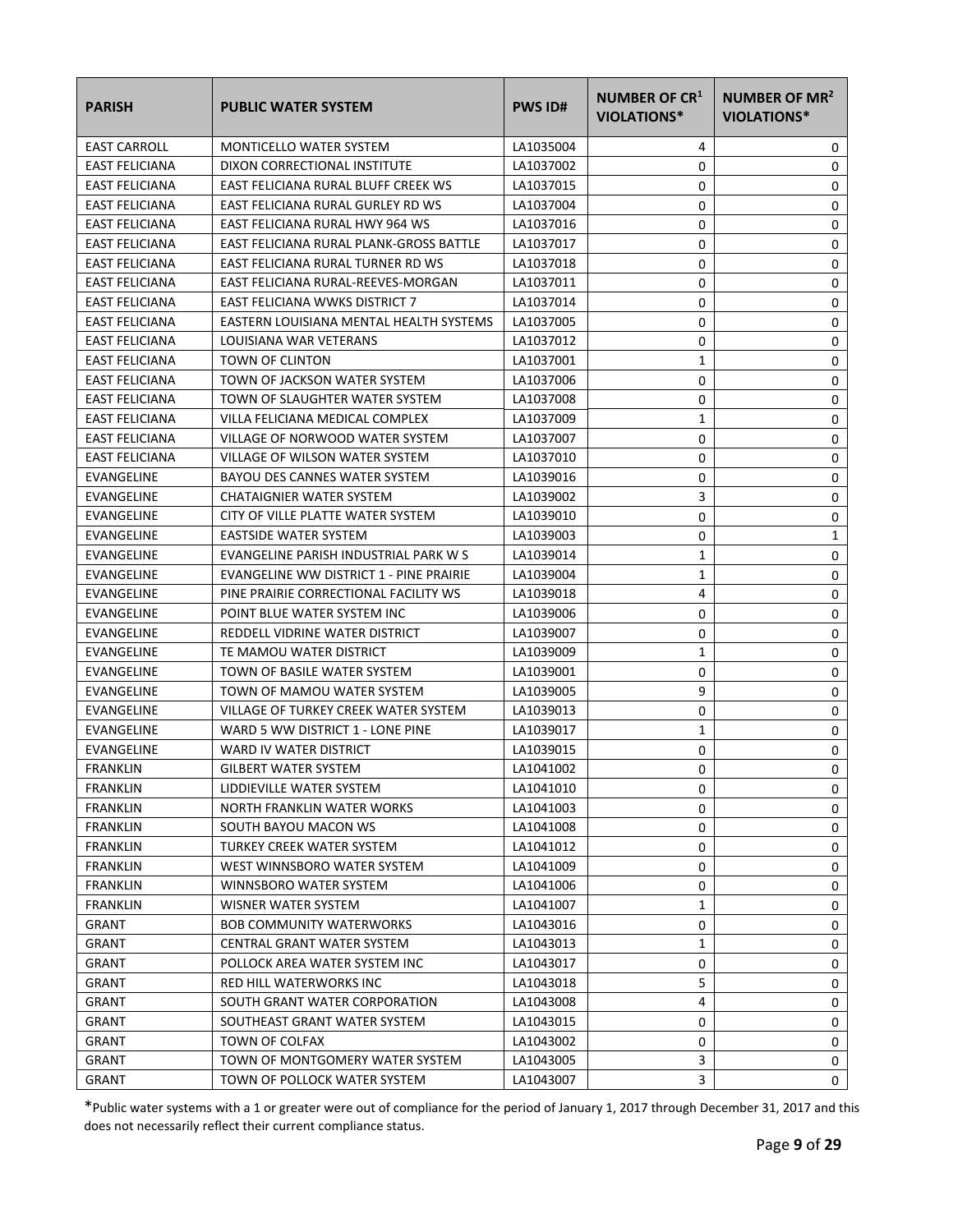| <b>PARISH</b>    | <b>PUBLIC WATER SYSTEM</b>               | <b>PWS ID#</b> | NUMBER OF CR <sup>1</sup><br>VIOLATIONS* | NUMBER OF MR <sup>2</sup><br><b>VIOLATIONS*</b> |
|------------------|------------------------------------------|----------------|------------------------------------------|-------------------------------------------------|
| <b>GRANT</b>     | VILLAGE OF DRY PRONG WATER SYSTEM        | LA1043003      | 0                                        | 0                                               |
| <b>GRANT</b>     | VILLAGE OF GEORGETOWN WATER SUPPLY       | LA1043004      | 0                                        | 0                                               |
| <b>GRANT</b>     | WEST GRANT WATER ASSOCIATION             | LA1043014      | 0                                        | 0                                               |
| <b>GRANT</b>     | ZONE 2 WATER SYSTEM INC                  | LA1043001      | 0                                        | 0                                               |
| <b>IBERIA</b>    | BACK TO BACK RV PARK WATER SYSTEM        | LA2045075      | 0                                        | 0                                               |
| <b>IBERIA</b>    | CHASES RV PARK WATER SYSTEM              | LA2045074      | 0                                        | 0                                               |
| <b>IBERIA</b>    | CITY OF JEANERETTE WATER SYSTEM          | LA1045004      | 1                                        | 0                                               |
| <b>IBERIA</b>    | DUNCAN HEIGHTS MOBILE HOME PARK          | LA1045039      | 0                                        | 0                                               |
| <b>IBERIA</b>    | IBERIA PARISH WATER WORKS DISTRICT NO 3  | LA1045002      | 0                                        | 0                                               |
| <b>IBERIA</b>    | LAKE FAUSSE POINT STATE PARK WATER SYSTE | LA2045068      | 0                                        | 0                                               |
| <b>IBERIA</b>    | LELEUX TRAILER PARK WATER SYSTEM         | LA1045027      | 0                                        | 0                                               |
| <b>IBERIA</b>    | M A PATOUT AND SON SUGAR MILL W S        | LA2045057      | 1                                        | 0                                               |
| <b>IBERIA</b>    | MJS ESTATES LLC WATER SYSTEM             | LA1045040      | 3                                        | 0                                               |
| <b>IBERIA</b>    | <b>MORTON SALT INC WATER SYSTEM</b>      | LA2045053      | 0                                        | 0                                               |
| <b>IBERIA</b>    | NEW IBERIA WATER SYSTEM (LAWCO)          | LA1045009      | 0                                        | 0                                               |
| <b>IBERIA</b>    | R & D PROPERTIES, LLC, MOBILE HOME PARK  | LA1045041      | 1                                        | 0                                               |
| <b>IBERIA</b>    | <b>RIP VAN WINKLE GARDENS</b>            | LA2045066      | 0                                        | 0                                               |
| <b>IBERIA</b>    | <b>TESI PORT EAST</b>                    | LA1045037      | 1                                        | 0                                               |
| <b>IBERVILLE</b> | ANNADALE PLANTATION WATER SUPPLY         | LA1047011      | 0                                        | 0                                               |
| <b>IBERVILLE</b> | CITY OF PLAQUEMINE WATER SYSTEM          | LA1047005      | 0                                        | 0                                               |
| <b>IBERVILLE</b> | DOW USA, LA DIVISION                     | LA2047003      | 0                                        | 0                                               |
| <b>IBERVILLE</b> | <b>GILLIS LONG CENTER</b>                | LA1047008      | 0                                        | 0                                               |
| <b>IBERVILLE</b> | HIGHWAY 1148 WATER SYSTEM                | LA1047026      | 0                                        | 0                                               |
| <b>IBERVILLE</b> | <b>IBERVILLE WATER WORKS DISTRICT 3</b>  | LA1047002      | 0                                        | 0                                               |
| <b>IBERVILLE</b> | <b>IBERVILLE WATERWORKS DISTRICT #2</b>  | LA1047007      | 0                                        | 0                                               |
| <b>IBERVILLE</b> | NORTH IBERVILLE WATER SYSTEM             | LA1047024      | 0                                        | 0                                               |
| <b>IBERVILLE</b> | <b>TESI PLANTATION GARDENS</b>           | LA1047028      | 0                                        | 0                                               |
| <b>IBERVILLE</b> | TOWN OF MARINGOUIN                       | LA1047003      | 0                                        | 0                                               |
| <b>IBERVILLE</b> | TOWN OF WHITE CASTLE WATER SYSTEM        | LA1047009      | 0                                        | 0                                               |
| <b>IBERVILLE</b> | VILLAGE OF GROSSE TETE WATER SYSTEM      | LA1047001      | 0                                        | 0                                               |
| <b>IBERVILLE</b> | VILLAGE OF ROSEDALE WATER SYSTEM         | LA1047006      | 0                                        | 0                                               |
| <b>JACKSON</b>   | <b>BEAR CREEK WATER SYSTEM</b>           | LA1049001      | 0                                        | $\mathbf 0$                                     |
| <b>JACKSON</b>   | CHATHAM WATER SYSTEM                     | LA1049004      | 5                                        | 0                                               |
| <b>JACKSON</b>   | <b>EAST HODGE WATER SYSTEM</b>           | LA1049006      | 2                                        | 0                                               |
| <b>JACKSON</b>   | EBENEZER WATER SYSTEM                    | LA1049026      | 0                                        | 0                                               |
| <b>JACKSON</b>   | EROS COMMUNITY WATER SYSTEM              | LA1049022      | 0                                        | 0                                               |
| <b>JACKSON</b>   | <b>EROS WATER SYSTEM</b>                 | LA1049007      | 1                                        | 0                                               |
| <b>JACKSON</b>   | HANCOCK HAVEN WATER SYSTEM               | LA1049033      | 0                                        | 0                                               |
| <b>JACKSON</b>   | <b>HODGE WATER SYSTEM</b>                | LA1049008      | 0                                        | 0                                               |
| <b>JACKSON</b>   | JONESBORO WATER SYSTEM                   | LA1049010      | 1                                        | 0                                               |
| <b>JACKSON</b>   | MCDONALD WATER SYSTEM                    | LA1049011      | 0                                        | 0                                               |
| <b>JACKSON</b>   | MT MORIAH WATER SYSTEM                   | LA1049036      | 0                                        | 0                                               |
| <b>JACKSON</b>   | NEW HOPE ST CLAIR WATER SYSTEM           | LA1049024      | 0                                        | 0                                               |
| <b>JACKSON</b>   | NORTH HODGE WATER SYSTEM                 | LA1049012      | 0                                        | 0                                               |
| <b>JACKSON</b>   | PARADISE POINT WATER SYSTEM              | LA1049032      | 0                                        | 0                                               |
| <b>JACKSON</b>   | PUNKIN CENTER HILLTOP WS                 | LA1049013      | 0                                        | 0                                               |
| <b>JACKSON</b>   | <b>QUITMAN WATER SYSTEM</b>              | LA1049014      | 0                                        | 0                                               |
| <b>JACKSON</b>   | ROBINSON CHAPEL WATER SYSTEM             | LA1049027      | 0                                        | 1                                               |
| <b>JACKSON</b>   | SHADY GROVE WATER SYSTEM                 | LA1049016      | 1                                        | 0                                               |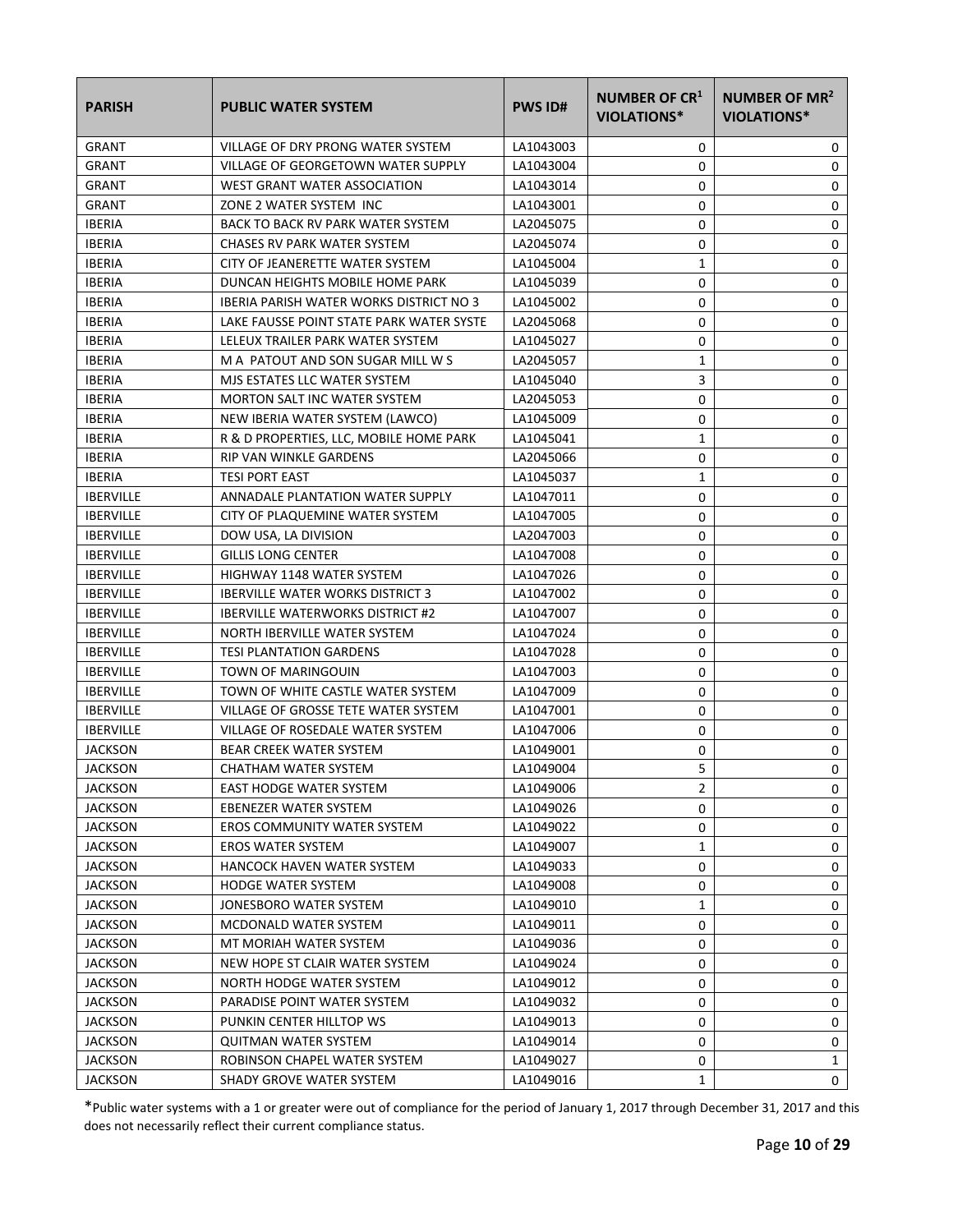| <b>PARISH</b>          | <b>PUBLIC WATER SYSTEM</b>                  | <b>PWS ID#</b> | NUMBER OF CR <sup>1</sup><br>VIOLATIONS* | <b>NUMBER OF MR<sup>2</sup></b><br>VIOLATIONS* |
|------------------------|---------------------------------------------|----------------|------------------------------------------|------------------------------------------------|
| <b>JACKSON</b>         | SOUTHEAST HODGE WATER SYSTEM                | LA1049017      | 0                                        | 0                                              |
| <b>JACKSON</b>         | SPILLWAY ESTATES WATER SYSTEM               | LA1049030      | 0                                        | 0                                              |
| <b>JACKSON</b>         | SPRING CREEK SUBDIVISION WATER SYSTEM       | LA1049028      | 0                                        | 0                                              |
| <b>JACKSON</b>         | VIXEN WATER SYSTEM WEST                     | LA1049031      | 4                                        | 0                                              |
| <b>JACKSON</b>         | WALKER COMMUNITY SYSTEM                     | LA1049023      | 0                                        | 0                                              |
| <b>JACKSON</b>         | <b>WESTON WATER SYSTEM</b>                  | LA1049019      | 1                                        | 0                                              |
| JEFFERSON              | E JEFFERSON WW DISTRICT 1                   | LA1051001      | 1                                        | 0                                              |
| <b>JEFFERSON</b>       | <b>GRETNA WATERWORKS</b>                    | LA1051003      | 0                                        | 0                                              |
| <b>JEFFERSON</b>       | W JEFFERSON WW DISTRICT 2                   | LA1051004      | 9                                        | 0                                              |
| <b>JEFFERSON</b>       | <b>WESTWEGO WATERWORKS</b>                  | LA1051005      | 6                                        | 0                                              |
| <b>JEFFERSON DAVIS</b> | CITY OF JENNINGS WATER SYSTEM               | LA1053003      | 0                                        | 0                                              |
| <b>JEFFERSON DAVIS</b> | JEFF DAVIS CENTRAL WATERWORKS DISTRICT      | LA1053012      | 0                                        | 0                                              |
| <b>JEFFERSON DAVIS</b> | JEFF DAVIS WATER AND SEWER COMMISSION 1     | LA1053014      | 0                                        | 0                                              |
| <b>JEFFERSON DAVIS</b> | JEFF DAVIS WATER DISTRICT 4                 | LA1053013      | 0                                        | 0                                              |
| JEFFERSON DAVIS        | LACASSINE RV PARK WATER SYSTEM              | LA2053010      | 0                                        | 0                                              |
| JEFFERSON DAVIS        | TOWN OF ELTON WATER SYSTEM                  | LA1053001      | 1                                        | 1                                              |
| <b>JEFFERSON DAVIS</b> | TOWN OF LAKE ARTHUR WATER SYSTEM            | LA1053005      | 0                                        | 0                                              |
| <b>JEFFERSON DAVIS</b> | TOWN OF WELSH WATER SYSTEM                  | LA1053006      | 0                                        | 0                                              |
| <b>JEFFERSON DAVIS</b> | VILLAGE OF FENTON WATER SYSTEM              | LA1053007      | 0                                        | 0                                              |
| LA SALLE               | <b>BELAH FELLOWSHIP WATER SYSTEM</b>        | LA1059001      | 0                                        | 0                                              |
| LA SALLE               | EAST JENA WATER SYSTEM INC                  | LA1059017      | 0                                        | 0                                              |
| LA SALLE               | LASALLE WATERWORKS DISTRICT 1               | LA1059002      | 0                                        | 0                                              |
| LA SALLE               | MANIFEST RHINEHART WATER SYSTEM             | LA1059014      | 2                                        | 0                                              |
| LA SALLE               | NEBO WATER SYSTEM INC                       | LA1059005      | 0                                        | 0                                              |
| LA SALLE               | PLEASANT RIDGE WATER SYSTEM                 | LA1059006      | 3                                        | 0                                              |
| LA SALLE               | PLEASANT RIDGE WATER SYSTEM SOUTH           | LA1059019      | 1                                        | 0                                              |
| LA SALLE               | ROGERS COMMUNITY WATER SYSTEM INC           | LA1059013      | 0                                        | 0                                              |
| LA SALLE               | SUMMERVILLE WATER SYSTEM                    | LA1059009      | 1                                        | 0                                              |
| LA SALLE               | TOWN OF JENA WATER SYSTEM                   | LA1059003      | 0                                        | 0                                              |
| LA SALLE               | TOWN OF OLLA WATER SYSTEM                   | LA1059004      | 1                                        | 0                                              |
| <b>LA SALLE</b>        | TOWN OF TULLOS WATER SYSTEM                 | LA1059010      | 6                                        | 0                                              |
| LA SALLE               | TOWN OF URANIA WATER SYSTEM                 | LA1059011      | 1                                        | 0                                              |
| LA SALLE               | WHITEHALL WATER SYSTEM INC                  | LA1059012      | 0                                        | 0                                              |
| LAFAYETTE              | ACADIAN HEALTH SERVICE                      | LA2055094      | 0                                        | 0                                              |
| LAFAYETTE              | ACADIANA GYMNASTICS WATER SYSTEM            | LA2055095      | 10                                       | 0                                              |
| LAFAYETTE              | ANGELLE S TRAILER PARK WATER SYSTEM         | LA1055060      | 0                                        | 0                                              |
| LAFAYETTE              | BELLE PLACE TRAILER PARK WATER SYSTEM       | LA1055082      | 0                                        | 0                                              |
| LAFAYETTE              | BELLEVILLE SUBDIVISION WATER SYSTEM         | LA1055094      | 1                                        | 0                                              |
| LAFAYETTE              | <b>BROOKHOLLOW SUBDIVISION WATER SYSTEM</b> | LA1055166      | 0                                        | 0                                              |
| LAFAYETTE              | CAJUN MOBILE HOME PARK WATER SYSTEM         | LA1055121      | 1                                        | 0                                              |
| <b>LAFAYETTE</b>       | CHARTRES PLACE SUBDIVISION WATER SYSTEM     | LA1055173      | 0                                        | 0                                              |
| LAFAYETTE              | CHESTERS MOBILE HOME ESTATE WATER<br>SYSTEM | LA1055197      | $\overline{2}$                           | 0                                              |
| LAFAYETTE              | CITY OF BROUSSARD HWY 90 WATER SYSTEM       | LA1055194      | 0                                        | 0                                              |
| LAFAYETTE              | CITY OF BROUSSARD PURCHASE WATER<br>SYSTEM  | LA1055193      | 0                                        | 0                                              |
| LAFAYETTE              | CITY OF BROUSSARD WATER SYSTEM              | LA1055003      | 0                                        | 0                                              |
| LAFAYETTE              | CITY OF CARENCRO WATER SYSTEM               | LA1055005      | 0                                        | 0                                              |
| LAFAYETTE              | CITY OF SCOTT WATER SYSTEM                  | LA1055026      | 0                                        | $\mathbf{0}$                                   |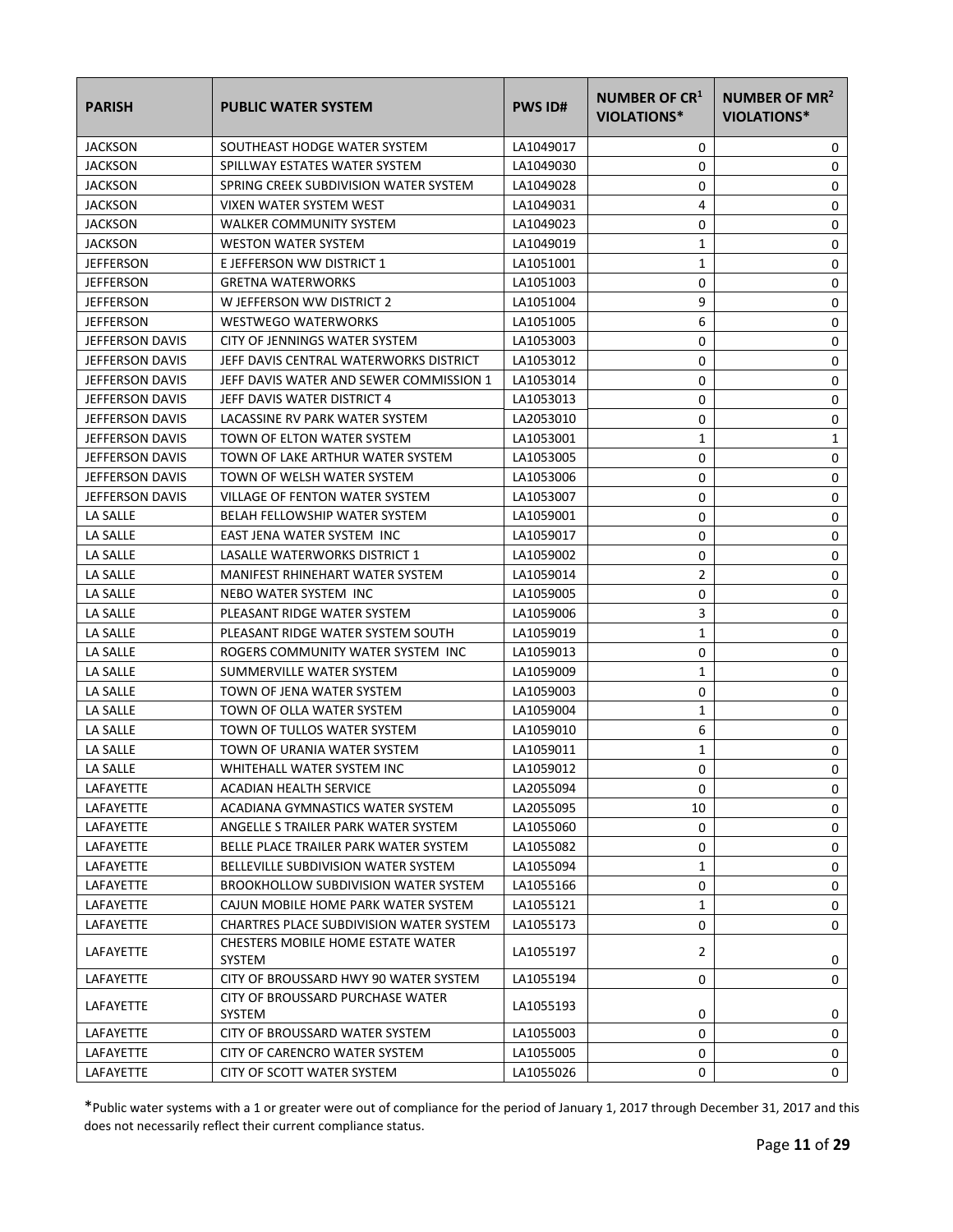| <b>PARISH</b>    | <b>PUBLIC WATER SYSTEM</b>                               | <b>PWS ID#</b> | <b>NUMBER OF CR1</b><br>VIOLATIONS* | NUMBER OF MR <sup>2</sup><br>VIOLATIONS* |
|------------------|----------------------------------------------------------|----------------|-------------------------------------|------------------------------------------|
| LAFAYETTE        | CITY OF YOUNGSVILLE PURCHASE WS                          | LA1055195      | 0                                   | 0                                        |
| LAFAYETTE        | CITY OF YOUNGSVILLE WATER SYSTEM                         | LA1055035      | 0                                   | 0                                        |
| LAFAYETTE        | <b>CORNER MARKET WATER SYSTEM</b>                        | LA2055093      | 0                                   | 0                                        |
| LAFAYETTE        | G AND J MOBILE HOME ESTATES WATER<br><b>SYSTEM</b>       | LA1055014      | 0                                   | 0                                        |
| LAFAYETTE        | G AND R MOBILE HOME PARK WATER SYSTEM                    | LA1055013      | 0                                   | 0                                        |
| LAFAYETTE        | GARDEN HEIGHTS SUBD WATER SYSTEM                         | LA1055138      | 0                                   | 0                                        |
| LAFAYETTE        | HABERSHAM SUBDIVISION WATER SYSTEM                       | LA1055174      | 0                                   | 0                                        |
| LAFAYETTE        | HOLIDAY MOBILE HOME VILLA WATER SYSTEM                   | LA1055015      | 0                                   | 0                                        |
| LAFAYETTE        | KINGS COURT MHP WATER SYSTEM                             | LA1055132      | 0                                   | 0                                        |
| LAFAYETTE        | LAFAYETTE UTILITIES WATER SYSTEM                         | LA1055017      | 0                                   | 0                                        |
| LAFAYETTE        | LAKEVIEW TRAILER PARK WATER SYSTEM                       | LA1055067      | 4                                   | 0                                        |
| LAFAYETTE        | LE TRIOMPHE SUBDIVISION WATER SYSTEM                     | LA1055162      | 0                                   | 1                                        |
| LAFAYETTE        | LPWD NORTH PRODUCTION FACILITY                           | LA1055171      | 1                                   | 0                                        |
| LAFAYETTE        | LPWD SOUTH                                               | LA1055156      | 0                                   | 0                                        |
| <b>LAFAYETTE</b> | LPWDN NORTH REGION                                       | LA1055191      | 0                                   | 0                                        |
| LAFAYETTE        | LPWDN PURCHASE WEST SCOTT                                | LA1055172      | 0                                   | 0                                        |
| LAFAYETTE        | LPWDN SOUTH REGION                                       | LA1055192      | 0                                   | 0                                        |
| LAFAYETTE        | <b>MARKRIDGE PARK SUBDIVISION WATER</b><br><b>SYSTEM</b> | LA1055137      | 0                                   | 0                                        |
| LAFAYETTE        | MAXIES MOBILE VALLEY WATER SYSTEM                        | LA1055021      | 1                                   | 0                                        |
| LAFAYETTE        | MILTON PURCHASE WATER SYSTEM                             | LA1055196      | 0                                   | 0                                        |
| LAFAYETTE        | MILTON WATER SYSTEM INC                                  | LA1055046      | 0                                   | 0                                        |
| LAFAYETTE        | OMNI GEOPHYSICAL LLC WATER SYSTEM                        | LA2055086      | $\mathbf{1}$                        | 0                                        |
| LAFAYETTE        | PARKLAND TRAILER PARK WATER SYSTEM                       | LA1055048      | 1                                   | 0                                        |
| LAFAYETTE        | PINNACLE PLACE SUBDIVISION WATER SYSTEM                  | LA1055175      | 0                                   | 0                                        |
| LAFAYETTE        | ROYAL MOBILE ESTATES WATER SYSTEM                        | LA1055074      | 0                                   | 0                                        |
| LAFAYETTE        | ROYAL VISTA MHP WATER SYSTEM                             | LA1055123      | 0                                   | 0                                        |
| LAFAYETTE        | SHADY OAKS ESTATES WATER SYSTEM                          | LA1055125      | 0                                   | 0                                        |
| LAFAYETTE        | SUNRISE ADDITION TRAILER PARK WS                         | LA1055103      | 0                                   | 0                                        |
| LAFAYETTE        | TESI BEAU PARTERRE WATER SYSTEM                          | LA1055164      | 0                                   | 0                                        |
| LAFAYETTE        | <b>TESI CARENCRO VILLAGE</b>                             | LA1055088      | 0                                   | 0                                        |
| LAFAYETTE        | TESI COACH HOUSE MANOR                                   | LA1055144      | 0                                   | 0                                        |
| LAFAYETTE        | TESI COTE GELEE                                          | LA1055131      | 0                                   | 0                                        |
| LAFAYETTE        | TESI COUNTRY LANE                                        | LA1055124      | 0                                   | 0                                        |
| LAFAYETTE        | <b>TESI COUNTRY PINES</b>                                | LA1055040      | 0                                   | 0                                        |
| LAFAYETTE        | TESI FOX RUN                                             | LA1055043      | 0                                   | 0                                        |
| LAFAYETTE        | <b>TESI GRANDE STAKES</b>                                | LA1055116      | 0                                   | 0                                        |
| LAFAYETTE        | TESI JACKSON SQUARE WATER SYSTEM                         | LA1055101      | 1                                   | 0                                        |
| LAFAYETTE        | <b>TESI LEXINGTON HEIGHTS</b>                            | LA1055147      | 0                                   | 0                                        |
| LAFAYETTE        | <b>TESI OSSUN HEIGHTS</b>                                | LA1055140      | 0                                   | 0                                        |
| LAFAYETTE        | TESI SHENANDOAH                                          | LA1055155      | 0                                   | 0                                        |
| LAFAYETTE        | TESI SOUTHFIELD SQUARE WATER SYSTEM                      | LA1055128      | 0                                   | 0                                        |
| LAFAYETTE        | <b>TESI TREWHILL</b>                                     | LA1055148      | 0                                   | 0                                        |
| LAFAYETTE        | TESI WINDY MEADOWS                                       | LA1055169      | 0                                   | 0                                        |
| LAFAYETTE        | TOWN OF DUSON WATER SYSTEM                               | LA1055011      | 0                                   | 0                                        |
| LAFAYETTE        | VILLAGE QUEST SUBDIVISION WATER SYSTEM                   | LA1055070      | 1                                   | 0                                        |
| LAFAYETTE        | WEST GATE TRAILER PARK WATER SYSTEM                      | LA1055149      | $\mathbf{1}$                        | 0                                        |
| LAFOURCHE        | LAFOURCHE WATER DISTRICT 1                               | LA1057001      | 0                                   | 0                                        |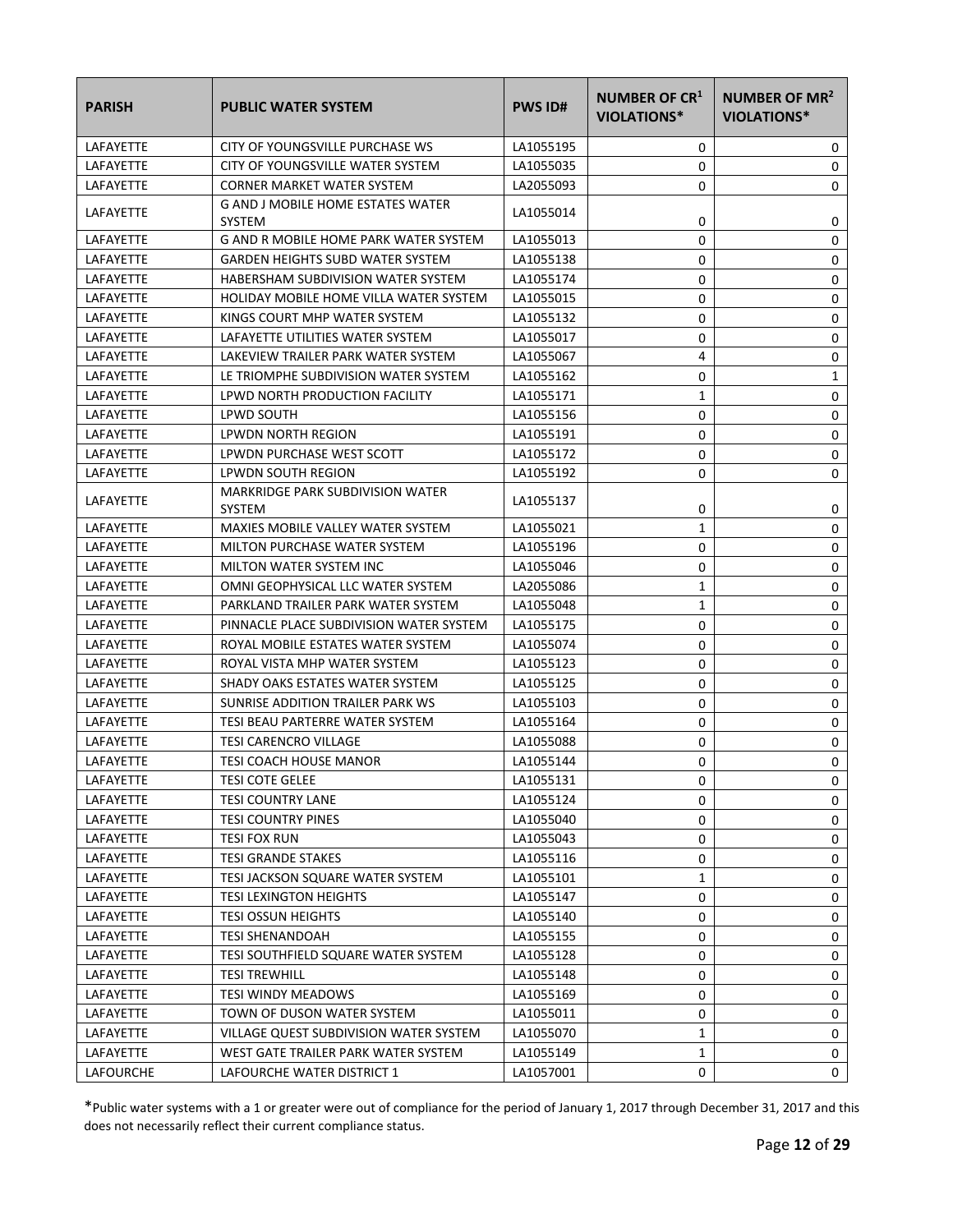| <b>PARISH</b>     | <b>PUBLIC WATER SYSTEM</b>                | <b>PWS ID#</b> | <b>NUMBER OF CR1</b><br>VIOLATIONS* | NUMBER OF MR <sup>2</sup><br>VIOLATIONS* |
|-------------------|-------------------------------------------|----------------|-------------------------------------|------------------------------------------|
| LAFOURCHE         | THIBODAUX WATERWORKS                      | LA1057003      | 0                                   | 0                                        |
| LINCOLN           | ARDAGH GLASS WATER SYSTEM                 | LA2061003      | 0                                   | 0                                        |
| LINCOLN           | CHOUDRANT WATER SYSTEM                    | LA1061002      | 3                                   | 0                                        |
| LINCOLN           | <b>CULBERTSON WATER SYSTEM</b>            | LA1061024      | 0                                   | 0                                        |
| LINCOLN           | DUBACH WATER SYSTEM                       | LA1061003      | 0                                   | 0                                        |
| LINCOLN           | <b>FELLOWSHIP WATER SYSTEM</b>            | LA1061004      | 0                                   | 0                                        |
| LINCOLN           | <b>GRAMBLING STATE UNIV WEST</b>          | LA1061016      | 0                                   | 0                                        |
| LINCOLN           | <b>GRAMBLING STATE UNIVERSITY WS</b>      | LA1061005      | $\mathbf{1}$                        | 0                                        |
| LINCOLN           | <b>GRAMBLING WATER SYSTEM</b>             | LA1061006      | 0                                   | 0                                        |
| LINCOLN           | <b>GREATER WARD 1 WATERWORKS DISTRICT</b> | LA1061007      | 0                                   | 0                                        |
| LINCOLN           | <b>HICO WATER SYSTEM</b>                  | LA1061008      | 0                                   | 0                                        |
| LINCOLN           | HILLY-GREENWOOD WATER SYSTEM              | LA1061027      | 0                                   | 0                                        |
| LINCOLN           | LINCOLN PARISH WATERWORKS DISTRICT #1     | LA1061009      | 0                                   | 0                                        |
| LINCOLN           | LINCOLN PARISH WATERWORKS DISTRICT #2     | LA1061029      | 0                                   | 0                                        |
| LINCOLN           | LINCOLN PARISH WATERWORKS DISTRICT #3     | LA1061010      | 0                                   | 0                                        |
| LINCOLN           | MINERAL SPRINGS WATER SYSTEM              | LA1061013      | 0                                   | 0                                        |
| LINCOLN           | MT OLIVE WATERWORKS DISTRICT              | LA1061014      | 0                                   | 0                                        |
| LINCOLN           | MT ZION WATER SYSTEM                      | LA1061015      | 0                                   | 0                                        |
| LINCOLN           | RISER ROAD WATER SYSTEM                   | LA1061021      | 0                                   | 0                                        |
| LINCOLN           | <b>RUSTON WATER SYSTEM</b>                | LA1061017      | 0                                   | 0                                        |
| LINCOLN           | SIMSBORO WATER SYSTEM                     | LA1061018      | 0                                   | 1                                        |
| LINCOLN           | TREMONT WATER DISTRICT                    | LA1061031      | 0                                   | 0                                        |
| LINCOLN           | WESLEY CHAPEL WATER SYSTEM                | LA1061020      | 0                                   | 0                                        |
| LINCOLN           | WEYERHAEUSER NR - ARCADIA OSB             | LA2061009      | 2                                   | 0                                        |
| LIVINGSTON        | <b>BEST STOP 15</b>                       | LA2063044      | 0                                   | 0                                        |
| LIVINGSTON        | CA INST OF TECH - LIGO OBSERVATORY        | LA2063042      | 0                                   | 0                                        |
| LIVINGSTON        | <b>CARTER PLANTATION</b>                  | LA1063119      | 1                                   | 0                                        |
| LIVINGSTON        | CARTHAGE BLUFF MARINA                     | LA1063125      | 1                                   | 0                                        |
| LIVINGSTON        | CITY OF DENHAM SPRINGS WATER SYSTEM       | LA1063004      | 0                                   | 0                                        |
| LIVINGSTON        | COLYELL COMMUNITY WATER                   | LA1063003      | 1                                   | 0                                        |
| LIVINGSTON        | DIVERSION WATER - CHINQUAPIN              | LA1063114      | 0                                   | 0                                        |
| LIVINGSTON        | DIVERSION WATER - CYPRESS POINT           | LA1063118      | 0                                   | 0                                        |
| LIVINGSTON        | DIVERSION WATER - MONTROSE SUBDIVISION    | LA1063103      | 0                                   | 0                                        |
| LIVINGSTON        | DIVERSION WATER - OLD MILL SETTLEMENT     | LA1063115      | 0                                   | 0                                        |
| LIVINGSTON        | DIVERSION WATER - STONEHILL               | LA1063123      | 0                                   | 0                                        |
| LIVINGSTON        | DIVERSION WATER - TERRY HARBOR CAMPSITES  | LA1063036      | 0                                   | 0                                        |
| LIVINGSTON        | DIVERSION WATER- OLIVIA ROSE              | LA1063029      | 0                                   | 0                                        |
| LIVINGSTON        | DIVERSION WATER-WATER FRONT WEST          | LA1063104      | 0                                   | 0                                        |
| LIVINGSTON        | FOURTH WARD WATER WORKS                   | LA1063005      | 0                                   | 0                                        |
| LIVINGSTON        | FSWC - FRENCH SETTLEMENT                  | LA1063019      | $\mathbf{1}$                        | 0                                        |
| LIVINGSTON        | <b>FSWC - OAKRIDGE</b>                    | LA1063058      | 1                                   | 0                                        |
| LIVINGSTON        | <b>FSWC- COYELL HOMESITE</b>              | LA1063124      | 1                                   | 0                                        |
| LIVINGSTON        | <b>FSWC-PINE HEAVEN</b>                   | LA1063089      | 0                                   | 0                                        |
| LIVINGSTON        | FSWC-SPRINGFIELD AREA                     | LA1063024      | 0                                   | 0                                        |
| LIVINGSTON        | <b>FSWC-STONEBRIDGE</b>                   | LA1063121      | 1                                   | 0                                        |
| LIVINGSTON        | <b>FSWC- VINCENT PLACE</b>                | LA1063041      | 0                                   | 0                                        |
| LIVINGSTON        | FSWC-WHITEHALL/HEAD OF ISLAND             | LA1063028      | 0                                   | 0                                        |
| LIVINGSTON        | <b>FSWC-JUSTIN HEIGHTS</b>                | LA1063101      | 0                                   | 0                                        |
| <b>LIVINGSTON</b> | <b>FSWC-SANDY RIDGE</b>                   | LA1063110      | 0                                   | 0                                        |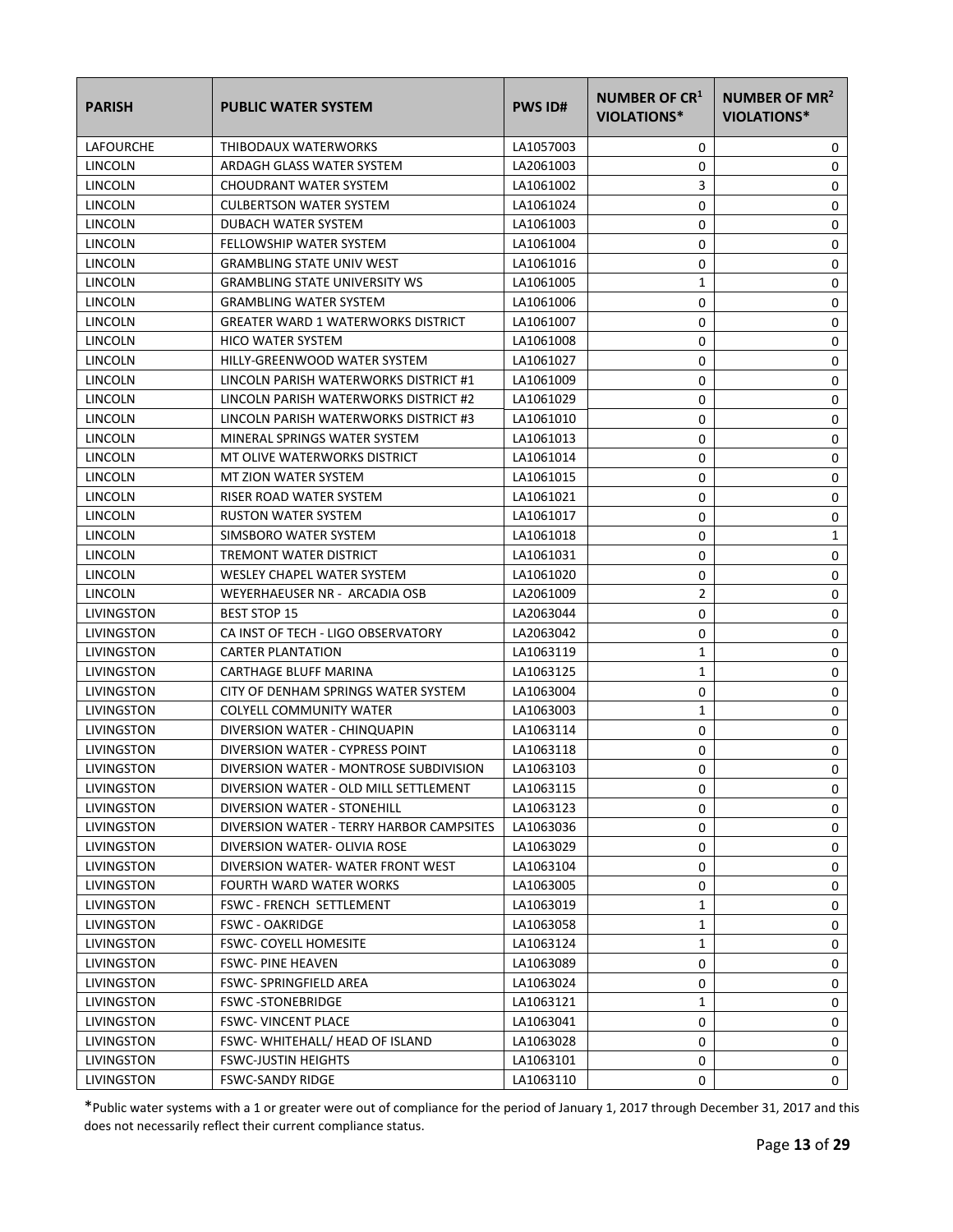| <b>PARISH</b>       | <b>PUBLIC WATER SYSTEM</b>                        | <b>PWS ID#</b> | NUMBER OF CR <sup>1</sup><br>VIOLATIONS* | NUMBER OF MR <sup>2</sup><br>VIOLATIONS* |
|---------------------|---------------------------------------------------|----------------|------------------------------------------|------------------------------------------|
| LIVINGSTON          | <b>JIMS TRAILER PARK</b>                          | LA1063076      | 0                                        | 0                                        |
| LIVINGSTON          | KILLIAN WATER SYSTEM                              | LA1063030      | 0                                        | 0                                        |
| LIVINGSTON          | PORT VINCENT WATER SYSTEM                         | LA1063033      | 0                                        | 0                                        |
| LIVINGSTON          | RIVER PINES PLANTATION UTILITIES                  | LA1063018      | 1                                        | $\mathbf 0$                              |
| LIVINGSTON          | RIVERSCAPE @ CLIO SUBDIVISION                     | LA1063106      | 1                                        | 0                                        |
| LIVINGSTON          | <b>TESI HIGHLAND RIDGE</b>                        | LA1063087      | 0                                        | 0                                        |
| LIVINGSTON          | <b>TESI LAKESIDE EAST</b>                         | LA1063098      | 0                                        | 0                                        |
| LIVINGSTON          | TICKFAW STATE PARK                                | LA2063043      | 0                                        | 0                                        |
| LIVINGSTON          | TOWN OF ALBANY WATER SYSTEM                       | LA1063022      | 0                                        | 0                                        |
| LIVINGSTON          | TOWN OF LIVINGSTON WATER SYSTEM                   | LA1063013      | $\mathbf{1}$                             | 0                                        |
| LIVINGSTON          | <b>WALKER WATER SYSTEM</b>                        | LA1063017      | 0                                        | 0                                        |
| LIVINGSTON          | WARD II WATER DISTRICT                            | LA1063039      | 0                                        | 0                                        |
| <b>MADISON</b>      | BAYOU MACON WATER SYSTEM                          | LA1065005      | 0                                        | 0                                        |
| <b>MADISON</b>      | DELTA WATER SYSTEM                                | LA1065001      | 1                                        | 0                                        |
| <b>MADISON</b>      | TALLULAH WATER SYSTEM                             | LA1065003      | 0                                        | 0                                        |
| <b>MADISON</b>      | WALNUT BAYOU WATER ASSOCIATION                    | LA1065004      | 0                                        | 0                                        |
| <b>MOREHOUSE</b>    | <b>BASTROP WATER SYSTEM</b>                       | LA1067003      | 0                                        | 0                                        |
| <b>MOREHOUSE</b>    | BAYOU BONNE IDEE WS                               | LA1067002      | 4                                        | 0                                        |
| <b>MOREHOUSE</b>    | BEEKMAN WATER SYSTEM                              | LA1067018      | 0                                        | 0                                        |
| <b>MOREHOUSE</b>    | <b>BONITA WATER SYSTEM</b>                        | LA1067004      | 0                                        | $\mathbf 0$                              |
| <b>MOREHOUSE</b>    | <b>COLLINSTON WATER SYSTEM</b>                    | LA1067005      | 0                                        | 0                                        |
| <b>MOREHOUSE</b>    | CONSOLIDATED WATERWORKS DISTRICT 2                | LA1067012      | 1                                        | 0                                        |
| <b>MOREHOUSE</b>    | JONES MCGINTY WATER SYSTEM                        | LA1067017      | 1                                        | 0                                        |
| <b>MOREHOUSE</b>    | LAKEVIEW ESTATES SUBD WS                          | LA1067007      | 0                                        | 0                                        |
| <b>MOREHOUSE</b>    | MER ROUGE WATER SYSTEM                            | LA1067009      | 0                                        | $\mathbf 0$                              |
| <b>MOREHOUSE</b>    | MOREHOUSE CENTRAL WS                              | LA1067010      | 0                                        | 0                                        |
| <b>MOREHOUSE</b>    | OAK RIDGE WATER SYSTEM                            | LA1067014      | 1                                        | 0                                        |
| <b>MOREHOUSE</b>    | SOUTH BONNE IDEE WATER SYSTEM                     | LA1067020      | 0                                        | 0                                        |
| <b>MOREHOUSE</b>    | SPICEWOOD MOBILE HOME PARK WATER<br><b>SYSTEM</b> | LA1067022      | 0                                        | 0                                        |
| <b>MOREHOUSE</b>    | WARD 3 WATER ASSOCIATION                          | LA1067016      | 2                                        | 0                                        |
| <b>MOREHOUSE</b>    | WATERWORKS 1 OF MOREHOUSE, INC                    | LA1067011      | 3                                        | 0                                        |
| <b>NATCHITOCHES</b> | AJAX BEULAH WATER SYSTEM                          | LA1069015      | 0                                        | 0                                        |
| <b>NATCHITOCHES</b> | AJAX COUNTRY LIVIN RV PARK WS                     | LA2069033      | 0                                        | 0                                        |
| <b>NATCHITOCHES</b> | BELLWOOD WATER SYSTEM                             | LA1069014      | 0                                        | 0                                        |
| <b>NATCHITOCHES</b> | CAMPTI WATER SYSTEM                               | LA1069001      | 0                                        | 0                                        |
| <b>NATCHITOCHES</b> | CHEE CHEE BAY WATER SYSTEM                        | LA1069011      | 0                                        | 0                                        |
| <b>NATCHITOCHES</b> | CHESTNUT-READHIMER WATER SYSTEM                   | LA1069012      | 3                                        | 0                                        |
| <b>NATCHITOCHES</b> | <b>CLARENCE WATER SYSTEM</b>                      | LA1069002      | 3                                        | 0                                        |
| NATCHITOCHES        | <b>CRESTON WATER SYSTEM</b>                       | LA1069003      | 0                                        | 0                                        |
| <b>NATCHITOCHES</b> | <b>GOLDONNA WATER SYSTEM</b>                      | LA1069004      | 0                                        | 0                                        |
| <b>NATCHITOCHES</b> | HAGEWOOD WATER SYSTEM                             | LA1069005      | 0                                        | 0                                        |
| <b>NATCHITOCHES</b> | NATCHITOCHES PARISH WWKS DISTRICT 2               | LA1069006      | 0                                        | 0                                        |
| <b>NATCHITOCHES</b> | NATCHITOCHES WATER SYSTEM                         | LA1069007      | $\overline{2}$                           | 0                                        |
| <b>NATCHITOCHES</b> | POWHATAN WATER SYSTEM                             | LA1069008      | 6                                        | 0                                        |
| <b>NATCHITOCHES</b> | PROVENCAL WATER SYSTEM                            | LA1069009      | 0                                        | 0                                        |
| <b>NATCHITOCHES</b> | ROBELINE MARTHAVILLE WATER SYSTEM                 | LA1069010      | 0                                        | 0                                        |
| <b>NATCHITOCHES</b> | SANDY POINT 480 WATER SYSTEM                      | LA1069013      | 4                                        | 0                                        |
| <b>NATCHITOCHES</b> | <b>ST LUKES RV PARK</b>                           | LA2069037      | 0                                        | 0                                        |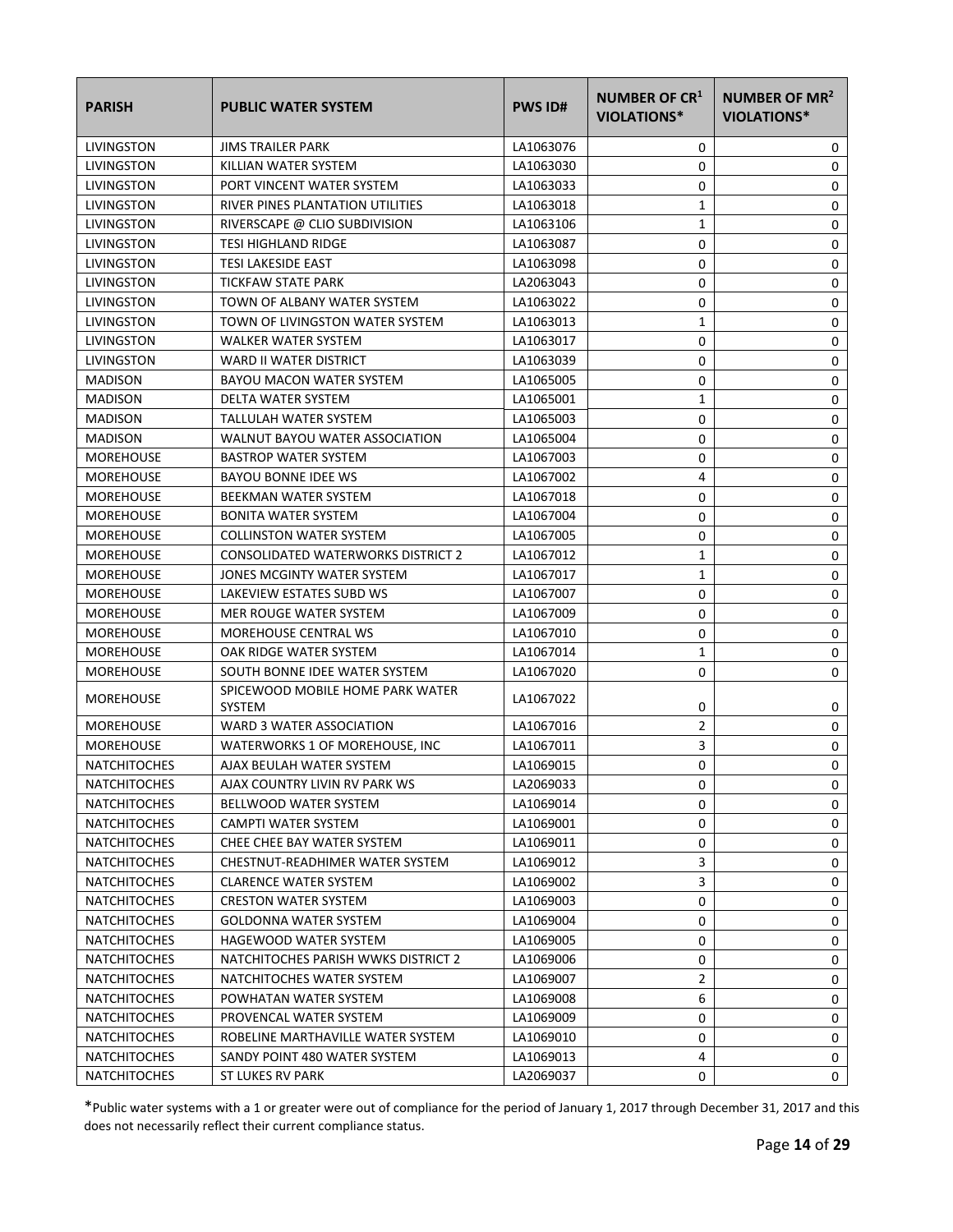| <b>PARISH</b>   | <b>PUBLIC WATER SYSTEM</b>                     | <b>PWS ID#</b> | <b>NUMBER OF CR1</b><br>VIOLATIONS* | NUMBER OF MR <sup>2</sup><br><b>VIOLATIONS*</b> |
|-----------------|------------------------------------------------|----------------|-------------------------------------|-------------------------------------------------|
| ORLEANS         | <b>CRAZY ALS LOUNGE</b>                        | LA2071116      | 4                                   | 0                                               |
| ORLEANS         | IRISH BAYOU TRAVEL CENTER                      | LA2071111      | 0                                   | 0                                               |
| ORLEANS         | NEW ORLEANS CARROLLTON WW                      | LA1071009      | 0                                   | 0                                               |
| <b>ORLEANS</b>  | NEW ORLEANS ALGIERS WATER WORKS                | LA1071001      | 0                                   | 0                                               |
| ORLEANS         | PNO 3401 JOURDAN ROAD                          | LA2071121      | 0                                   | 0                                               |
| ORLEANS         | PNO ALABO STREET WHARF                         | LA2071120      | 0                                   | 0                                               |
| ORLEANS         | <b>PNO CRUISE TERMINALS</b>                    | LA2071117      | 0                                   | 0                                               |
| ORLEANS         | PNO ELAINE STREET WHARF                        | LA2071125      | 0                                   | 0                                               |
| ORLEANS         | <b>PNO GOV NICHOLLS WHARF</b>                  | LA2071126      | 0                                   | 0                                               |
| ORLEANS         | PNO HARMONY ST. WHARF                          | LA2071122      | 0                                   | 0                                               |
| ORLEANS         | PNO LOUISIANA NEXT COTTON WAREHOUSE            | LA2071119      | 0                                   | 0                                               |
| ORLEANS         | <b>PNO UPTOWN FACILITIES</b>                   | LA2071118      | 0                                   | 0                                               |
| <b>OUACHITA</b> | BAYOU BOEUF RV PARK WATER SYSTEM               | LA2073056      | 0                                   | 0                                               |
| <b>OUACHITA</b> | BETTER WATERWORKS WATER SYSTEM                 | LA1073003      | 0                                   | 0                                               |
| <b>OUACHITA</b> | <b>BROWNVILLE WATER SYSTEM</b>                 | LA1073004      | 0                                   | 0                                               |
| <b>OUACHITA</b> | CADEVILLE WATER DISTRICT                       | LA1073060      | 0                                   | 0                                               |
| <b>OUACHITA</b> | CALHOUN WATER SYSTEM                           | LA1073006      | 1                                   | 0                                               |
| <b>OUACHITA</b> | CHENIERE DREW NORTH WATER SYSTEM               | LA1073100      | 0                                   | 0                                               |
| <b>OUACHITA</b> | CHENIERE DREW SOUTH WATER SYSTEM               | LA1073099      | 0                                   | 0                                               |
| <b>OUACHITA</b> | COUNTRY ESTATES WATER SYSTEM NORTH             | LA1073011      | 0                                   | 0                                               |
| OUACHITA        | COUNTRY ESTATES WATER SYSTEM SOUTH             | LA1073118      | 0                                   | 0                                               |
| <b>OUACHITA</b> | <b>FROST TOWN WATER SYSTEM</b>                 | LA1073014      | 0                                   | 0                                               |
| <b>OUACHITA</b> | <b>GEORGIA PACIFIC CORPORATION</b>             | LA2073042      | 0                                   | 0                                               |
| <b>OUACHITA</b> | <b>GRAPHIC PACKAGING INTERNATIONAL INC - A</b> | LA2073043      | 0                                   | 0                                               |
| <b>OUACHITA</b> | <b>GRAPHIC PACKAGING INTERNATIONAL INC - B</b> | LA2073044      | 0                                   | 0                                               |
| <b>OUACHITA</b> | <b>GREEN ACRES SUBDIVISION WS</b>              | LA1073016      | 1                                   | 0                                               |
| <b>OUACHITA</b> | HIDDEN OAKS SUBDIVISION WS                     | LA1073061      | 0                                   | 0                                               |
| <b>OUACHITA</b> | HILLSIDE PARK SUBDIVISION WS                   | LA1073064      | 0                                   | 0                                               |
| <b>OUACHITA</b> | <b>INDIAN VILLAGE WATER SYSTEM</b>             | LA1073058      | 0                                   | 0                                               |
| <b>OUACHITA</b> | KIROLI DARBONNE WS                             | LA1073020      | 0                                   | 0                                               |
| <b>OUACHITA</b> | LAKESHORE SWARTZ WATER SYSTEM                  | LA1073071      | 0                                   | 0                                               |
| <b>OUACHITA</b> | LINCOLN HILLS SUBDIVISION WS                   | LA1073090      | 0                                   | 0                                               |
| <b>OUACHITA</b> | MCCLENDON COMMUNITY WATER WELL                 | LA1073028      | 1                                   | 0                                               |
| <b>OUACHITA</b> | MONROE WATER SYSTEM                            | LA1073031      | 0                                   | 0                                               |
| <b>OUACHITA</b> | NORTH MONROE ET AL WATER SYSTEM                | LA1073035      | 0                                   | 0                                               |
| <b>OUACHITA</b> | PECAN LAKE SUBDIVISION WS                      | LA1073063      | 0                                   | 0                                               |
| <b>OUACHITA</b> | PRAIRIE ROAD WATER DISTRICT                    | LA1073040      | 0                                   | 0                                               |
| <b>OUACHITA</b> | RAMSEY WATER SYSTEM                            | LA1073025      | 0                                   | 0                                               |
| <b>OUACHITA</b> | SOUTH MONROE WS GOWC                           | LA1073046      | 0                                   | 0                                               |
| <b>OUACHITA</b> | SOUTHWEST OUACHITA WATERWORKS, INC             | LA1073047      | 0                                   | 0                                               |
| <b>OUACHITA</b> | TOWN & COUNTRY SERVICE                         | LA1073054      | 0                                   | 0                                               |
| <b>OUACHITA</b> | WEST HWY 80 ARK ROAD WS                        | LA1073055      | 0                                   | 0                                               |
| <b>OUACHITA</b> | WEST MONROE WATER SYSTEM                       | LA1073056      | 0                                   | 0                                               |
| <b>OUACHITA</b> | WEST OUACHITA IND PARK                         | LA2073027      | 0                                   | 0                                               |
| <b>OUACHITA</b> | WESTERN UTILITIES, INC                         | LA1073097      | 0                                   | 0                                               |
| <b>OUACHITA</b> | WILDWOOD MHP WS                                | LA1073110      | 0                                   | 0                                               |
| PLAQUEMINES     | BELLE CHASSE WATER DISTRICT                    | LA1075001      | 0                                   | 0                                               |
| PLAQUEMINES     | DALCOUR WATERWORKS DISTRICT                    | LA1075004      | 0                                   | 0                                               |
| PLAQUEMINES     | POINTE A LA HACHE WATER SYSTEM                 | LA1075005      | 0                                   | 0                                               |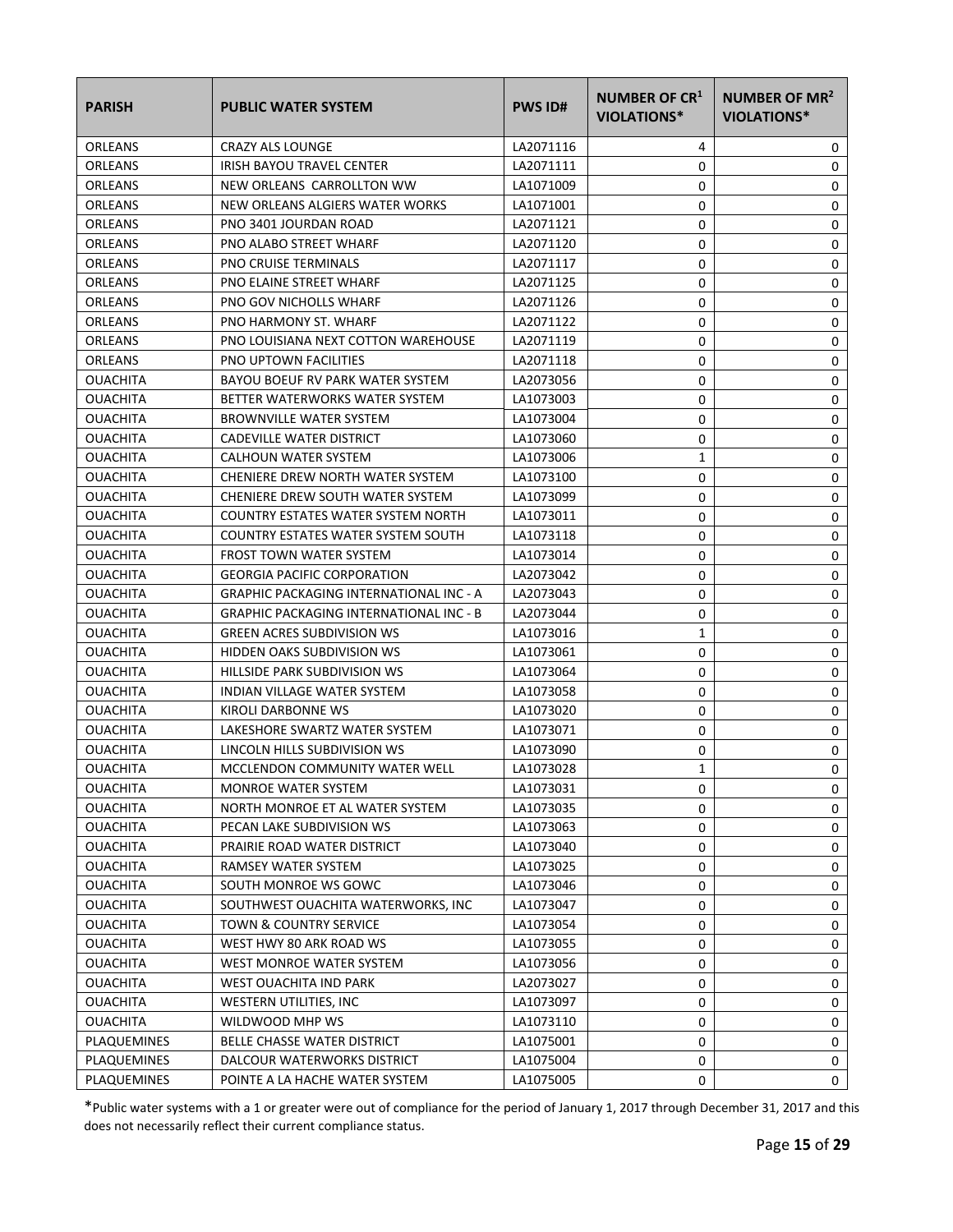| <b>PARISH</b>        | <b>PUBLIC WATER SYSTEM</b>                         | <b>PWS ID#</b> | NUMBER OF CR <sup>1</sup><br><b>VIOLATIONS*</b> | NUMBER OF MR <sup>2</sup><br><b>VIOLATIONS*</b> |
|----------------------|----------------------------------------------------|----------------|-------------------------------------------------|-------------------------------------------------|
| PLAQUEMINES          | PORT SULPHUR WATER DISTRICT                        | LA1075006      | 0                                               | 0                                               |
| PLAQUEMINES          | WOODLAND INDUSTRIAL PARK WATER SYSTEM              | LA2075002      | 0                                               | 0                                               |
| POINTE COUPEE        | ALMA PLANTATION LTD                                | LA1077048      | 1                                               | 0                                               |
| <b>POINTE COUPEE</b> | <b>BIG CAJUN II POWER PLANT</b>                    | LA2077010      | 0                                               | 0                                               |
| POINTE COUPEE        | <b>FALSE RIVER WATER COMPANY</b>                   | LA1077041      | 0                                               | 0                                               |
| POINTE COUPEE        | FORDOCHE, TOWN OF                                  | LA1077009      | 0                                               | 0                                               |
| POINTE COUPEE        | INNIS WATER CORPORATION INC                        | LA1077013      | $\mathbf{1}$                                    | 0                                               |
| POINTE COUPEE        | LIVONIA WATER SYSTEM                               | LA1077022      | 0                                               | 0                                               |
| POINTE COUPEE        | MORGANZA WATER SYSTEM                              | LA1077025      | 0                                               | $\mathbf 0$                                     |
| POINTE COUPEE        | NEW ROADS WATER SYSTEM                             | LA1077026      | 0                                               | $\mathbf 0$                                     |
| <b>POINTE COUPEE</b> | POINTE COUPEE DETENTION CENTER                     | LA1077046      | 0                                               | 0                                               |
| POINTE COUPEE        | POINTE COUPEE WATER WORKS DISTRICT 1               | LA1077043      | 1                                               | 0                                               |
| POINTE COUPEE        | POINTE COUPEE WWKS DISTRICT 2 - HWY 10             | LA1077047      | 0                                               | 0                                               |
| POINTE COUPEE        | POINTE COUPEE WWKS DISTRICT 2- BATCHELOR           | LA1077045      | 0                                               | 0                                               |
| POINTE COUPEE        | SHERBURNE WILDLIFE MGT AREA WATER<br><b>SYSTEM</b> | LA2077050      | 9                                               | 0                                               |
| POINTE COUPEE        | TORBERT- FRISCO WATER WORKS                        | LA1077037      | 0                                               | 0                                               |
| <b>RAPIDES</b>       | ASSEMBLY OF GOD CHURCH CAMP                        | LA2079017      | 1                                               | 0                                               |
| <b>RAPIDES</b>       | <b>BUCKEYE WATER DISTRICT 50</b>                   | LA1079004      | 1                                               | 0                                               |
| <b>RAPIDES</b>       | CITY OF ALEXANDRIA WATER SYSTEM                    | LA1079001      | 0                                               | $\mathbf 0$                                     |
| <b>RAPIDES</b>       | CITY OF PINEVILLE WATER SYSTEM                     | LA1079016      | 0                                               | 0                                               |
| <b>RAPIDES</b>       | DEWAYNE'S TRAILER PARK                             | LA1079041      | 2                                               | 0                                               |
| <b>RAPIDES</b>       | EMC WATER SYSTEM INC                               | LA1079006      | 3                                               | 0                                               |
| <b>RAPIDES</b>       | <b>FOREST HILL UTILITIES</b>                       | LA1079009      | $\mathbf{1}$                                    | $\mathbf 0$                                     |
| <b>RAPIDES</b>       | <b>GARDNER COMMUNITY WATER SYSTEM</b>              | LA1079010      | 0                                               | 0                                               |
| <b>RAPIDES</b>       | <b>HAMMOCK WATER SUPPLY</b>                        | LA1079030      | 0                                               | $\mathbf 0$                                     |
| <b>RAPIDES</b>       | HINESTON WATER SYSTEM, INC                         | LA1079012      | 0                                               | 0                                               |
| <b>RAPIDES</b>       | KINCAID LAKE RECREATION AREA                       | LA2079034      | 0                                               | 0                                               |
| <b>RAPIDES</b>       | KOLIN RUBY WISE WATERWORK DISTRICT 11 A            | LA1079023      | 0                                               | 0                                               |
| <b>RAPIDES</b>       | LATANIER WATER ASSOCIATION                         | LA1079013      | 1                                               | $\mathbf 0$                                     |
| <b>RAPIDES</b>       | LENA WATER SYSTEM INC                              | LA1079019      | 0                                               | 0                                               |
| <b>RAPIDES</b>       | LSU AT ALEXANDRIA                                  | LA2079009      | 0                                               | $\mathbf 0$                                     |
| <b>RAPIDES</b>       | POLAND WATER ASSOCIATION                           | LA1079025      | 0                                               | 0                                               |
| <b>RAPIDES</b>       | RAPIDES ISLAND WATER ASSOCIATION INC               | LA1079020      | 1                                               | 0                                               |
| <b>RAPIDES</b>       | RAPIDES PARISH WATERWORKS DISTRICT 3               | LA1079017      | 0                                               | 0                                               |
| <b>RAPIDES</b>       | SIEPER AREA WATER SYSTEM                           | LA1079032      | 0                                               | 0                                               |
| <b>RAPIDES</b>       | TOWN OF BOYCE WATER SYSTEM                         | LA1079003      | 0                                               | 0                                               |
| <b>RAPIDES</b>       | TOWN OF CHENEYVILLE WATER SYSTEM                   | LA1079005      | 0                                               | 0                                               |
| <b>RAPIDES</b>       | TOWN OF GLENMORA WATER SYSTEM                      | LA1079011      | 0                                               | 0                                               |
| <b>RAPIDES</b>       | TOWN OF LECOMPTE (LAWCO)                           | LA1079014      | 0                                               | 0                                               |
| <b>RAPIDES</b>       | TOWN OF WOODWORTH WATER SYSTEM                     | LA1079027      | 0                                               | 0                                               |
| <b>RAPIDES</b>       | VALENTINE LAKE NORTH RECREATION AREA               | LA2079026      | 3                                               | 0                                               |
| <b>RAPIDES</b>       | <b>VETERANS ADMINISTRATION</b>                     | LA1079028      | 0                                               | 0                                               |
| <b>RAPIDES</b>       | VILLAGE OF MCNARY WATER SYSTEM                     | LA1079015      | 0                                               | 0                                               |
| <b>RAPIDES</b>       | WARD 6 WATER ASSOCIATION OF RAPIDES                | LA1079037      | 1                                               | 0                                               |
| RED RIVER            | BAYOU PIERRE WATER SYSTEM                          | LA1081008      | 0                                               | 0                                               |
| <b>RED RIVER</b>     | COUSHATTA WATER SYSTEM                             | LA1081001      | 2                                               | 0                                               |
| <b>RED RIVER</b>     | <b>EAST CROSS WATER SYSTEM</b>                     | LA1081002      | 1                                               | 0                                               |
| RED RIVER            | EDGEFIELD WATER SYSTEM                             | LA1081003      | 1                                               | 0                                               |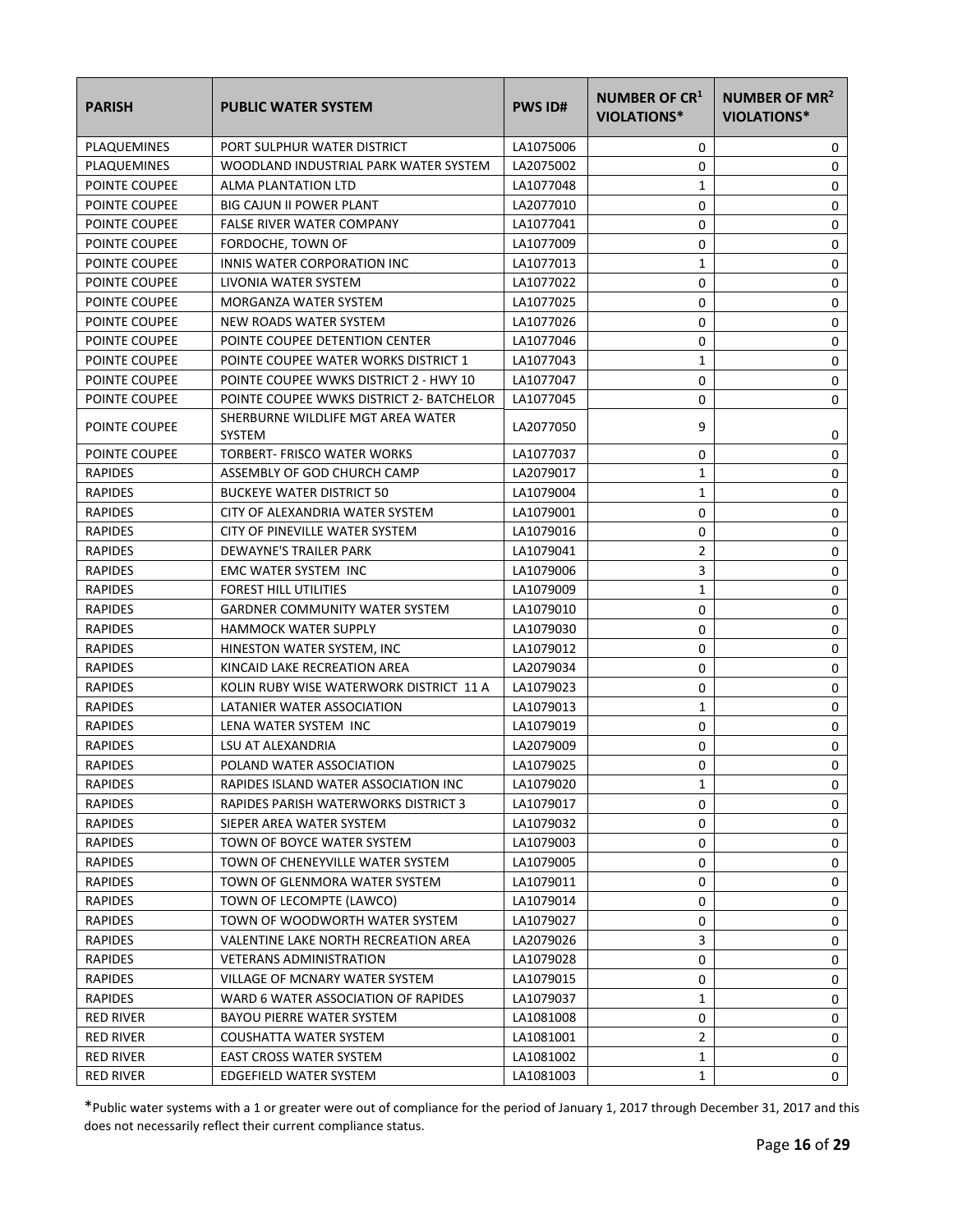| <b>PARISH</b>     | <b>PUBLIC WATER SYSTEM</b>            | <b>PWS ID#</b> | NUMBER OF CR <sup>1</sup><br>VIOLATIONS* | NUMBER OF MR <sup>2</sup><br><b>VIOLATIONS*</b> |
|-------------------|---------------------------------------|----------------|------------------------------------------|-------------------------------------------------|
| <b>RED RIVER</b>  | <b>FAIRVIEW UNION WATER SYSTEM</b>    | LA1081012      | 0                                        | 0                                               |
| <b>RED RIVER</b>  | HALFWAY-CARROLL WATER SYSTEM          | LA1081005      | 3                                        | 0                                               |
| <b>RED RIVER</b>  | <b>HALL SUMMIT WATER SYSTEM</b>       | LA1081004      | 2                                        | 0                                               |
| <b>RED RIVER</b>  | HICKORY GROVE WATER SYSTEM            | LA1081010      | 0                                        | 0                                               |
| <b>RED RIVER</b>  | <b>MARTIN WATER SYSTEM</b>            | LA1081006      | 0                                        | 0                                               |
| <b>RED RIVER</b>  | SOCIAL SPRINGS WATER SYSTEM NORTH     | LA1081009      | 0                                        | 0                                               |
| <b>RED RIVER</b>  | SOCIAL SPRINGS WATER SYSTEM SOUTH     | LA1081011      | 0                                        | 0                                               |
| <b>RED RIVER</b>  | WARE YOUTH CENTER WATER SYSTEM        | LA2081007      | 0                                        | 0                                               |
| RICHLAND          | ARCHIBALD WATER SYSTEM                | LA1083012      | 0                                        | 0                                               |
| RICHLAND          | <b>BCC DETENTION CENTER WS</b>        | LA1083016      | 0                                        | 1                                               |
| RICHLAND          | DELHI WATER SUPPLY                    | LA1083002      | 0                                        | 0                                               |
| RICHLAND          | EAST RICHLAND WW DISTRICT             | LA1083003      | 0                                        | 0                                               |
| RICHLAND          | <b>MANGHAM WATER SYSTEM</b>           | LA1083005      | 0                                        | 0                                               |
| RICHLAND          | PALMETTO ADDICTION RECOVERY           | LA1083017      | 0                                        | 0                                               |
| RICHLAND          | RAYVILLE WATER SYSTEM                 | LA1083006      | 1                                        | 0                                               |
| RICHLAND          | RICHLAND HEIGHTS SUBD WATER SYSTEM    | LA1083015      | 0                                        | 0                                               |
| RICHLAND          | RIVER ROAD WATER SYSTEM               | LA1083008      | 0                                        | 0                                               |
| RICHLAND          | START WATER SYSTEM                    | LA1083007      | 0                                        | 0                                               |
| RICHLAND          | <b>WARDEN WATER SYSTEM</b>            | LA1083011      | 0                                        | 0                                               |
| SABINE            | <b>BELMONT WATERWORKS INC</b>         | LA1085053      | 0                                        | 0                                               |
| SABINE            | CITY OF MANY WATER SYSTEM             | LA1085016      | 0                                        | 0                                               |
| SABINE            | <b>CONVERSE WATER SYSTEM</b>          | LA1085007      | 0                                        | 0                                               |
| SABINE            | EBARB WWKS DIST # 1 - AIMWELL AREA    | LA1085059      | 1                                        | 0                                               |
| SABINE            | EBARB WWKS DIST # 1 - N EBARB/BELMONT | LA1085058      | 5                                        | 0                                               |
| SABINE            | EBARB WWKS DIST #1 - NORTH EBARB      | LA1085043      | 0                                        | 0                                               |
| <b>SABINE</b>     | <b>FISHER WATER SYSTEM</b>            | LA1085009      | 0                                        | 0                                               |
| SABINE            | FLORIEN WATER SYSTEM                  | LA1085011      | 0                                        | 0                                               |
| <b>SABINE</b>     | <b>HARBOR MHP WATER SYSTEM</b>        | LA2085079      | 4                                        | 0                                               |
| SABINE            | <b>MARSHS WATER AND SEWER</b>         | LA1085041      | 0                                        | 0                                               |
| SABINE            | NOBLE WATER SYSTEM                    | LA1085017      | 3                                        | 0                                               |
| SABINE            | PEG LEG COVE WATER SYSTEM             | LA1085018      | 0                                        | 1                                               |
| SABINE            | PENDLETON WATER ASSOCIATION           | LA1085046      | 0                                        | 0                                               |
| SABINE            | PLEASANT HILL WATER SYSTEM, TOWN OF   | LA1085021      | 0                                        | 0                                               |
| SABINE            | R R & L PARK                          | LA2085087      | 0                                        | 0                                               |
| SABINE            | SABINE PARISH WATER DISTRICT 1        | LA1085036      | 2                                        | 0                                               |
| SABINE            | SOUTH TOLEDO BEND WATER DISTRICT      | LA1085055      | 0                                        | 0                                               |
| SABINE            | TOWN OF ZWOLLE WATER SYSTEM           | LA1085032      | 5                                        | 0                                               |
| SABINE            | UNION SPRINGS WATER SYSTEM            | LA1085044      | 0                                        | 0                                               |
| SABINE            | WRIGHTS LANDING WATER SYSTEM          | LA2085063      | 4                                        | 0                                               |
| ST BERNARD        | DOMINO SUGAR                          | LA2087001      | 0                                        | 0                                               |
| <b>ST BERNARD</b> | ST BERNARD PARISH WATERWORKS          | LA1087001      | 0                                        | 0                                               |
| ST CHARLES        | ST CHARLES WATER DISTRICT 1 EAST BANK | LA1089001      | 0                                        | 0                                               |
| ST CHARLES        | ST CHARLES WATER DISTRICT 2 WEST BANK | LA1089002      | 0                                        | 0                                               |
| ST HELENA         | <b>BEBOS CASINO</b>                   | LA2091034      | 0                                        | 0                                               |
| ST HELENA         | CAL MAINE FOODS, INC                  | LA2091030      | 0                                        | 0                                               |
| ST HELENA         | <b>GREENSBURG WATER SYSTEM</b>        | LA1091004      | 1                                        | 0                                               |
| ST HELENA         | MONTPELIER WATER SUPPLY               | LA1091006      | 1                                        | 0                                               |
| ST HELENA         | NATALBANY CREEK CAMPGROUND            | LA2091032      | 0                                        | 0                                               |
| ST HELENA         | TALLTIMBERS CASINO                    | LA2091033      | 0                                        | 0                                               |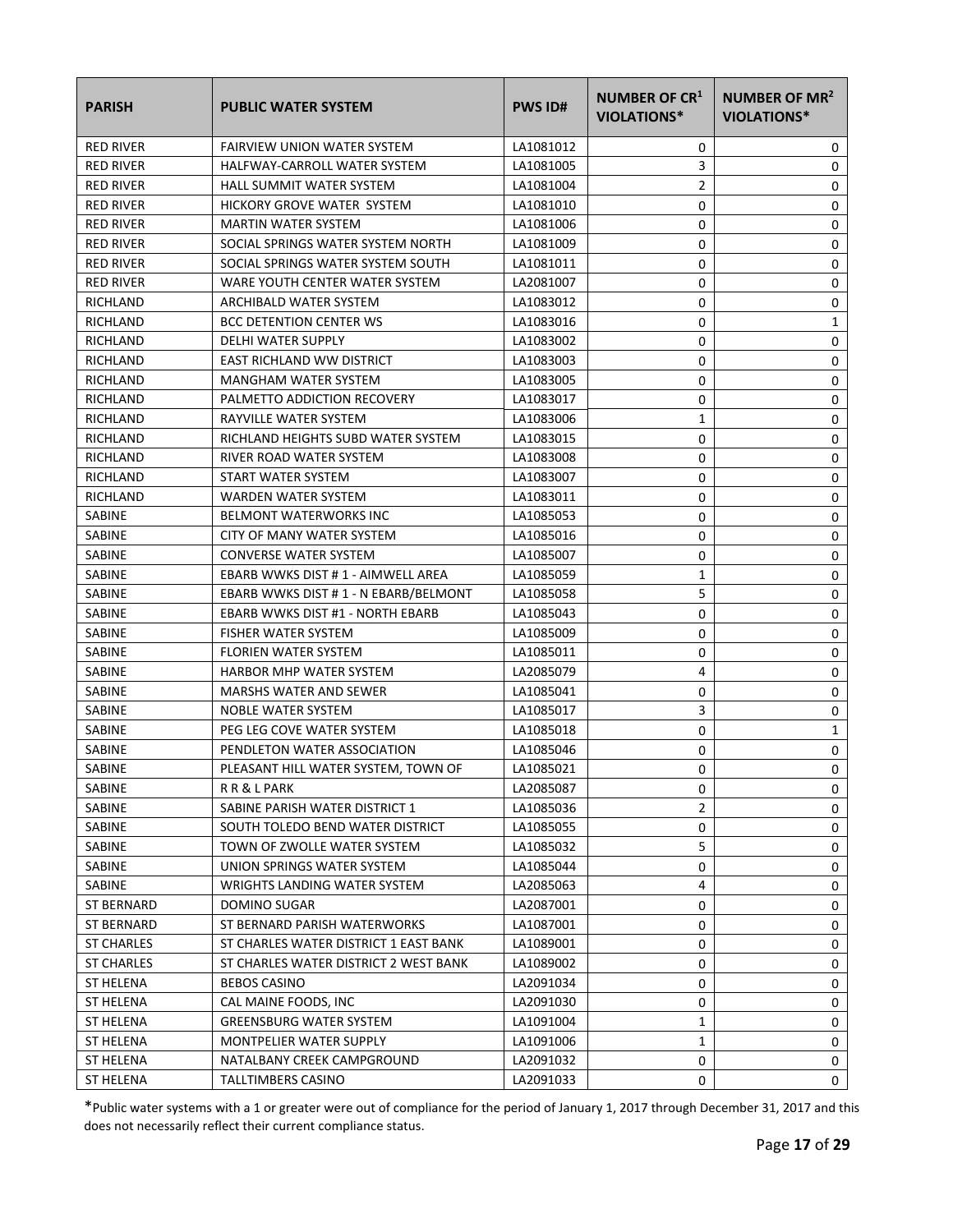| <b>PARISH</b>                 | <b>PUBLIC WATER SYSTEM</b>               | <b>PWS ID#</b> | NUMBER OF CR <sup>1</sup><br><b>VIOLATIONS*</b> | NUMBER OF MR <sup>2</sup><br><b>VIOLATIONS*</b> |
|-------------------------------|------------------------------------------|----------------|-------------------------------------------------|-------------------------------------------------|
| <b>ST HELENA</b>              | WATER WORKS DISTRICT 2 - CROSS ROADS     | LA1091001      | 0                                               | 0                                               |
| <b>ST HELENA</b>              | WATER WORKS DISTRICT 2 - PHASE 3         | LA1091008      | 0                                               | 0                                               |
| <b>ST HELENA</b>              | WWKS DISTRICT 2 OF ST HELENA             | LA1091007      | 0                                               | 0                                               |
| <b>ST JAMES</b>               | <b>GRAMERCY WATERWORKS</b>               | LA1093002      | 0                                               | 0                                               |
| <b>ST JAMES</b>               | LUTCHER WATERWORKS                       | LA1093003      | 0                                               | 0                                               |
| <b>ST JAMES</b>               | NORANDA ALUMINA, LLC                     | LA2093002      | 0                                               | 0                                               |
| <b>ST JAMES</b>               | ST JAMES BOAT CLUB                       | LA2093005      | 0                                               | $\pmb{0}$                                       |
| <b>ST JAMES</b>               | ST JAMES WATER DISTRICT 1                | LA1093004      | 0                                               | $\mathbf 0$                                     |
| <b>ST JAMES</b>               | ST JAMES WATER DISTRICT 2                | LA1093005      | 0                                               | 0                                               |
| ST JOHN THE<br><b>BAPTIST</b> | <b>BEACON LOUNGE</b>                     | LA2095040      | 0                                               | 0                                               |
| ST JOHN THE<br><b>BAPTIST</b> | BEC'S AT THE LAKE RESTAURANT AND CATERIN | LA2095043      | 4                                               | 0                                               |
| ST JOHN THE<br><b>BAPTIST</b> | CAJUN PRIDE WATER SYSTEM                 | LA2095042      | 0                                               | 0                                               |
| ST JOHN THE<br><b>BAPTIST</b> | <b>FRENIER LANDING RESTAURANT</b>        | LA2095045      | $\overline{7}$                                  | 0                                               |
| ST JOHN THE<br><b>BAPTIST</b> | <b>GATORS DEN CAJUN CAFE</b>             | LA2095009      | 0                                               | 0                                               |
| ST JOHN THE<br><b>BAPTIST</b> | <b>MARATHON PETROLEUM COMPANY LLC</b>    | LA2095008      | 0                                               | 0                                               |
| ST JOHN THE<br><b>BAPTIST</b> | PINNACLE POLYMERS                        | LA2095041      | 1                                               | 0                                               |
| ST JOHN THE<br><b>BAPTIST</b> | PLEASURE BEND WATER SUPPLY               | LA1095006      | 2                                               | 0                                               |
| ST JOHN THE<br><b>BAPTIST</b> | ST JOHN WATER DISTRICT 3                 | LA1095007      | 0                                               | 0                                               |
| ST JOHN THE<br><b>BAPTIST</b> | ST JOHN WATER DISTRICT 1                 | LA1095003      | 1                                               | 0                                               |
| ST JOHN THE<br><b>BAPTIST</b> | ST JOHN WATER DISTRICT 2                 | LA1095002      | 0                                               | 0                                               |
| <b>ST LANDRY</b>              | EUNICE WATER SYSTEM (LAWCO)              | LA1097022      | 0                                               | $\mathbf 0$                                     |
| <b>ST LANDRY</b>              | <b>GRAND PRAIRIE WATER SYSTEM</b>        | LA1097002      | 0                                               | $\mathsf 0$                                     |
| <b>ST LANDRY</b>              | GREENBRIAR PRAIRIE BASSE WATER SYSTEM    | LA1097032      | 0                                               | 0                                               |
| <b>ST LANDRY</b>              | HIDDEN HILLS SUBDIVISION WATER SYSTEM    | LA1097026      | 0                                               | 0                                               |
| ST LANDRY                     | LAWTELL WATER WORKS DISTRICT NO 1        | LA1097004      | 0                                               | 0                                               |
| ST LANDRY                     | LEWISBURG BELLEVUE WATER SYSTEM          | LA1097006      | 0                                               | 0                                               |
| ST LANDRY                     | MAMOU ROAD WATER DISTRICT, INC.          | LA1097018      | 0                                               | 0                                               |
| <b>ST LANDRY</b>              | MIDWAY WATER SYSTEM INC                  | LA1097008      | 0                                               | 0                                               |
| ST LANDRY                     | MORROW WATER SYSTEM INC                  | LA1097009      | 0                                               | 0                                               |
| <b>ST LANDRY</b>              | OPELOUSAS CITY OF WATER SYSTEM           | LA1097010      | 0                                               | 0                                               |
| <b>ST LANDRY</b>              | PLAISANCE WATER SYSTEM                   | LA1097012      | 1                                               | 0                                               |
| ST LANDRY                     | PRAIRIE RONDE WATER SYSTEM INC           | LA1097014      | 0                                               | 0                                               |
| ST LANDRY                     | SAVOY SWORDS WATER SYSTEM INC            | LA1097024      | 0                                               | 0                                               |
| <b>ST LANDRY</b>              | ST LANDRY WATER WORKS DISTRICT 2 RURAL   | LA1097033      | 0                                               | 0                                               |
| ST LANDRY                     | ST LANDRY WWD 2 RURAL PURCHASE           | LA1097038      | 0                                               | 0                                               |
| <b>ST LANDRY</b>              | ST LANDRY WWD 3 PORT BARRE AREA A        | LA1097034      | 0                                               | 0                                               |
| <b>ST LANDRY</b>              | ST LANDRY WWD 3 PORT BARRE AREA B        | LA1097035      | 0                                               | 1                                               |
| ST LANDRY                     | ST LANDRY WWD 3 PORT BARRE AREA C        | LA1097036      | 1                                               | 0                                               |
| ST LANDRY                     | ST LANDRY WWD 3 PORT BARRE AREA D        | LA1097037      | 1                                               | 0                                               |
| <b>ST LANDRY</b>              | TOWN OF GRAND COTEAU WATER SYSTEM        | LA1097001      | 0                                               | 0                                               |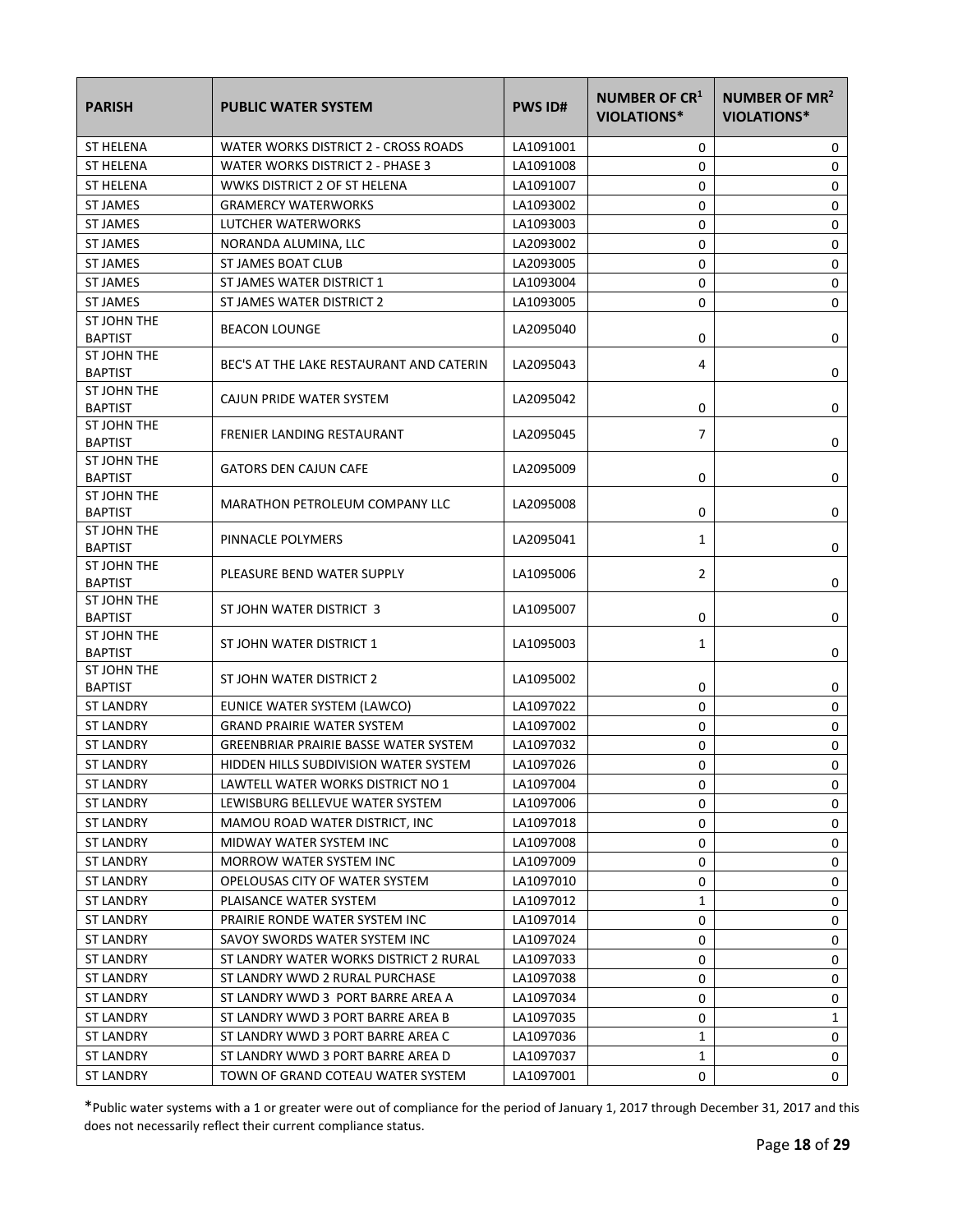| <b>PARISH</b>    | <b>PUBLIC WATER SYSTEM</b>               | <b>PWS ID#</b> | <b>NUMBER OF CR1</b><br><b>VIOLATIONS*</b> | NUMBER OF MR <sup>2</sup><br><b>VIOLATIONS*</b> |
|------------------|------------------------------------------|----------------|--------------------------------------------|-------------------------------------------------|
| <b>ST LANDRY</b> | TOWN OF KROTZ SPRINGS WATER SYSTEM       | LA1097003      | 0                                          | 0                                               |
| <b>ST LANDRY</b> | TOWN OF LEONVILLE WATER SYSTEM           | LA1097005      | 0                                          | 0                                               |
| <b>ST LANDRY</b> | TOWN OF MELVILLE WATER SYSTEM            | LA1097007      | 0                                          | 0                                               |
| <b>ST LANDRY</b> | TOWN OF PORT BARRE WATER SYSTEM          | LA1097013      | 0                                          | 0                                               |
| <b>ST LANDRY</b> | TOWN OF SUNSET WATER SYSTEM              | LA1097015      | 0                                          | 0                                               |
| <b>ST LANDRY</b> | TOWN OF WASHINGTON WATER SYSTEM          | LA1097016      | 2                                          | 0                                               |
| <b>ST LANDRY</b> | TYS MOBILE HOME PARK WATER SYSTEM        | LA1097031      | 0                                          | 0                                               |
| <b>ST LANDRY</b> | VILLAGE OF CANKTON WATER SYSTEM          | LA1097025      | 2                                          | 0                                               |
| <b>ST LANDRY</b> | VILLAGE OF PALMETTO WATER SYSTEM         | LA1097011      | 5                                          | 0                                               |
| <b>ST LANDRY</b> | WALMART DISTRIBUTION WATER SYSTEM        | LA2097051      | $\mathbf{1}$                               | 2                                               |
| <b>ST LANDRY</b> | WATERWORKS DISTRICT NO 5 OF ST LANDRY PA | LA1097039      | 1                                          | 0                                               |
| ST MARTIN        | ANGELLES WHISKEY RIVER WATER SYSTEM      | LA2099019      | 0                                          | 0                                               |
| ST MARTIN        | ATCHAFALAYA BASIN LANDING WATER SYSTEM   | LA2099008      | 0                                          | 0                                               |
| ST MARTIN        | <b>BAYOU TECHE WATER WORKS</b>           | LA1099002      | 0                                          | 0                                               |
| ST MARTIN        | BREAUX BRIDGE CASINO TRUCK STOP WS       | LA2099091      | 0                                          | 0                                               |
| ST MARTIN        | BREAUX BRIDGE GAMING WATER SYSTEM        | LA2099062      | 0                                          | 0                                               |
| ST MARTIN        | BUTTE GRUB AND TACKLE WATER SYSTEM       | LA2099058      | 4                                          | 0                                               |
| ST MARTIN        | BUTTE LAROSE REST STOP WATER SYSTEM      | LA2099036      | 0                                          | 0                                               |
| <b>ST MARTIN</b> | CASH MAGIC BREAUX BRIDGE LLC             | LA2099076      | 0                                          | 0                                               |
| ST MARTIN        | <b>CECILIA WATER CORPORATION</b>         | LA1099005      | 1                                          | 0                                               |
| ST MARTIN        | CITY OF BREAUX BRIDGE WATER SYSTEM       | LA1099003      | 0                                          | 0                                               |
| ST MARTIN        | CITY OF ST MARTINVILLE WATER SYSTEM      | LA1099007      | 0                                          | 0                                               |
| ST MARTIN        | ELM POINT ESTATES WATER SYSTEM           | LA1099024      | 1                                          | 0                                               |
| ST MARTIN        | FRENCHMANS WILDERNESS WATER SYSTEM       | LA2099010      | 0                                          | 0                                               |
| ST MARTIN        | HENDERSON NINA WATER SYSTEM INC          | LA1099006      | 2                                          | 0                                               |
| ST MARTIN        | MCGEES WATER SYSTEM                      | LA2099014      | 3                                          | 0                                               |
| ST MARTIN        | MINNOWS SHELL TRUCK STOP WATER SYSTEM    | LA2099064      | 0                                          | 0                                               |
| ST MARTIN        | MY PLACE MOBILE HOME PARK WATER SYSTEM   | LA1099025      | 4                                          | 0                                               |
| ST MARTIN        | RIVER RIDGE ESTATES WATER SYSTEM         | LA1099023      | 2                                          | 0                                               |
| <b>ST MARTIN</b> | SOUTHEASTERN MILLS WATER SYSTEM          | LA2099094      | 1                                          | 0                                               |
| <b>ST MARTIN</b> | ST MARTIN PARISH INDUSTRIAL PARK WS      | LA1099029      | $\mathbf{1}$                               | 0                                               |
| ST MARTIN        | ST MARTIN PARISH WW DISTRICT 3 - CADE    | LA1099028      | 0                                          | 0                                               |
| ST MARTIN        | ST MARTIN PARISH WW DISTRICT 4 CATAHOULA | LA1099004      | $\overline{2}$                             | $\Omega$                                        |
| <b>ST MARTIN</b> | ST MARTIN WATER AND SEWER COMMISSION 1   | LA1099010      | 1                                          | 0                                               |
| ST MARTIN        | SURE FIT HEALTH CLUB WATER SYSTEM        | LA2099067      | 2                                          | 0                                               |
| ST MARTIN        | <b>TESI ATCHAFALAYA ACRES</b>            | LA1099013      | 2                                          | 0                                               |
| <b>ST MARTIN</b> | TOWN OF ARNAUDVILLE WATER SYSTEM         | LA1099001      | 0                                          | 0                                               |
| ST MARTIN        | UNCLE DICK DAVIS RV PARK WATER SYSTEM    | LA2099078      | 0                                          | 0                                               |
| <b>ST MARTIN</b> | UNITED WATER SYSTEM                      | LA1099009      | 0                                          | 0                                               |
| ST MARTIN        | <b>VEGAS STYLE SOUTH</b>                 | LA2099063      | 0                                          | 1                                               |
| ST MARTIN        | VILLAGE OF PARKS WATER SYSTEM            | LA1099008      | 0                                          | 0                                               |
| ST MARY          | <b>BAYVIEW DEVELOPMENT</b>               | LA2101026      | 0                                          | 0                                               |
| ST MARY          | BERWICK BAYOU VISTA WW COMMISSION        | LA1101002      | 0                                          | 0                                               |
| ST MARY          | COMPASS MINERALS LA                      | LA2101032      | 0                                          | 0                                               |
| ST MARY          | <b>CYPREMORT POINT STATE PARK</b>        | LA2101023      | 0                                          | 0                                               |
| ST MARY          | <b>FRANKLIN WATER SUPPLY</b>             | LA1101003      | 1                                          | 0                                               |
| ST MARY          | <b>GLENCOE COMMUNITY WATER SYSTEM</b>    | LA1101004      | 0                                          | 0                                               |
| ST MARY          | LAS STOP MARINA                          | LA2101033      | 2                                          | 0                                               |
| <b>ST MARY</b>   | MORGAN CITY WATER SYSTEM                 | LA1101005      | $\overline{2}$                             | 0                                               |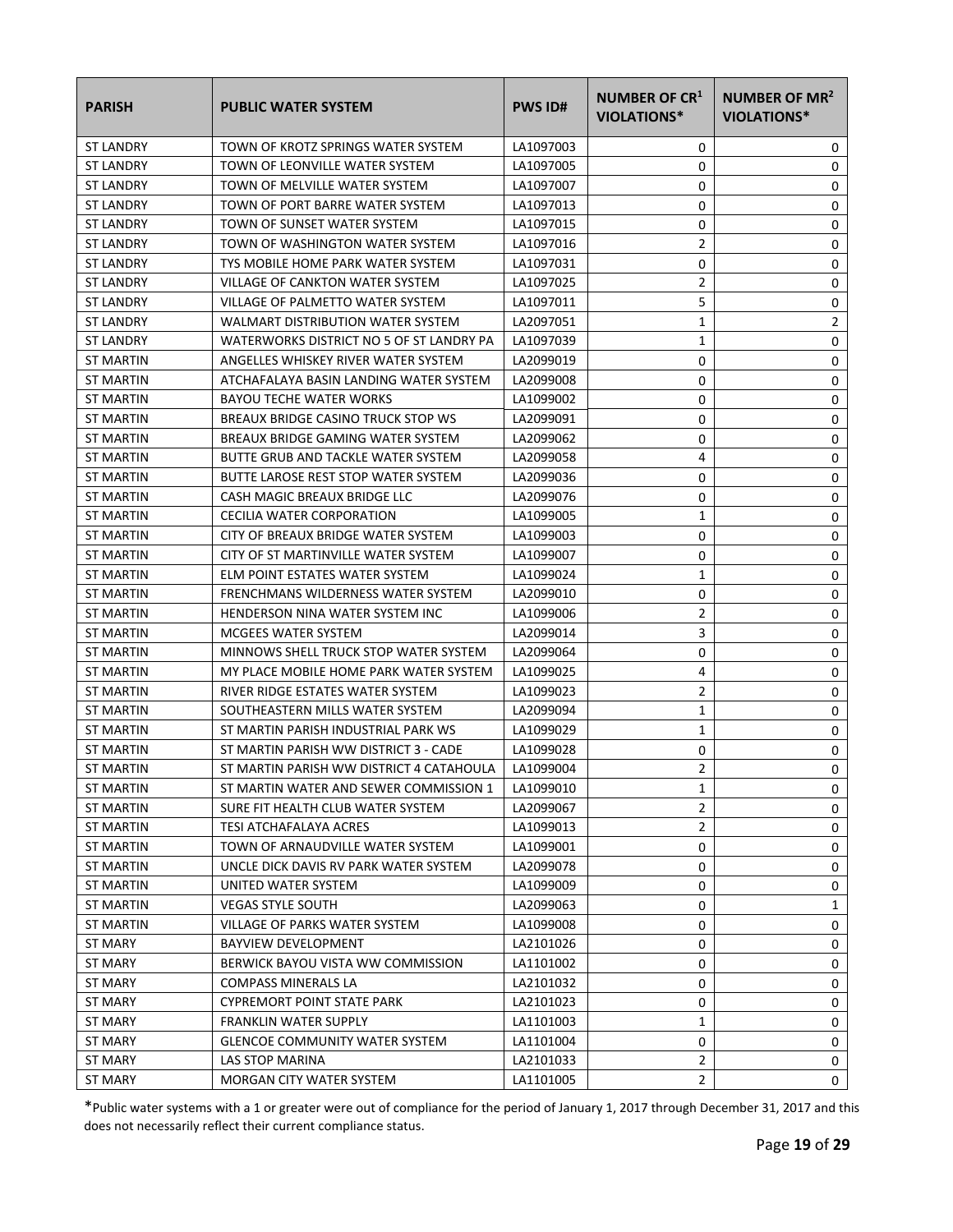| <b>PARISH</b>     | <b>PUBLIC WATER SYSTEM</b>              | <b>PWS ID#</b> | NUMBER OF CR <sup>1</sup><br>VIOLATIONS* | NUMBER OF MR <sup>2</sup><br><b>VIOLATIONS*</b> |
|-------------------|-----------------------------------------|----------------|------------------------------------------|-------------------------------------------------|
| ST MARY           | PATTERSON WATER SYSTEM                  | LA1101006      | 0                                        | 0                                               |
| <b>ST MARY</b>    | PORT OF WEST ST MARY                    | LA1101013      | 0                                        | 0                                               |
| ST MARY           | <b>QUINTANA MARINA</b>                  | LA2101028      | 0                                        | 0                                               |
| ST MARY           | ST MARY PAR JT WATER SEWER COMMISSION 5 | LA1101012      | 1                                        | 0                                               |
| ST MARY           | ST MARY PARISH W&S #2 BAYOU VISTA       | LA1101015      | 1                                        | 0                                               |
| ST MARY           | ST MARY PARISH WATER SEWERAGE COMM 1    | LA1101009      | 0                                        | 0                                               |
| <b>ST MARY</b>    | ST MARY WATER & SEWER COMM #3           | LA1101010      | 0                                        | 0                                               |
| ST MARY           | TOWN OF BALDWIN WATER SUPPLY            | LA1101001      | 0                                        | $\mathbf 0$                                     |
| ST MARY           | <b>TOWN OF BERWICK</b>                  | LA1101014      | 0                                        | 0                                               |
| ST MARY           | WATER & SEWER COMMISSION 4 OF ST MARY   | LA1101011      | 0                                        | 0                                               |
| ST TAMMANY        | 61700 HWY 434 BUILDING                  | LA2103482      | 0                                        | 0                                               |
| ST TAMMANY        | A TO Z DAYCARE CENTER                   | LA2103320      | 0                                        | 0                                               |
| ST TAMMANY        | ABITA QUAIL FARM                        | LA2103435      | 0                                        | 0                                               |
| ST TAMMANY        | ABITA RV PARK                           | LA2103512      | 0                                        | 0                                               |
| <b>ST TAMMANY</b> | ABITA SPRINGS GOLF CLUB W S             | LA2103294      | 0                                        | 0                                               |
| ST TAMMANY        | ABITA SPRINGS WATER SYSTEM              | LA1103002      | 2                                        | 0                                               |
| <b>ST TAMMANY</b> | ALEXANDER MILNE HOME FOR WOMEN          | LA1103196      | 0                                        | 0                                               |
| ST TAMMANY        | ALICE RESTAURANT                        | LA2103312      | 0                                        | 0                                               |
| ST TAMMANY        | ASSUNTAS RESTAURANT                     | LA2103317      | 0                                        | 0                                               |
| ST TAMMANY        | AZALEA LANE TRAILER PARK                | LA1103004      | 4                                        | 0                                               |
| ST TAMMANY        | <b>B &amp; B GROCERY &amp; DELI</b>     | LA2103362      | 0                                        | 0                                               |
| ST TAMMANY        | <b>BACKROADS MERCANTILE</b>             | LA2103414      | 0                                        | 0                                               |
| ST TAMMANY        | <b>BAYOU ADVENTURE</b>                  | LA2103446      | 0                                        | 0                                               |
| ST TAMMANY        | <b>BAYOU INDUSTRIAL PARK</b>            | LA2103310      | 0                                        | 0                                               |
| ST TAMMANY        | BAYOU LACOMBE MIDDLE SCHOOL             | LA2103053      | 0                                        | 0                                               |
| ST TAMMANY        | BAYOU LIBERTY WATER ASSOCIATION         | LA1103005      | 0                                        | 0                                               |
| ST TAMMANY        | <b>BEAU CHENE WATER SYSTEM</b>          | LA1103006      | 0                                        | 0                                               |
| ST TAMMANY        | <b>BEVERLY HEIGHTS MANOR</b>            | LA1103178      | 1                                        | 0                                               |
| ST TAMMANY        | <b>BIG BRANCH TRAILER PARK</b>          | LA1103182      | 1                                        | 0                                               |
| ST TAMMANY        | <b>BILLYS LOUNGE</b>                    | LA2103377      | 0                                        | 0                                               |
| ST TAMMANY        | <b>BOASSO INDUSTRIES, LLC</b>           | LA2103397      | 1                                        | 0                                               |
| ST TAMMANY        | BRIER LAKE UTILITIES INC                | LA1103141      | 0                                        | 0                                               |
| <b>ST TAMMANY</b> | BRIGGS OF HWY 190                       | LA2103231      | 0                                        | 0                                               |
| ST TAMMANY        | <b>BUSH SHELL 2</b>                     | LA2103026      | 0                                        | 0                                               |
| ST TAMMANY        | CAMP COVINGTON GIRL SCT                 | LA2103028      | 0                                        | 0                                               |
| ST TAMMANY        | CENTRAL PARK SUBDIVISION                | LA1103088      | 0                                        | 0                                               |
| ST TAMMANY        | CHAPMAN APARTMENTS                      | LA1103150      | 0                                        | 0                                               |
| ST TAMMANY        | <b>CHARLOUS PIZZERIA</b>                | LA2103365      | 0                                        | 0                                               |
| ST TAMMANY        | CHATA MOBILE HOME PARK                  | LA1103125      | 0                                        | 0                                               |
| ST TAMMANY        | CHATA-IMA ELEMENTARY SCHOOL W S         | LA2103029      | 0                                        | 0                                               |
| ST TAMMANY        | <b>COROLLAS SHOPPING CENTER</b>         | LA2103471      | 0                                        | 0                                               |
| ST TAMMANY        | <b>COUNTRY CLUB TRAILER PK</b>          | LA1103010      | 3                                        | 0                                               |
| ST TAMMANY        | <b>COVINGTON WATER SUPPLY</b>           | LA1103011      | 0                                        | 0                                               |
| ST TAMMANY        | <b>CULI - BEAU VILLAGE</b>              | LA1103113      | 1                                        | 0                                               |
| ST TAMMANY        | DAIQUIRIS NOW                           | LA2103474      | 0                                        | 0                                               |
| ST TAMMANY        | DOLLAR GENERAL STORE NO 09535           | LA2103523      | 0                                        | 0                                               |
| ST TAMMANY        | DOLLAR GENERAL STORE NO 12728           | LA2103524      | 0                                        | 0                                               |
| ST TAMMANY        | DOLLAR GENERAL STORE NO 7954            | LA2103520      | 0                                        | 0                                               |
| ST TAMMANY        | DREAM COURTS MOBILE HOME PARK           | LA1103174      | 0                                        | 0                                               |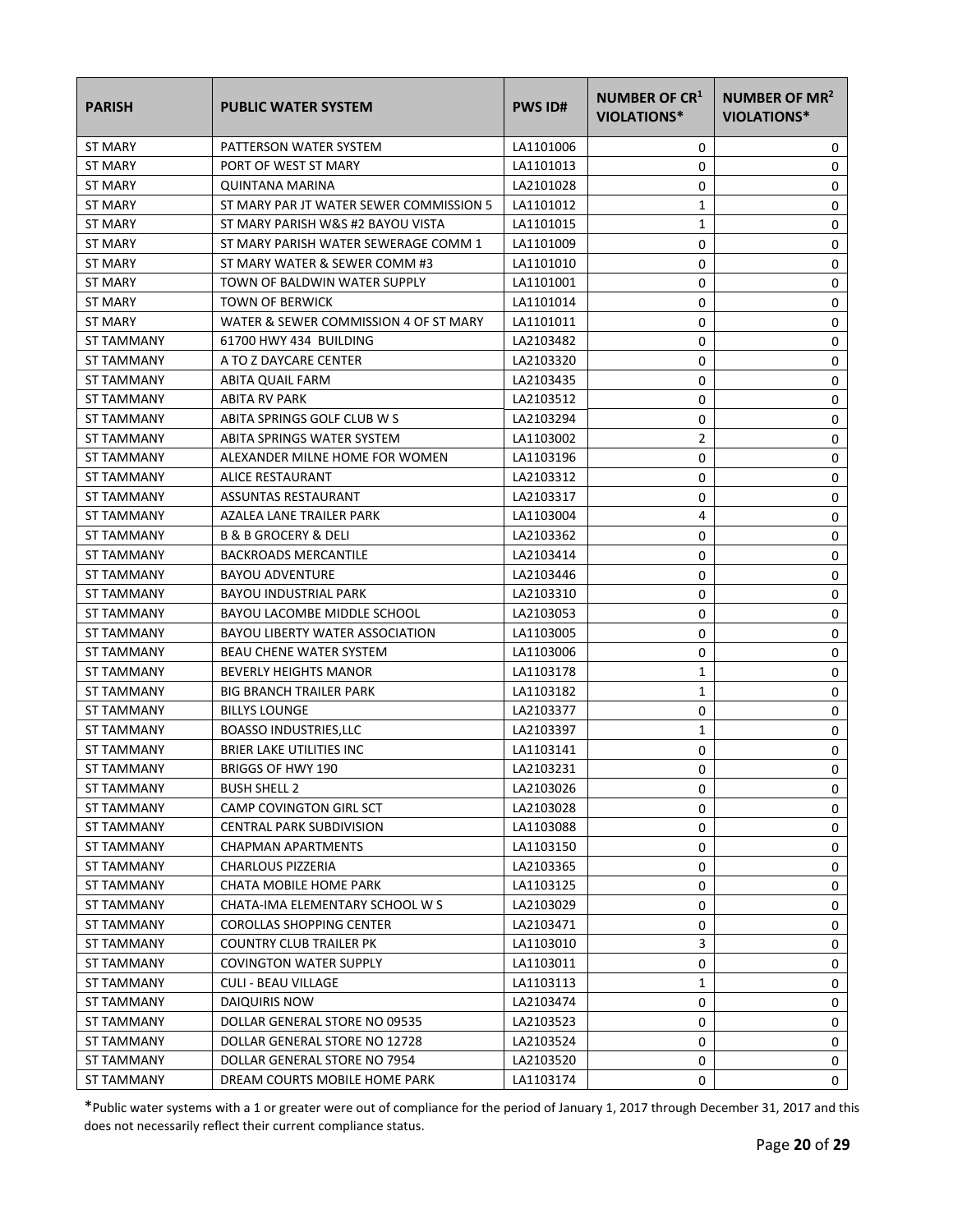| <b>PARISH</b>     | <b>PUBLIC WATER SYSTEM</b>                     | <b>PWS ID#</b> | NUMBER OF CR <sup>1</sup><br>VIOLATIONS* | NUMBER OF MR <sup>2</sup><br><b>VIOLATIONS*</b> |
|-------------------|------------------------------------------------|----------------|------------------------------------------|-------------------------------------------------|
| ST TAMMANY        | <b>DUBROCS HOLDINGS LLC</b>                    | LA2103420      | 0                                        | 0                                               |
| <b>ST TAMMANY</b> | DUNAWAYS CENTER                                | LA2103473      | 0                                        | 0                                               |
| ST TAMMANY        | EAGLE LAKE MOBILE HOME PARK                    | LA1103110      | 0                                        | 0                                               |
| ST TAMMANY        | EDEN ISLES WATER SUPPLY                        | LA1103013      | 0                                        | 0                                               |
| ST TAMMANY        | <b>EURO INN</b>                                | LA2103297      | 4                                        | 0                                               |
| ST TAMMANY        | EXCEL MART # 89                                | LA2103468      | 0                                        | 0                                               |
| ST TAMMANY        | <b>FAT SPOON CAFE #2</b>                       | LA2103072      | 0                                        | 0                                               |
| ST TAMMANY        | FIFTH WARD JR HIGH W S                         | LA2103042      | $\mathbf{1}$                             | 0                                               |
| ST TAMMANY        | <b>FIRST NBC BANK</b>                          | LA2103477      | 0                                        | 0                                               |
| ST TAMMANY        | FOLGER COFFEE CO-LACOMBE DISTRIB CNTR          | LA2103481      | 0                                        | 0                                               |
| ST TAMMANY        | <b>FOLSOM WATER SUPPLY</b>                     | LA1103014      | 0                                        | 0                                               |
| ST TAMMANY        | FONTAINEBLEAU STATE PARK                       | LA2103004      | 0                                        | 0                                               |
| ST TAMMANY        | FORD LINCOLN MERCURY OF SLIDELL                | LA2103431      | 0                                        | 0                                               |
| ST TAMMANY        | <b>FOREST GLEN SD</b>                          | LA1103137      | 0                                        | 0                                               |
| ST TAMMANY        | FOUNTAINBLEAU SCHOOL                           | LA2103380      | 1                                        | 0                                               |
| ST TAMMANY        | <b>GIVING HOPE RETREAT</b>                     | LA1103062      | 1                                        | 0                                               |
| ST TAMMANY        | <b>GOODBEE QUICKSTOP</b>                       | LA2103451      | 0                                        | 0                                               |
| ST TAMMANY        | <b>H2O SYSTEMS INC - AUTUMN HAVEN</b>          | LA1103190      | 0                                        | 0                                               |
| ST TAMMANY        | <b>H2O SYSTEMS INC - BLEU LAKE HILLS</b>       | LA1103132      | 0                                        | 0                                               |
| ST TAMMANY        | H2O SYSTEMS INC - GRANDE PALMS                 | LA1103142      | 0                                        | 0                                               |
| ST TAMMANY        | <b>H2O SYSTEMS INC - GREENLEAVES UTILITIES</b> | LA1103118      | 0                                        | 0                                               |
| ST TAMMANY        | H2O SYSTEMS INC - GUSTE ISLAND WATER SU        | LA1103189      | 1                                        | 0                                               |
| ST TAMMANY        | H2O SYSTEMS INC - 159 MOBILE HOME PARK         | LA1103179      | 1                                        | 0                                               |
| ST TAMMANY        | H2O SYSTEMS INC - MONEY HILLS ESTATES          | LA1103164      | 0                                        | 0                                               |
| ST TAMMANY        | <b>H2O SYSTEMS INC - MONTEREY SUBDIVISION</b>  | LA1103148      | 0                                        | 0                                               |
| ST TAMMANY        | H2O SYSTEMS INC - PENN MILL LAKES              | LA1103185      | 0                                        | 0                                               |
| ST TAMMANY        | <b>H2O SYSTEMS INC - RIVER PARK</b>            | LA1103198      | 0                                        | 0                                               |
| ST TAMMANY        | <b>H2O SYSTEMS INC - WHIPPOORWILL GROVE</b>    | LA1103165      | 0                                        | 0                                               |
| ST TAMMANY        | <b>HAPPY QUICK STOP</b>                        | LA2103492      | $\overline{7}$                           | 0                                               |
| ST TAMMANY        | HILLCREST / SNEAD APARTMENTS                   | LA1103160      | 0                                        | 0                                               |
| ST TAMMANY        | HILLCREST LAKE VILLAS                          | LA2103292      | 1                                        | 0                                               |
| ST TAMMANY        | <b>HOMELAND HEIGHTS</b>                        | LA1103072      | 1                                        | 0                                               |
| ST TAMMANY        | HOSANNA LUTHERAN CHURCH                        | LA2103413      | 0                                        | 0                                               |
| ST TAMMANY        | <b>HOUSE OF SEAFOOD</b>                        | LA2103299      | 0                                        | 0                                               |
| ST TAMMANY        | <b>HYUNDIA OF SLIDELL</b>                      | LA2103460      | 0                                        | 0                                               |
| ST TAMMANY        | INDIAN HILLS TRAILER PARK                      | LA1103143      | 1                                        | 0                                               |
| ST TAMMANY        | INDIAN VILLAGE TRADING POST                    | LA2103500      | 0                                        | 0                                               |
| ST TAMMANY        | <b>INSTA-GATOR RANCH</b>                       | LA2103513      | 0                                        | 0                                               |
| ST TAMMANY        | J&S BAYOU GAS & GROCERY                        | LA2103467      | 0                                        | 0                                               |
| ST TAMMANY        | JOURNEY FELLOWSHIP CHURCH                      | LA2103522      | 0                                        | 0                                               |
| ST TAMMANY        | K C ABBEY YOUTH CAMP W S                       | LA2103050      | 0                                        | 0                                               |
| ST TAMMANY        | KEITH YOUNGS RESTAURANT                        | LA2103485      | 0                                        | 0                                               |
| ST TAMMANY        | KIDZ KLUBHOUSE                                 | LA2103461      | 0                                        | 0                                               |
| ST TAMMANY        | KINDERHAUS MONTESORRI                          | LA2103304      | 0                                        | 0                                               |
| ST TAMMANY        | KNIGHTS OF COLUMBUS BINGO                      | LA2103307      | 0                                        | 0                                               |
| ST TAMMANY        | KTERI APARTMENTS                               | LA1103081      | 1                                        | 0                                               |
| ST TAMMANY        | LA PROVENCE RESTAURANT                         | LA2103056      | 0                                        | 0                                               |
| ST TAMMANY        | LACOMBE NURSING CENTRE                         | LA1103018      | 0                                        | 1                                               |
| ST TAMMANY        | LACOMBE STORES                                 | LA2103487      | 0                                        | $\mathbf 0$                                     |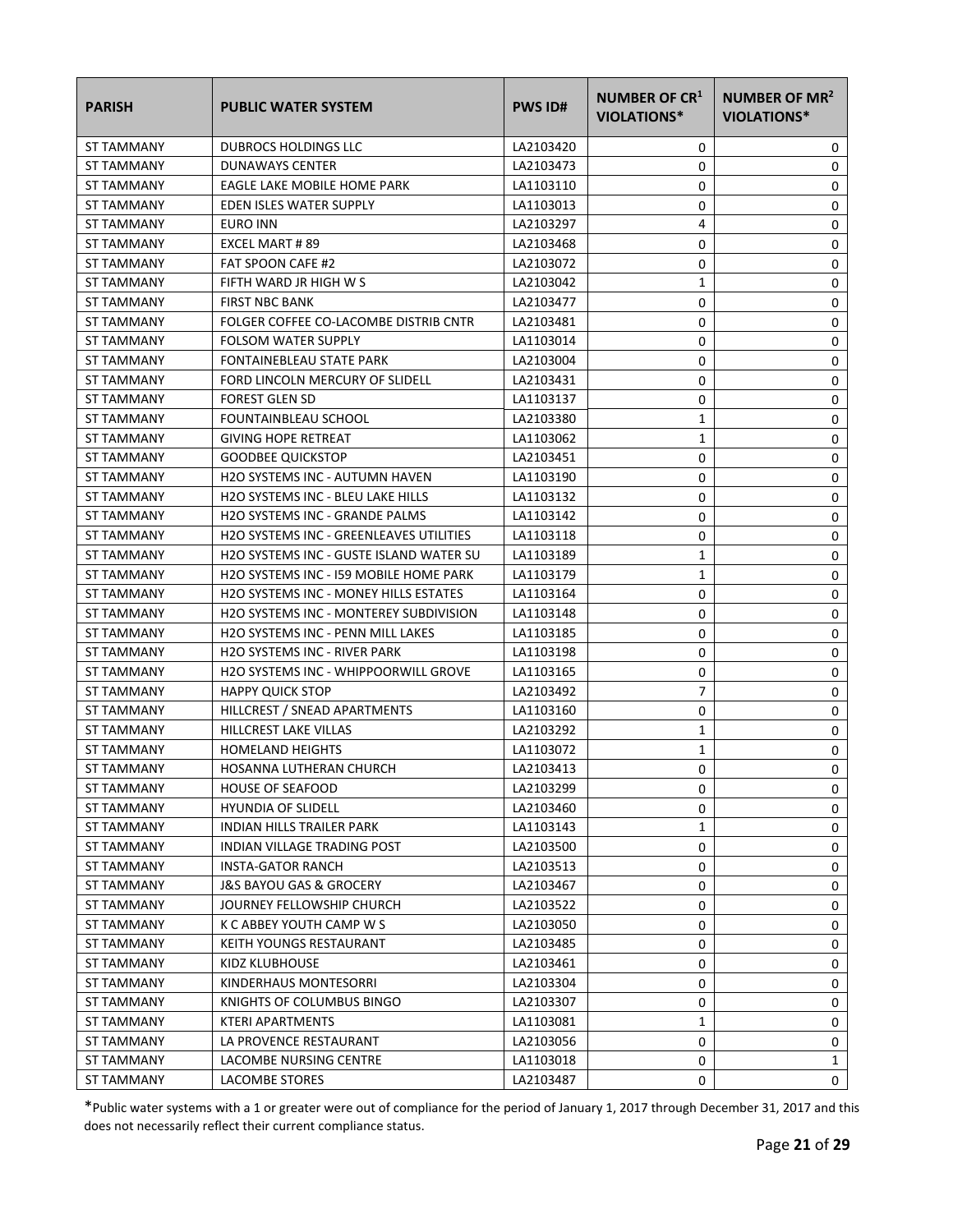| <b>PARISH</b>     | <b>PUBLIC WATER SYSTEM</b>           | <b>PWS ID#</b> | NUMBER OF CR <sup>1</sup><br>VIOLATIONS* | NUMBER OF MR <sup>2</sup><br><b>VIOLATIONS*</b> |
|-------------------|--------------------------------------|----------------|------------------------------------------|-------------------------------------------------|
| ST TAMMANY        | LACOMBE-MANDEVILLE HEADSTART         | LA2103356      | 1                                        | 0                                               |
| <b>ST TAMMANY</b> | LAKE CASTLE SCHOOL                   | LA2103409      | 1                                        | 0                                               |
| ST TAMMANY        | <b>LAKE RAMSEY</b>                   | LA1103139      | 0                                        | 0                                               |
| ST TAMMANY        | LAKESHORE CHRYSLER                   | LA2103430      | 0                                        | 0                                               |
| ST TAMMANY        | LAKESHORE ESTATES                    | LA1103171      | 0                                        | 0                                               |
| ST TAMMANY        | LAKESHORE HIGH SCHOOL                | LA2103498      | 0                                        | 0                                               |
| ST TAMMANY        | LAND-O-PINES CAMPGROUND              | LA2103264      | 0                                        | 0                                               |
| ST TAMMANY        | LAZY WHEELS TRAILER PARK             | LA1103095      | 0                                        | 0                                               |
| ST TAMMANY        | LEE ROAD WATER CORPORATION           | LA1103020      | 0                                        | 0                                               |
| ST TAMMANY        | LEGACY BUICK GMC                     | LA2103429      | 0                                        | 0                                               |
| ST TAMMANY        | LEWISBURG ESTATES                    | LA1103156      | 0                                        | 0                                               |
| ST TAMMANY        | <b>LOCK 1 PANTRY</b>                 | LA2103386      | 0                                        | 0                                               |
| ST TAMMANY        | LOLLIPOP RANCH                       | LA2103319      | 0                                        | 0                                               |
| <b>ST TAMMANY</b> | MADISONVILLE ON THE LAKE             | LA1103176      | 1                                        | 0                                               |
| ST TAMMANY        | <b>MADISONVILLE WATER SUPPLY</b>     | LA1103022      | 0                                        | 0                                               |
| <b>ST TAMMANY</b> | MANDABITA PLAZA                      | LA2103509      | 0                                        | 0                                               |
| ST TAMMANY        | <b>MANDEVILLE WATER SUPPLY</b>       | LA1103023      | 0                                        | 0                                               |
| ST TAMMANY        | MANGANOS MOBILE HOME PARK            | LA1103071      | 0                                        | 0                                               |
| <b>ST TAMMANY</b> | MARINA DEL RAY WATER SYSTEM          | LA1103123      | 0                                        | 0                                               |
| ST TAMMANY        | MAYFIELD ELEMENTARY SCHOOL           | LA2103505      | 0                                        | 0                                               |
| ST TAMMANY        | MONTELEONE JR HIGH SCHOOL            | LA2103489      | 1                                        | 0                                               |
| ST TAMMANY        | <b>NAVARROS</b>                      | LA2103488      | 0                                        | 0                                               |
| ST TAMMANY        | NEW ORLEANS EAST KOA                 | LA2103147      | 0                                        | 0                                               |
| ST TAMMANY        | <b>NORTHLAKE EXPRESS</b>             | LA2103449      | 5                                        | 0                                               |
| ST TAMMANY        | NORTHMINSTER PRESBYTERIAN MONTESSORI | LA2103357      | 1                                        | 0                                               |
| ST TAMMANY        | NORTHSHORE 1 COMMERCIAL CONDO ASSOC  | LA2103412      | 0                                        | 0                                               |
| ST TAMMANY        | OAK RIVER ESTATES                    | LA1103159      | 0                                        | 0                                               |
| ST TAMMANY        | OAK VILLA TRAILER PARK               | LA1103152      | 1                                        | 0                                               |
| ST TAMMANY        | OM PEARL RIVER OIL                   | LA2103166      | 0                                        | 0                                               |
| ST TAMMANY        | OZONE PINE SUBDIVISION               | LA1103069      | 12                                       | 0                                               |
| ST TAMMANY        | PARALLEL LINES, LLC                  | LA2103517      | 0                                        | 0                                               |
| ST TAMMANY        | PAVESTONE                            | LA2103507      | 0                                        | 0                                               |
| ST TAMMANY        | PEARL PLANTATION TOWNHSE             | LA1103131      | 0                                        | 0                                               |
| ST TAMMANY        | PELICAN PARK                         | LA2103306      | 0                                        | 0                                               |
| ST TAMMANY        | PILOT STREET WATER SUPPLY            | LA1103193      | 0                                        | 0                                               |
| ST TAMMANY        | PINE CREST TRAILER PARK              | LA1103078      | 0                                        | 0                                               |
| ST TAMMANY        | PINEY RIDGE TRAILER PARK             | LA1103028      | 8                                        | 0                                               |
| ST TAMMANY        | PLANET KIDS ACADEMY #2               | LA2103484      | 0                                        | 0                                               |
| ST TAMMANY        | PONDEROSA RANCHES SUBDIVISION        | LA1103077      | 0                                        | 0                                               |
| ST TAMMANY        | POPEYES FRIED CHICKEN                | LA2103244      | 0                                        | 0                                               |
| ST TAMMANY        | PORT LOUIS TOWNHOMES                 | LA1103153      | 0                                        | 0                                               |
| ST TAMMANY        | PROGRESSIVE WASTE SOLUTIONS          | LA2103511      | 1                                        | 0                                               |
| ST TAMMANY        | RALLYS HAMBURGERS                    | LA2103406      | 0                                        | 0                                               |
| ST TAMMANY        | RAMSEY GRILL AND CAFE                | LA2103233      | 0                                        | 0                                               |
| ST TAMMANY        | RAVENWOOD SUBDIVISION                | LA1103080      | 1                                        | 0                                               |
| ST TAMMANY        | REFUEL ON THE GO WITH JOE            | LA2103384      | 0                                        | 0                                               |
| ST TAMMANY        | RESOLVE WHISPERWOOD ESTATES SD WS    | LA1103046      | 1                                        | 0                                               |
| ST TAMMANY        | RIVERSIDE TRAVEL CENTER              | LA2103298      | 0                                        | 0                                               |
| ST TAMMANY        | RUSSELLS QUICK STOP                  | LA2103390      | 0                                        | 0                                               |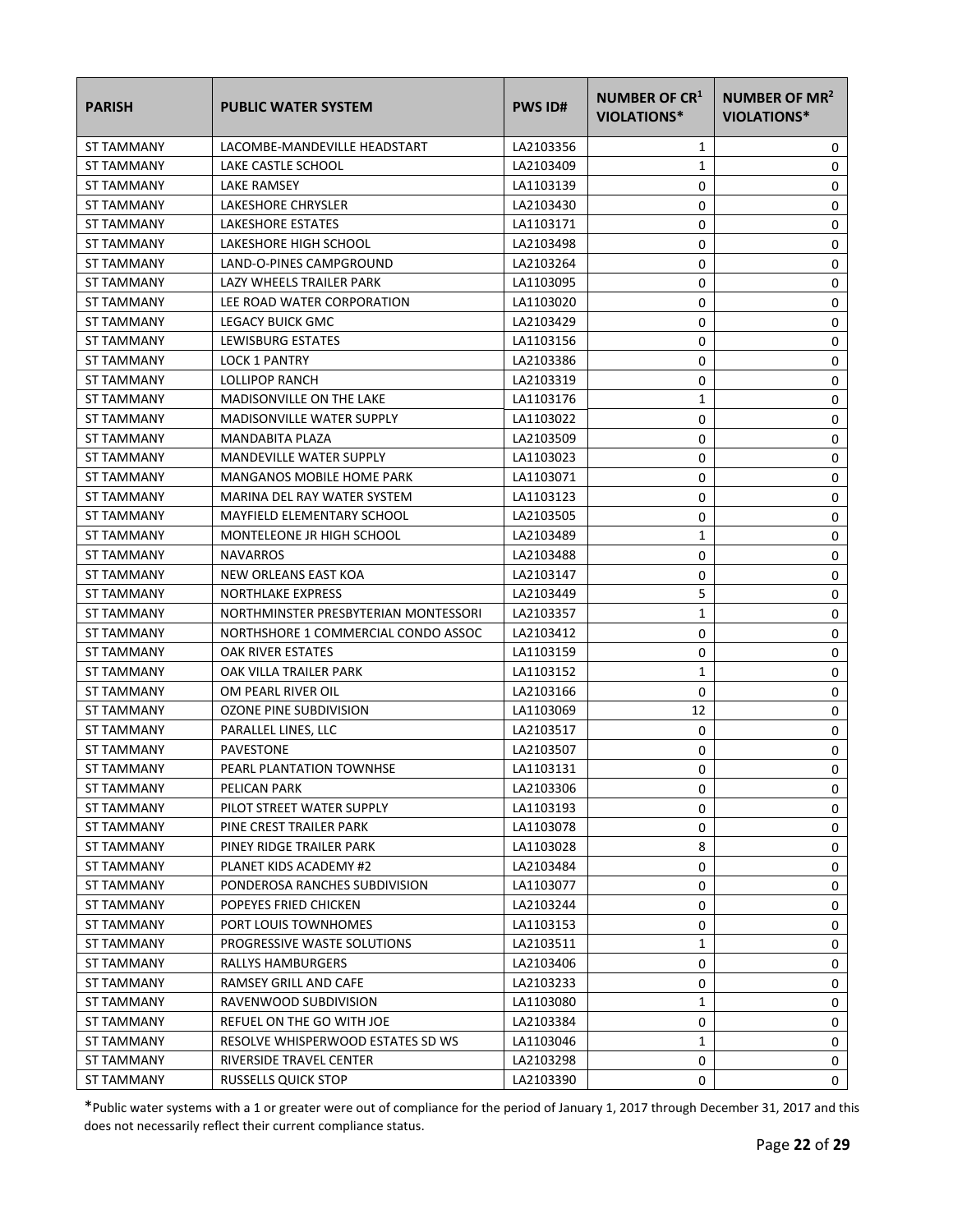| <b>PARISH</b>     | <b>PUBLIC WATER SYSTEM</b>             | <b>PWS ID#</b> | <b>NUMBER OF CR1</b><br>VIOLATIONS* | NUMBER OF MR <sup>2</sup><br><b>VIOLATIONS*</b> |
|-------------------|----------------------------------------|----------------|-------------------------------------|-------------------------------------------------|
| ST TAMMANY        | S AND J RV PARK                        | LA1103175      | 1                                   | 0                                               |
| ST TAMMANY        | SAL & JUDYS WATER SUPPLY               | LA2103080      | 0                                   | 0                                               |
| <b>ST TAMMANY</b> | <b>SCUTTLEBUTT</b>                     | LA2103372      | 11                                  | 0                                               |
| ST TAMMANY        | SHADY PINES TRAILER PARK               | LA1103040      | 1                                   | 0                                               |
| ST TAMMANY        | SIXTH WARD CAFETERIA                   | LA2103378      | 0                                   | 0                                               |
| ST TAMMANY        | SIXTH WARD JR HIGH W S                 | LA2103239      | 0                                   | 0                                               |
| ST TAMMANY        | SLIDELL SEAFOOD                        | LA2103483      | 4                                   | 0                                               |
| ST TAMMANY        | SLIDELL WATER SUPPLY                   | LA1103041      | 0                                   | 0                                               |
| ST TAMMANY        | SLIDELL WATER SUPPLY SYSTEM NO. 2      | LA2103284      | $\mathbf{1}$                        | 0                                               |
| ST TAMMANY        | SOCIAL SECURITY ADMIN OFFICE           | LA2103518      | 0                                   | 0                                               |
| ST TAMMANY        | SOUTHERN COMFORT LOUNGE                | LA2103515      | 0                                   | 0                                               |
| ST TAMMANY        | SOUTHERN MANOR M H P                   | LA1103111      | 1                                   | 0                                               |
| ST TAMMANY        | ST JOSEPH ABBEY                        | LA1103032      | 1                                   | 0                                               |
| ST TAMMANY        | ST TAM PARISH - CHRISTWOOD LIVING      | LA1103158      | 0                                   | 0                                               |
| ST TAMMANY        | ST TAM PARISH - NORTHLAKE BEHAVIORAL   | LA1103039      | 0                                   | 0                                               |
| ST TAMMANY        | ST TAM PARISH - ST GERTRUDE            | LA1103154      | 0                                   | 0                                               |
| <b>ST TAMMANY</b> | ST TAM PARISH - ABITA LAKES            | LA1103173      | 0                                   | 0                                               |
| ST TAMMANY        | ST TAM PARISH - ALTON                  | LA1103145      | 0                                   | 0                                               |
| ST TAMMANY        | ST TAM PARISH - BRIARWOOD TERRACE      | LA1103079      | 0                                   | 0                                               |
| ST TAMMANY        | ST TAM PARISH - CAMP SALMEN            | LA2103501      | 0                                   | 0                                               |
| ST TAMMANY        | ST TAM PARISH - CROSS GATES SD         | LA1103053      | $\mathbf{1}$                        | 1                                               |
| ST TAMMANY        | ST TAM PARISH - INDIAN TRACE           | LA1103162      | 0                                   | 0                                               |
| ST TAMMANY        | ST TAM PARISH - LAKE HILLS VILLAGE     | LA1103128      | 0                                   | 0                                               |
| ST TAMMANY        | ST TAM PARISH - MEADOWLAKE SUBDIVISION | LA1103146      | 1                                   | 0                                               |
| ST TAMMANY        | ST TAM PARISH - MEDCATH (LA HEART)     | LA2103476      | 0                                   | 0                                               |
| ST TAMMANY        | ST TAM PARISH - RIVER OAKS             | LA1103180      | 1                                   | 0                                               |
| ST TAMMANY        | ST TAM PARISH - TAMANEND               | LA1103199      | 0                                   | 0                                               |
| ST TAMMANY        | ST TAM PARISH- BEN THOMAS RD           | LA1103105      | 0                                   | 0                                               |
| ST TAMMANY        | ST TAM PARISH -NORTHRIDGE ESTATES      | LA1103181      | 0                                   | 0                                               |
| ST TAMMANY        | ST TAM PARISH PINELAND PARK SUBD       | LA1103093      | 0                                   | 0                                               |
| ST TAMMANY        | ST TAM PARISH SALVATION MANOR ST JOE   | LA1103184      | 0                                   | 0                                               |
| ST TAMMANY        | ST TAM PARISH-BEDICO CREEK             | LA1103191      | 0                                   | 0                                               |
| ST TAMMANY        | ST TAM PARISH-FAUBOURG-COQUILLE        | LA1103149      | 1                                   | 0                                               |
| <b>ST TAMMANY</b> | ST TAM PARISH-MADISONVILLE WOODS       | LA1103147      | 0                                   | 0                                               |
| ST TAMMANY        | ST TAM SCHOOL BOARD EDUCATION CENTER   | LA2103389      | 0                                   | 0                                               |
| ST TAMMANY        | ST TAMMANY RECREATION DISTRICT 2       | LA2103478      | 0                                   | 0                                               |
| ST TAMMANY        | ST TAMMANY WATER DIST 2                | LA1103033      | 0                                   | 0                                               |
| ST TAMMANY        | ST TAMMANY WATER DISTRICT 3            | LA1103056      | 0                                   | 0                                               |
| ST TAMMANY        | ST. SCHOLASTICA ATHLETIC FIELD         | LA2103519      | 0                                   | 0                                               |
| ST TAMMANY        | STARC                                  | LA2103340      | 0                                   | 0                                               |
| ST TAMMANY        | STARC FREAMAUX                         | LA2103525      | 0                                   | 0                                               |
| ST TAMMANY        | STATE POLICE TROOP L                   | LA2103094      | 0                                   | 0                                               |
| ST TAMMANY        | <b>SUN WATER SUPPLY</b>                | LA1103038      | 5                                   | 0                                               |
| ST TAMMANY        | T RIVERS                               | LA2103496      | 7                                   | 0                                               |
| <b>ST TAMMANY</b> | <b>TABIS HOUSE</b>                     | LA2103494      | 0                                   | 0                                               |
| ST TAMMANY        | TAMMANY MOBILE HOME PARK               | LA1103042      | 9                                   | 0                                               |
| ST TAMMANY        | TAMMANY SUPPLY WATER SYSTEM            | LA2103521      | 0                                   | 0                                               |
| ST TAMMANY        | TCHEFUNCTA CLUB ESTATES                | LA1103043      | 1                                   | 0                                               |
| ST TAMMANY        | TESI BEAU PRE                          | LA1103134      | 1                                   | 0                                               |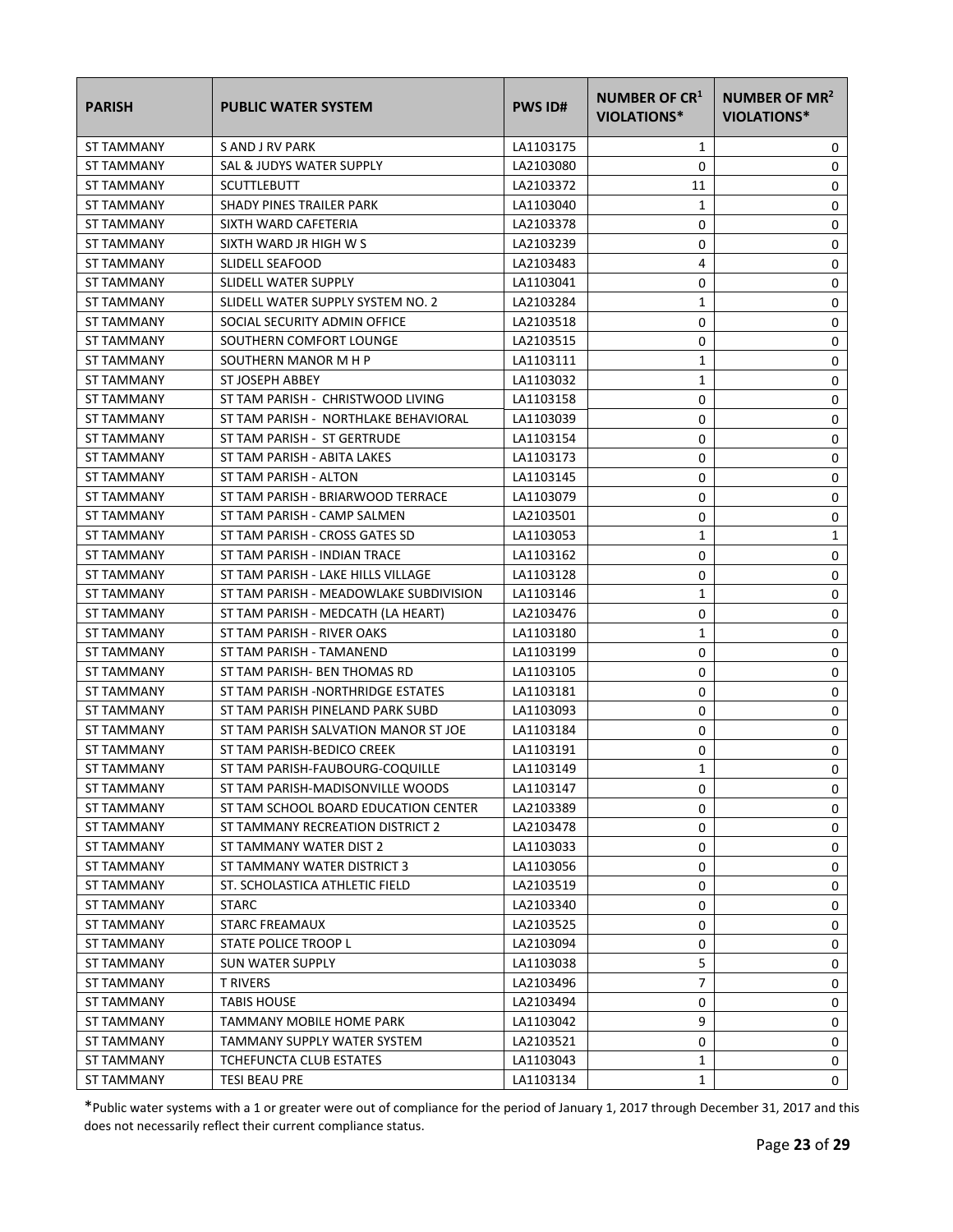| <b>PARISH</b>     | <b>PUBLIC WATER SYSTEM</b>               | <b>PWS ID#</b> | NUMBER OF CR <sup>1</sup><br>VIOLATIONS* | NUMBER OF MR <sup>2</sup><br><b>VIOLATIONS*</b> |
|-------------------|------------------------------------------|----------------|------------------------------------------|-------------------------------------------------|
| ST TAMMANY        | <b>TESI CHERRYWOOD</b>                   | LA1103129      | 0                                        | 0                                               |
| ST TAMMANY        | <b>TESI RIGOLETS ESTATES</b>             | LA1103122      | 0                                        | 0                                               |
| <b>ST TAMMANY</b> | <b>TESI RIGOLETS HARBOR</b>              | LA1103144      | 0                                        | 0                                               |
| ST TAMMANY        | THE LITTLE ACADEMY                       | LA2103318      | 0                                        | 0                                               |
| ST TAMMANY        | THE MEADOWS                              | LA1103106      | 0                                        | 0                                               |
| ST TAMMANY        | THE RESTAURANT                           | LA2103436      | 0                                        | 0                                               |
| ST TAMMANY        | TIMBERLAND MOBILE HOME PARK              | LA1103194      | 0                                        | 0                                               |
| ST TAMMANY        | TOWN OF PEARL RIVER                      | LA1103157      | 0                                        | $\mathbf 0$                                     |
| ST TAMMANY        | <b>TOYOTA OF SLIDELL</b>                 | LA2103427      | 0                                        | 0                                               |
| ST TAMMANY        | TRINITY MARINE GROUP                     | LA2103343      | 0                                        | 0                                               |
| ST TAMMANY        | TULANE UNIVERSITY PRIMATE CENTER         | LA2103216      | 0                                        | 0                                               |
| ST TAMMANY        | <b>TWO SISTERS BILLIARDS</b>             | LA2103379      | 0                                        | 0                                               |
| ST TAMMANY        | UPPERROOM BIBLE CHURCH INC               | LA2103497      | 4                                        | 1                                               |
| ST TAMMANY        | US FISH & WILDLIFE HQ                    | LA2103479      | 4                                        | 0                                               |
| ST TAMMANY        | UTILITIES INC - GREEN BRIER WATER SUPPLY | LA1103130      | 0                                        | 0                                               |
| ST TAMMANY        | UTILITIES INC - HUNTWYCK VILLAGE         | LA1103073      | 0                                        | 0                                               |
| ST TAMMANY        | UTILITIES INC - KINGSPOINT SUBDIVISION   | LA1103055      | 1                                        | 0                                               |
| ST TAMMANY        | UTILITIES INC - LAKE VILLAGE SD          | LA1103064      | 0                                        | 0                                               |
| ST TAMMANY        | UTILITIES INC - MAGNOLIA FOREST SUBD     | LA1103054      | 0                                        | 0                                               |
| ST TAMMANY        | UTILITIES INC - NORTH PARK WATER SUPPLY  | LA1103124      | 0                                        | $\mathbf 0$                                     |
| ST TAMMANY        | UTILITIES INC - OAKMONT SUBD             | LA1103108      | 0                                        | 0                                               |
| ST TAMMANY        | UTILITIES INC - QUAIL RIDGE SUBDIVISION  | LA1103074      | 1                                        | 0                                               |
| ST TAMMANY        | UTILITIES INC - WOODRIDGE SUBDIVISION    | LA1103075      | 0                                        | 0                                               |
| ST TAMMANY        | VALUE TRAVEL INN, INC                    | LA2103241      | 0                                        | 0                                               |
| ST TAMMANY        | VILLAGE GUTHRIE SUBDIVISION              | LA1103066      | 0                                        | 0                                               |
| ST TAMMANY        | VILLAGES OF BOCAGE- MADISONVILLE         | LA1103195      | 0                                        | 0                                               |
| ST TAMMANY        | <b>VINTAGE COURT</b>                     | LA2103503      | 0                                        | 0                                               |
| ST TAMMANY        | <b>WASTE MANAGEMENT</b>                  | LA2103373      | 0                                        | 0                                               |
| ST TAMMANY        | WINN DIXIE #1500                         | LA2103440      | 2                                        | 0                                               |
| TANGIPAHOA        | BAYWOOD ESTATES SUBD                     | LA1105045      | $\overline{7}$                           | 0                                               |
| <b>TANGIPAHOA</b> | <b>CHARLES ROSE MHP</b>                  | LA1105069      | 0                                        | 0                                               |
| TANGIPAHOA        | CITY OF HAMMOND WATER SYSTEM             | LA1105009      | 0                                        | 0                                               |
| TANGIPAHOA        | <b>COLONIAL INN MOTEL</b>                | LA2105089      | 0                                        | 0                                               |
| <b>TANGIPAHOA</b> | DOLLAR GENERAL STORE NO 13944            | LA2105126      | 0                                        | 0                                               |
| <b>TANGIPAHOA</b> | EASTERN HEIGHTS WATER WORKS              | LA1105003      | 3                                        | 0                                               |
| TANGIPAHOA        | EPISCOPAL CONFERENCE CTR A SPECIAL PLCE  | LA2105107      | 1                                        | 0                                               |
| TANGIPAHOA        | FLORIDA PAR JUV DETENTION CENTER         | LA1105081      | 0                                        | 0                                               |
| <b>TANGIPAHOA</b> | FLUKER CHAPEL WATER WORKS                | LA1105005      | 0                                        | 0                                               |
| <b>TANGIPAHOA</b> | <b>FSWC - HAMMOND HEIGHTS</b>            | LA1105010      | 0                                        | 0                                               |
| TANGIPAHOA        | <b>FSWC - OAKWOOD ESTATES</b>            | LA1105017      | 0                                        | 0                                               |
| <b>TANGIPAHOA</b> | <b>FSWC- BRADY PLACE</b>                 | LA1105091      | 1                                        | 0                                               |
| <b>TANGIPAHOA</b> | <b>FSWC- VELMA</b>                       | LA1105078      | 0                                        | 0                                               |
| TANGIPAHOA        | <b>FSWC-BANKSTON</b>                     | LA1105036      | 0                                        | 0                                               |
| TANGIPAHOA        | <b>GLENWOOD BAPTIST YOUTH CAMP</b>       | LA2105067      | 0                                        | 0                                               |
| TANGIPAHOA        | <b>GLOBAL WILDLIFE CENTER</b>            | LA2105103      | 1                                        | 0                                               |
| TANGIPAHOA        | HIGHWAY 51 MHP                           | LA1105088      | 0                                        | 0                                               |
| TANGIPAHOA        | INDEPENDENCE WATER SYSTEM                | LA1105012      | 0                                        | 0                                               |
| TANGIPAHOA        | KENTWOOD WATER SYSTEM                    | LA1105014      | 0                                        | 0                                               |
| TANGIPAHOA        | MANCHAC                                  | LA2105124      | 0                                        | 0                                               |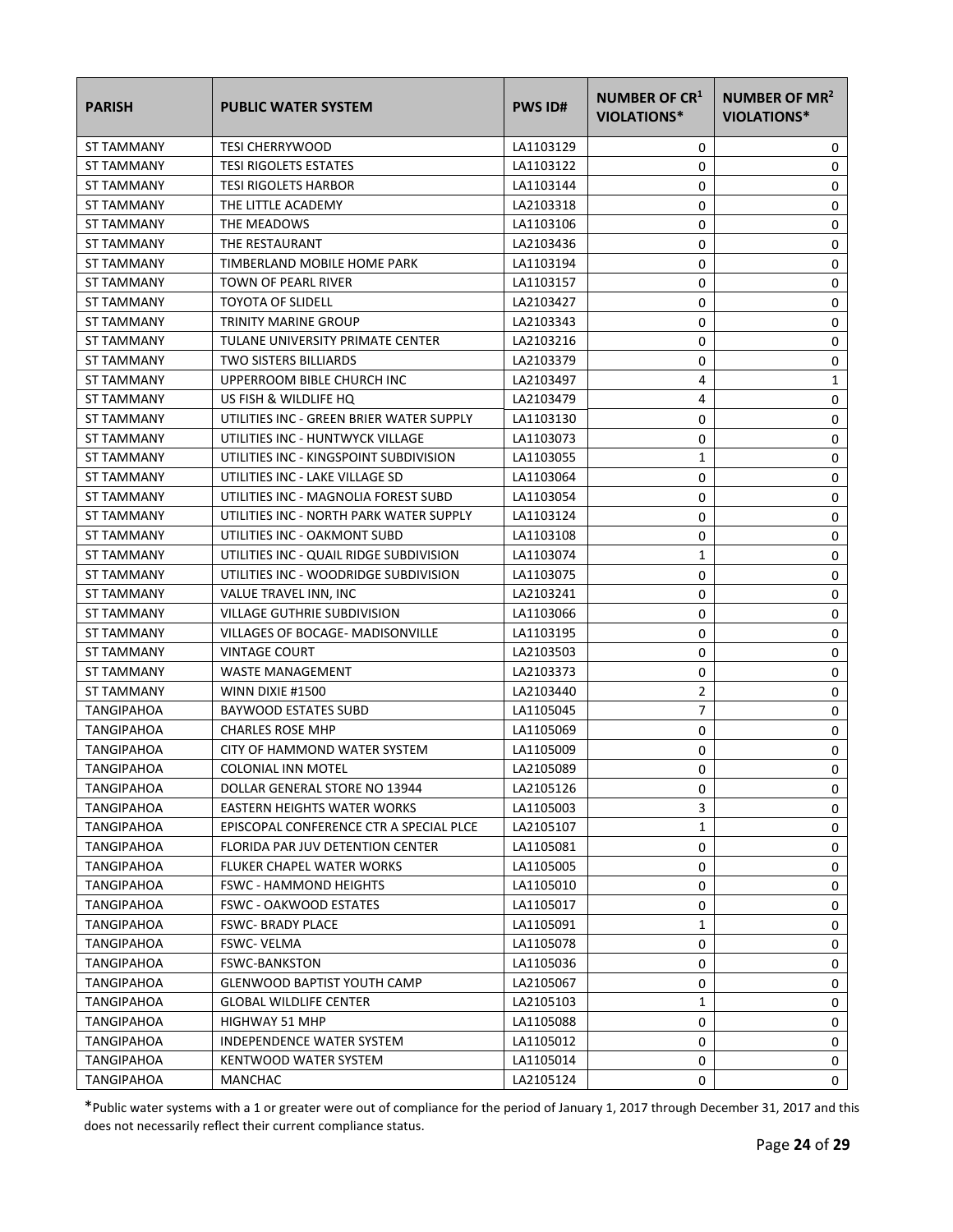| <b>PARISH</b>     | <b>PUBLIC WATER SYSTEM</b>                        | <b>PWS ID#</b> | NUMBER OF CR <sup>1</sup><br>VIOLATIONS* | NUMBER OF MR <sup>2</sup><br><b>VIOLATIONS*</b> |
|-------------------|---------------------------------------------------|----------------|------------------------------------------|-------------------------------------------------|
| TANGIPAHOA        | NORTH OAKS MEDICAL CENTER                         | LA2105051      | 1                                        | 0                                               |
| <b>TANGIPAHOA</b> | PONCHATOULA WATER SYSTEM                          | LA1105019      | 0                                        | 0                                               |
| TANGIPAHOA        | ROSELAND WATER SYSTEM                             | LA1105022      | 0                                        | 0                                               |
| <b>TANGIPAHOA</b> | SANDERSON FARMS, INC                              | LA2105004      | 1                                        | 0                                               |
| TANGIPAHOA        | SKINNEYS RESTAURANT                               | LA2105095      | 0                                        | 0                                               |
| <b>TANGIPAHOA</b> | SOUTHEAST BAPTIST ASSEMBLY                        | LA2105066      | 8                                        | 0                                               |
| TANGIPAHOA        | ST CHARLES MOBILE HOME PARK                       | LA1105067      | 0                                        | 0                                               |
| TANGIPAHOA        | TANGI MOBILE HOME PARK                            | LA1105042      | 0                                        | 0                                               |
| TANGIPAHOA        | TANGIPAHOA (SECOND WARD) WATER<br><b>DISTRICT</b> | LA1105077      | 0                                        | 0                                               |
| TANGIPAHOA        | TANGIPAHOA PARISH WATER DISTRICT                  | LA1105008      | 0                                        | 0                                               |
| TANGIPAHOA        | TICKFAW WATER SYSTEM                              | LA1105027      | 1                                        | 0                                               |
| TANGIPAHOA        | <b>TOWER TRAX</b>                                 | LA2105125      | 0                                        | 0                                               |
| TANGIPAHOA        | TOWN OF AMITE WATER SYSTEM                        | LA1105001      | 0                                        | 0                                               |
| TANGIPAHOA        | VILLAGE OF TANGIPAHOA WATER SYSTEM                | LA1105026      | 6                                        | 0                                               |
| TANGIPAHOA        | VIOLA MOBILE HOME PARK                            | LA1105084      | 0                                        | 0                                               |
| TANGIPAHOA        | <b>WESTVIEW WATER WORKS</b>                       | LA1105028      | 1                                        | 0                                               |
| TANGIPAHOA        | <b>WHITES SEAFOOD</b>                             | LA2105118      | 3                                        | 0                                               |
| <b>TANGIPAHOA</b> | <b>WOODSIDE MHP</b>                               | LA1105090      | 0                                        | 0                                               |
| <b>TANGIPAHOA</b> | YOGI BEARS JELLYSTONE PK                          | LA2105049      | 5                                        | 0                                               |
| <b>TENSAS</b>     | LAKE BRUIN WATER DISTRICT #1                      | LA1107001      | 1                                        | 0                                               |
| <b>TENSAS</b>     | NEWELLTON WATER SYSTEM                            | LA1107003      | 0                                        | 0                                               |
| <b>TENSAS</b>     | ST JOSEPH WATER SYSTEM                            | LA1107004      | $\overline{7}$                           | 0                                               |
| <b>TENSAS</b>     | TENSAS WATER DISTRICT ASSOCIATION                 | LA1107009      | 0                                        | 0                                               |
| <b>TENSAS</b>     | WATERPROOF WATER SYSTEM                           | LA1107005      | 0                                        | 0                                               |
| TERREBONNE        | HOUMA WATER TREATMENT SERVICE AREA                | LA1109001      | 0                                        | 0                                               |
| TERREBONNE        | SCHRIEVER WATER TREATMENT SERVICE AREA            | LA1109002      | 0                                        | 0                                               |
| <b>UNION</b>      | BERNICE WATER SYSTEM                              | LA1111001      | $\mathbf{1}$                             | 0                                               |
| <b>UNION</b>      | <b>CONCORD WATER SYSTEM</b>                       | LA1111022      | 0                                        | 0                                               |
| <b>UNION</b>      | <b>CORNEY WATER SYSTEM</b>                        | LA1111002      | 1                                        | 0                                               |
| <b>UNION</b>      | COX FERRY WATER SYSTEM                            | LA1111027      | 0                                        | 0                                               |
| <b>UNION</b>      | DARBONNE WS NORTH                                 | LA1111024      | 0                                        | 0                                               |
| <b>UNION</b>      | DARBONNE WS SOUTH                                 | LA1111023      | 0                                        | 0                                               |
| <b>UNION</b>      | DOWNSVILLE WATER SYSTEM                           | LA1111004      | 3                                        | 0                                               |
| <b>UNION</b>      | FARMERVILLE WATER SYSTEM                          | LA1111005      | 0                                        | 0                                               |
| <b>UNION</b>      | <b>HOLMESVILLE WATER SYSTEM</b>                   | LA1111008      | 0                                        | 0                                               |
| <b>UNION</b>      | JUNCTION CITY WATER SYSTEM                        | LA1111009      | 0                                        | 0                                               |
| <b>UNION</b>      | LINVILLE-HAILE WATER SYSTEM                       | LA1111010      | $\overline{2}$                           | 0                                               |
| <b>UNION</b>      | LITROE WATER SYSTEM                               | LA1111025      | $\overline{2}$                           | 0                                               |
| <b>UNION</b>      | <b>MARION WATER SYSTEM</b>                        | LA1111011      | $\overline{2}$                           | 0                                               |
| <b>UNION</b>      | POINT WILHITE WS                                  | LA1111012      | 0                                        | 0                                               |
| <b>UNION</b>      | RANDOLPH WATER SYSTEM                             | LA1111018      | 0                                        | 0                                               |
| <b>UNION</b>      | ROCKY BRANCH WATER SYSTEM                         | LA1111013      | 2                                        | 0                                               |
| <b>UNION</b>      | SALEM WATER SYSTEM                                | LA1111014      | 1                                        | 0                                               |
| <b>UNION</b>      | SARDIS WATER SYSTEM                               | LA1111021      | 0                                        | 0                                               |
| <b>UNION</b>      | TRI-WATER SYSTEM                                  | LA1111020      | 0                                        | 0                                               |
| <b>UNION</b>      | UNION PARISH WATERWORKS DISTRICT 1                | LA1111015      | 0                                        | $\overline{2}$                                  |
| <b>UNION</b>      | WARDS CHAPEL WATER SYSTEM                         | LA1111016      | 4                                        | 0                                               |
| <b>UNION</b>      | WEST STERLINGTON WATER SYSTEM                     | LA1111017      | 0                                        | 0                                               |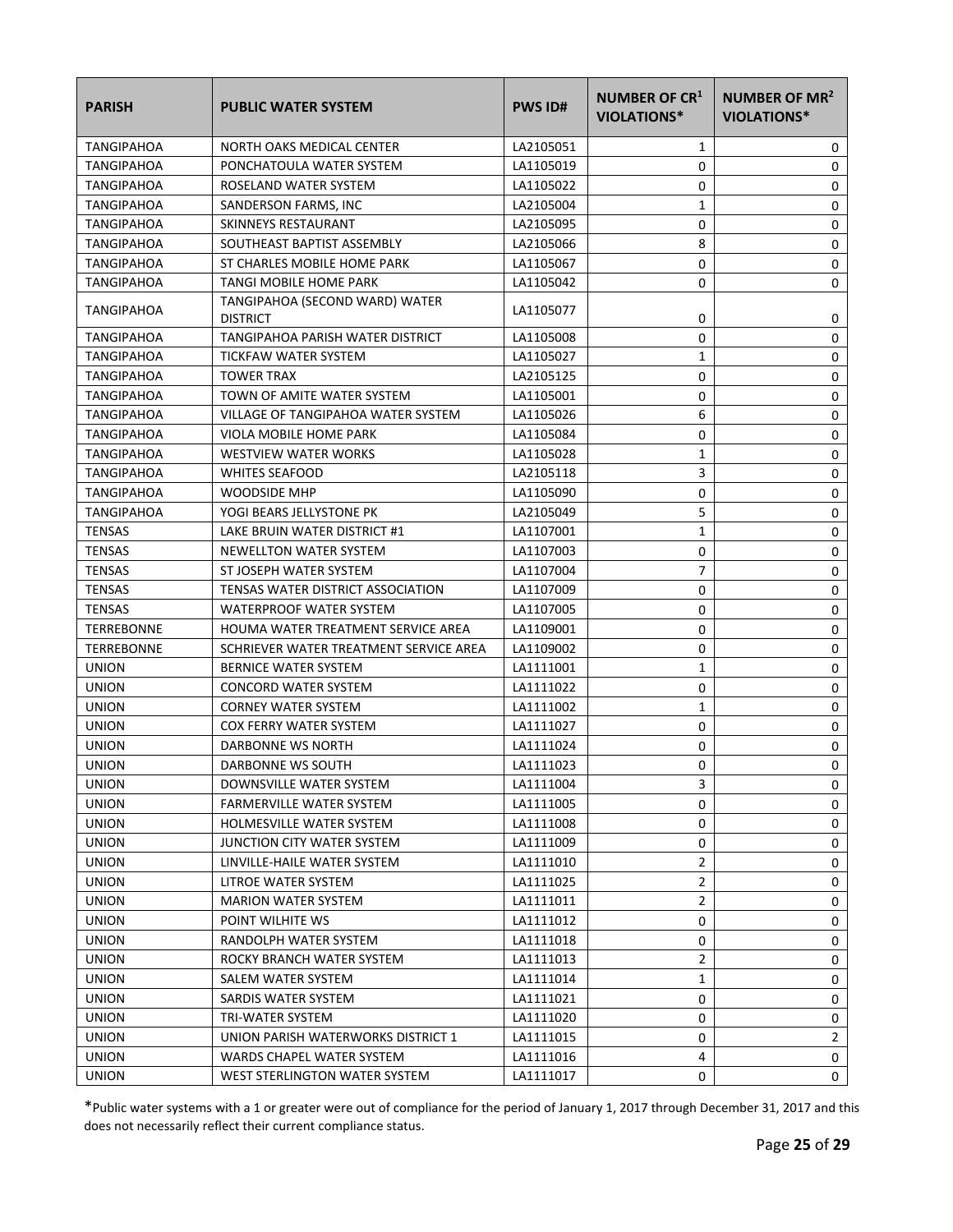| <b>PARISH</b>     | <b>PUBLIC WATER SYSTEM</b>                         | <b>PWS ID#</b> | NUMBER OF CR <sup>1</sup><br>VIOLATIONS* | <b>NUMBER OF MR<sup>2</sup></b><br>VIOLATIONS* |
|-------------------|----------------------------------------------------|----------------|------------------------------------------|------------------------------------------------|
| <b>VERMILION</b>  | CITY OF ABBEVILLE WATER SYSTEM                     | LA1113001      | 0                                        | 0                                              |
| <b>VERMILION</b>  | CITY OF KAPLAN WATER SYSTEM                        | LA1113009      | 0                                        | 0                                              |
| <b>VERMILION</b>  | <b>GRAND ISLE SHIPYARD WATER SYSTEM</b>            | LA2113279      | 0                                        | 0                                              |
| <b>VERMILION</b>  | LA MAISON DES CHENES WATER SYSTEM                  | LA2113276      | 0                                        | 0                                              |
| <b>VERMILION</b>  | MAGNOLIA PLANTATION WATER SYSTEM INC               | LA1113032      | 0                                        | 0                                              |
| <b>VERMILION</b>  | PECAN ISLAND WW DISTRICT NO 3                      | LA1113029      | 2                                        | 0                                              |
| <b>VERMILION</b>  | SOUTHEAST WW DISTRICT NO 2                         | LA1113031      | 0                                        | 0                                              |
| <b>VERMILION</b>  | TOWN OF DELCAMBRE WATER SYSTEM                     | LA1113004      | 0                                        | 0                                              |
| <b>VERMILION</b>  | TOWN OF ERATH WATER SYSTEM                         | LA1113005      | 0                                        | 0                                              |
| <b>VERMILION</b>  | TOWN OF GUEYDAN WATER SYSTEM                       | LA1113006      | 8                                        | 0                                              |
| <b>VERMILION</b>  | VILLAGE OF MAURICE WATER SYSTEM                    | LA1113019      | 0                                        | 0                                              |
| <b>VERMILION</b>  | WATER WORKS DISTRICT #1 OF VERMILION               | LA1113034      | 0                                        | 0                                              |
| <b>VERNON</b>     | CITY OF LEESVILLE WATER SYSTEM                     | LA1115019      | 1                                        | 0                                              |
| <b>VERNON</b>     | <b>CRAVENS HANDI STOP</b>                          | LA2115128      | 0                                        | 0                                              |
| <b>VERNON</b>     | EAST CENTRAL VERNON WATER SYSTEM                   | LA1115117      | 0                                        | 0                                              |
| <b>VERNON</b>     | EMPIRE POINT COMMUNITY WATER SYSTEM                | LA1115047      | 0                                        | 0                                              |
| <b>VERNON</b>     | <b>EVANS SCHOOL</b>                                | LA2115003      | 0                                        | 0                                              |
| <b>VERNON</b>     | FORT POLK NORTH HOUSING WATER SYSTEM               | LA1115087      | 0                                        | 0                                              |
| <b>VERNON</b>     | FORT POLK NORTH WATER SYSTEM                       | LA1115064      | 0                                        | 0                                              |
| <b>VERNON</b>     | FORT POLK SOUTH WATER SYSTEM                       | LA1115065      | 0                                        | 0                                              |
| <b>VERNON</b>     | <b>FOX STOP LLC</b>                                | LA2115130      | 1                                        | 0                                              |
| <b>VERNON</b>     | NEW LLANO WATER DEPARTMENT                         | LA1115022      | $\overline{2}$                           | 0                                              |
| <b>VERNON</b>     | PITKIN WATER SYSTEM                                | LA1115026      | 0                                        | 0                                              |
| <b>VERNON</b>     | SANDY HILL WATER & SEWER                           | LA1115090      | 4                                        | 0                                              |
| <b>VERNON</b>     | SOUTH VERNON PARISH WATERWORKS<br><b>DISTRICT</b>  | LA1115118      | 0                                        | 0                                              |
| <b>VERNON</b>     | TOWN OF HORNBECK WATER SYSTEM                      | LA1115016      | 0                                        | 0                                              |
| <b>VERNON</b>     | TOWN OF ROSEPINE WATER SYSTEM                      | LA1115028      | 0                                        | 0                                              |
| <b>VERNON</b>     | US FORESTRY FULLERTON RECREATION AREA              | LA2115011      | 0                                        | 0                                              |
| <b>VERNON</b>     | VERNON PARISH WATER AND SEWER<br><b>COMMISSION</b> | LA1115071      | 0                                        | 0                                              |
| <b>VERNON</b>     | VILLAGE OF ANACOCO                                 | LA1115001      | 0                                        | 0                                              |
| <b>VERNON</b>     | VILLAGE OF SIMPSON WATER SYSTEM                    | LA1115032      | 0                                        | 0                                              |
| VERNON            | WEST VERNON PARISH WATERWORKS DISTRICT             | LA1115121      | 0                                        | 0                                              |
| WASHINGTON        | 29 PALMS TRAILER PARK                              | LA1117023      | 7                                        | 5                                              |
| <b>WASHINGTON</b> | <b>450 QUICK STOP</b>                              | LA2117125      | 1                                        | 0                                              |
| <b>WASHINGTON</b> | ANGIE WATER SUPPLY                                 | LA1117008      | 0                                        | 0                                              |
| <b>WASHINGTON</b> | <b>BO S STEAKHOUSE</b>                             | LA2117100      | 5                                        | 0                                              |
| <b>WASHINGTON</b> | <b>BOGUE CHITTO STATE PARK- BOTTOMLAND</b>         | LA2117199      | 0                                        | 0                                              |
| <b>WASHINGTON</b> | <b>BOGUE CHITTO STATE PARK- CABINS</b>             | LA2117200      | 0                                        | 0                                              |
| WASHINGTON        | <b>BOGUE CHITTO STATE PARK- UPLAND</b><br>CAMPGROU | LA2117198      | 0                                        | 0                                              |
| <b>WASHINGTON</b> | <b>BOGUE-LUSA WATER WORKS DISTRICT</b>             | LA1117009      | 0                                        | 0                                              |
| <b>WASHINGTON</b> | <b>BOURNES SEAFOOD</b>                             | LA2117030      | 0                                        | 0                                              |
| <b>WASHINGTON</b> | CITY OF BOGALUSA WATER SYSTEM                      | LA1117001      | 0                                        | 0                                              |
| <b>WASHINGTON</b> | COCONUTZ DAIQUIRIES                                | LA2117195      | 0                                        | 0                                              |
| <b>WASHINGTON</b> | DOLLAR GENERAL HWY 25                              | LA2117202      | 0                                        | 0                                              |
| WASHINGTON        | DOLLAR GENERAL STORE NO 15137                      | LA2117201      | 0                                        | 0                                              |
| WASHINGTON        | <b>ENON ELEMENTARY SCHOOL</b>                      | LA2117015      | 0                                        | 0                                              |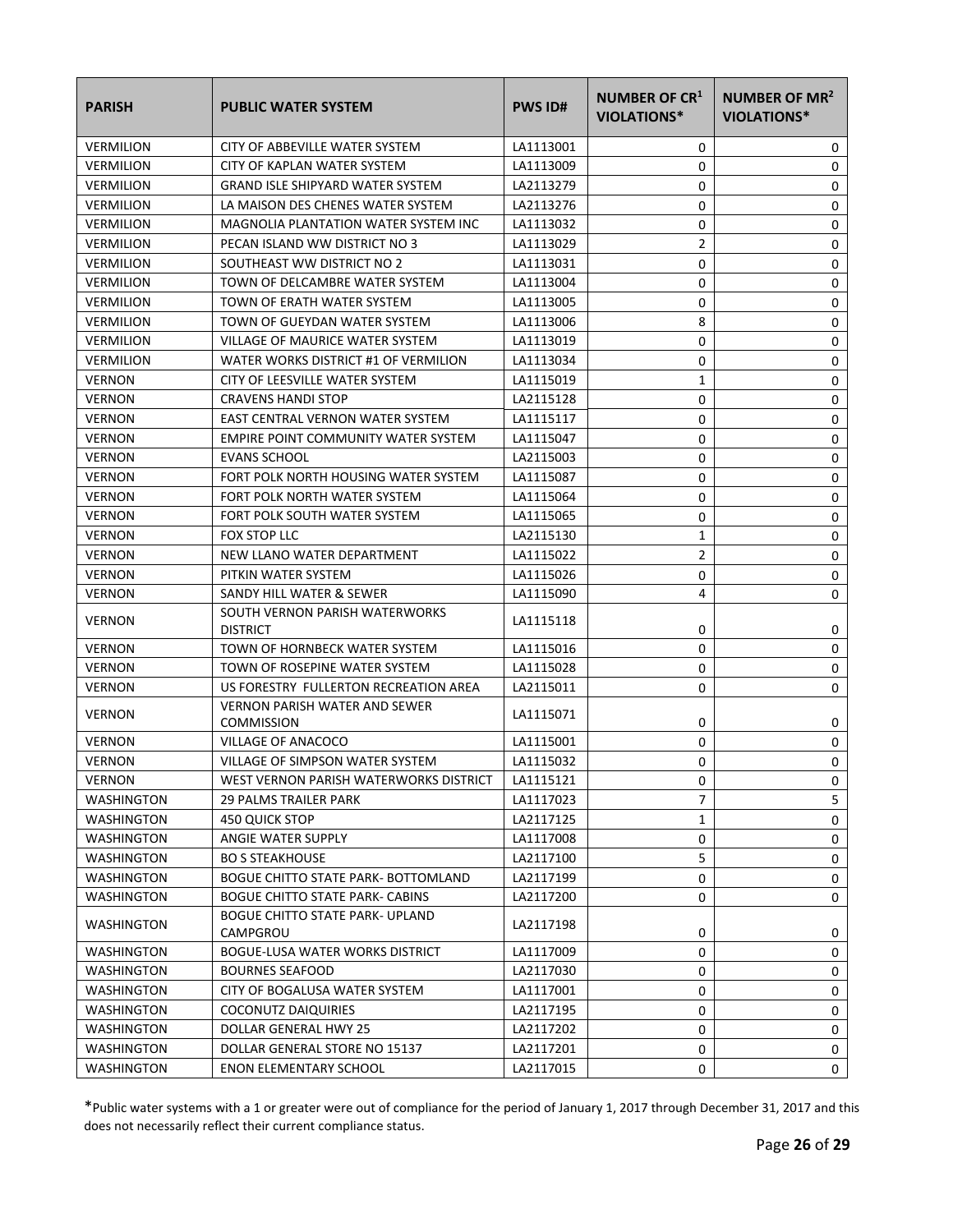| <b>PARISH</b>     | <b>PUBLIC WATER SYSTEM</b>           | <b>PWS ID#</b> | NUMBER OF CR <sup>1</sup><br>VIOLATIONS* | NUMBER OF MR <sup>2</sup><br><b>VIOLATIONS*</b> |
|-------------------|--------------------------------------|----------------|------------------------------------------|-------------------------------------------------|
| <b>WASHINGTON</b> | <b>ENON QUICK SHOP LLC</b>           | LA2117093      | 1                                        | 0                                               |
| WASHINGTON        | HAPPY ACRES MOBILE HOME PARK         | LA1117024      | 0                                        | 0                                               |
| <b>WASHINGTON</b> | <b>ISABEL GROCERY &amp; CAFE</b>     | LA2117097      | 0                                        | 0                                               |
| WASHINGTON        | LIL ANGELS DAYCARE                   | LA2117196      | 0                                        | 0                                               |
| <b>WASHINGTON</b> | LIL LANDERS BAR                      | LA2117184      | 3                                        | 0                                               |
| <b>WASHINGTON</b> | <b>MOUNT HERMON WATER DISTRICT</b>   | LA1117021      | 0                                        | 0                                               |
| <b>WASHINGTON</b> | PAPA JS HWY MART                     | LA2117109      | 0                                        | 0                                               |
| <b>WASHINGTON</b> | <b>RON SON BEAR</b>                  | LA1117022      | 0                                        | 0                                               |
| <b>WASHINGTON</b> | <b>RURAL FRANKLINTON WATER</b>       | LA1117003      | 0                                        | 0                                               |
| <b>WASHINGTON</b> | S AND P TRUCK STOP                   | LA2117181      | 12                                       | 0                                               |
| <b>WASHINGTON</b> | SANDSTONE LAKE WATER SUPPLY          | LA1117127      | 0                                        | 0                                               |
| <b>WASHINGTON</b> | THE LOUISIANA CASTLE                 | LA2117191      | 2                                        | 0                                               |
| WASHINGTON        | TOWN OF FRANKLINTON WATER SYSTEM     | LA1117002      | 0                                        | 0                                               |
| WASHINGTON        | UTILITIES INC - NORTH FOLSOM HILLS   | LA1117026      | 0                                        | 0                                               |
| <b>WASHINGTON</b> | VARNADO WATER WORKS                  | LA1117006      | 0                                        | 0                                               |
| WASHINGTON        | VARNADO WATER WORKS - PINE           | LA1117025      | 0                                        | 0                                               |
| <b>WASHINGTON</b> | <b>WARNERTON QUICK STOP</b>          | LA2117186      | 2                                        | 0                                               |
| <b>WASHINGTON</b> | WILLA VILLA MOBILE HOME              | LA1117019      | 0                                        | 0                                               |
| <b>WASHINGTON</b> | <b>WINDMILL NURSERY</b>              | LA2117178      | 0                                        | 0                                               |
| <b>WEBSTER</b>    | <b>BISTINEAU STATE PARK #1</b>       | LA2119001      | 2                                        | 0                                               |
| WEBSTER           | <b>BISTINEAU STATE PARK #2</b>       | LA2119002      | 2                                        | 0                                               |
| <b>WEBSTER</b>    | <b>BISTINEAU WATER SYSTEM</b>        | LA1119001      | 0                                        | 0                                               |
| WEBSTER           | <b>BLOCKER WATER SYSTEM</b>          | LA1119002      | 0                                        | 0                                               |
| <b>WEBSTER</b>    | <b>CENTRAL WATER SYSTEM</b>          | LA1119003      | 1                                        | 0                                               |
| WEBSTER           | COTTON VALLEY WATER SYSTEM           | LA1119004      | 1                                        | 1                                               |
| <b>WEBSTER</b>    | <b>CULLEN WATER SYSTEM</b>           | LA1119005      | 0                                        | 0                                               |
| <b>WEBSTER</b>    | DIXIE INN WATER SYSTEM               | LA1119006      | 0                                        | 0                                               |
| <b>WEBSTER</b>    | DIXIE OVERLAND WATER SYSTEM          | LA1119007      | 0                                        | 0                                               |
| <b>WEBSTER</b>    | DORCHEAT ACRES WATER SYSTEM          | LA1119032      | 0                                        | 0                                               |
| <b>WEBSTER</b>    | DOYLINE WATERWORKS DISTRICT 1        | LA1119008      | 0                                        | 0                                               |
| <b>WEBSTER</b>    | DUBBERLY WATER SYSTEM                | LA1119009      | 0                                        | 0                                               |
| WEBSTER           | <b>GERMANTOWN WATER SYSTEM</b>       | LA1119011      | 2                                        | 0                                               |
| <b>WEBSTER</b>    | <b>GILARK WATER SYSTEM</b>           | LA1119012      | 3                                        | 0                                               |
| WEBSTER           | GIL-GAL WATER SYSTEM                 | LA1119034      | 0                                        | 0                                               |
| WEBSTER           | <b>HEFLIN WATER SYSTEM</b>           | LA1119013      | 0                                        | 0                                               |
| WEBSTER           | HORSE SHOE ROAD WATER SYSTEM         | LA1119015      | 0                                        | 0                                               |
| WEBSTER           | JENKINS COMMUNITY WATER SYSTEM       | LA1119016      | 0                                        | 0                                               |
| WEBSTER           | LAKESIDE RV PARK                     | LA2119021      | $\overline{2}$                           | 0                                               |
| WEBSTER           | LETON WATER SYSTEM                   | LA1119017      | 0                                        | 0                                               |
| WEBSTER           | MCINTYRE WATER SYSTEM                | LA1119019      | 5                                        | 0                                               |
| WEBSTER           | MIDWAY WATER SYSTEM                  | LA1119020      | 0                                        | 0                                               |
| WEBSTER           | MINDEN WATER SYSTEM                  | LA1119021      | 0                                        | 0                                               |
| WEBSTER           | MUDDY BOTTOMS ATV AND REC PARK       | LA2119023      | 1                                        | 0                                               |
| WEBSTER           | NORTH WEBSTER PARISH INDUSTRIAL PARK | LA2119011      | 2                                        | 0                                               |
| WEBSTER           | PALMETTO WATER WORKS INC             | LA1119022      | 0                                        | 0                                               |
| WEBSTER           | PLEASANT VALLEY WATER SYSTEM         | LA1119023      | 1                                        | 0                                               |
| WEBSTER           | SALT WORKS WATER SYSTEM              | LA1119024      | 0                                        | 0                                               |
| WEBSTER           | SAREPTA WATER WORKS DISTRICT         | LA1119025      | 0                                        | 0                                               |
| WEBSTER           | SHONGALOO WATER SYSTEM               | LA1119026      | 0                                        | $\mathbf 0$                                     |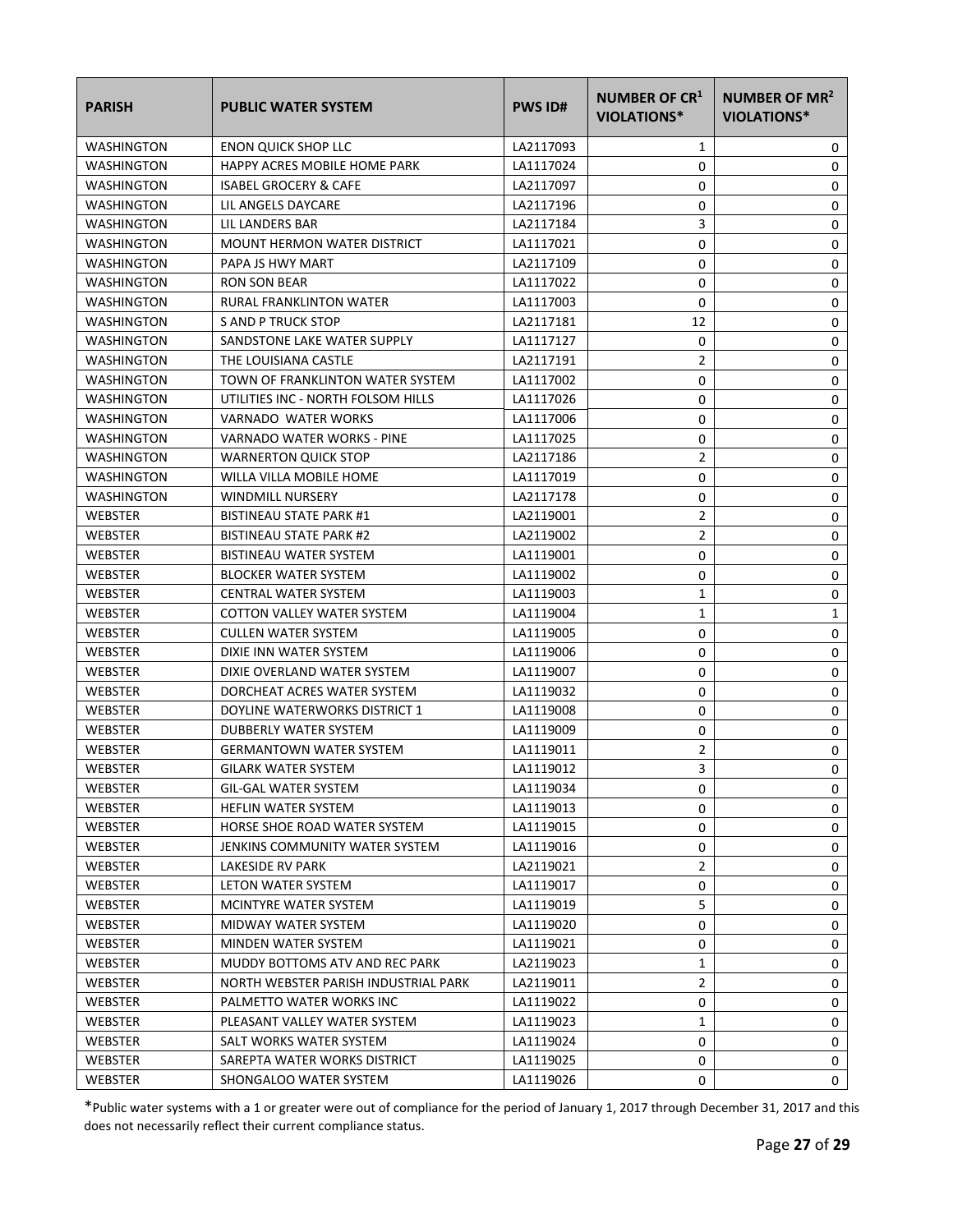| <b>PARISH</b>                     | <b>PUBLIC WATER SYSTEM</b>                 | <b>PWS ID#</b> | <b>NUMBER OF CR1</b><br>VIOLATIONS* | NUMBER OF MR <sup>2</sup><br><b>VIOLATIONS*</b> |
|-----------------------------------|--------------------------------------------|----------------|-------------------------------------|-------------------------------------------------|
| WEBSTER                           | SIBLEY WATER SYSTEM                        | LA1119027      | 3                                   | 0                                               |
| <b>WEBSTER</b>                    | SPRINGHILL WATER SYSTEM                    | LA1119028      | 0                                   | 0                                               |
| <b>WEBSTER</b>                    | ST JAMES WATER SYSTEM                      | LA1119035      | 0                                   | 0                                               |
| WEBSTER                           | STATE LINE WATER SYSTEM                    | LA1119029      | 0                                   | 0                                               |
| <b>WEBSTER</b>                    | STATE OF LA MILITARY DEPT - CAMP MINDEN    | LA1119018      | 0                                   | 0                                               |
| WEBSTER                           | THIRSTYS DRIVE THRU                        | LA2119022      | 0                                   | 0                                               |
| WEBSTER                           | THOMASVILLE WATER SYSTEM                   | LA1119030      | 0                                   | 0                                               |
| WEBSTER                           | UNION GROVE WATER SYSTEM                   | LA1119031      | 0                                   | 0                                               |
| <b>WEST BATON</b><br><b>ROUGE</b> | PORT ALLEN WATER SYSTEM                    | LA1121014      | 1                                   | 0                                               |
| <b>WEST BATON</b><br><b>ROUGE</b> | PORT OF GREATER BATON ROUGE                | LA2121007      | 0                                   | 0                                               |
| <b>WEST BATON</b><br><b>ROUGE</b> | SID RICHARDSON CARBON PLANT                | LA2121008      | 0                                   | 0                                               |
| <b>WEST BATON</b><br><b>ROUGE</b> | WBR DISTRICT 4 - ARBROTH                   | LA1121026      | 0                                   | 0                                               |
| <b>WEST BATON</b><br><b>ROUGE</b> | WBR DISTRICT 4 - HOLIDAY INN               | LA1121024      | 0                                   | 0                                               |
| <b>WEST BATON</b><br><b>ROUGE</b> | WBR DISTRICT 4 -SECTION ROAD WINTERVILLE   | LA1121027      | 0                                   | 0                                               |
| <b>WEST BATON</b><br><b>ROUGE</b> | WBR PUBLIC UTILITIES                       | LA1121008      | 0                                   | 0                                               |
| <b>WEST BATON</b><br>ROUGE        | WEST BATON ROUGE WATER WORKS DISTRICT<br>2 | LA1121018      | 0                                   | 0                                               |
| <b>WEST CARROLL</b>               | EPPS WATER SYSTEM                          | LA1123001      | 0                                   | 0                                               |
| <b>WEST CARROLL</b>               | FISKE UNION WATER SYSTEM                   | LA1123002      | 0                                   | 0                                               |
| <b>WEST CARROLL</b>               | <b>GOODWILL WATER SYSTEM</b>               | LA1123004      | 2                                   | 0                                               |
| <b>WEST CARROLL</b>               | NEW CARROLL WATER SYSTEM                   | LA1123005      | 1                                   | 0                                               |
| <b>WEST CARROLL</b>               | OAK GROVE WATER SYSTEM                     | LA1123006      | 1                                   | 0                                               |
| <b>WEST CARROLL</b>               | PIONEER DARNELL WATER SYSTEM               | LA1123007      | 0                                   | 0                                               |
| <b>WEST CARROLL</b>               | VILLAGE OF FOREST WATER SYSTEM             | LA1123003      | 0                                   | 0                                               |
| <b>WEST FELICIANA</b>             | HOOD CONTAINER OF LA, LLC                  | LA2125008      | 0                                   | 0                                               |
| <b>WEST FELICIANA</b>             | LOUISIANA STATE PENITENTIARY               | LA1125005      | 0                                   | 0                                               |
| <b>WEST FELICIANA</b>             | TOWN OF ST FRANCISVILLE WATER SYSTEM       | LA1125006      | 0                                   | 0                                               |
| <b>WEST FELICIANA</b>             | TUNICA WATER SYSTEM                        | LA1125011      | 0                                   | 0                                               |
| <b>WEST FELICIANA</b>             | WEST FELICIANA CONSOL WWKS DISTRICT 13     | LA1125010      | 0                                   | 0                                               |
| <b>WINN</b>                       | ATLANTA WATER SUPPLY                       | LA1127001      | 0                                   | 0                                               |
| <b>WINN</b>                       | BACKWOOD VILLAGE WATER SYSTEM              | LA1127022      | 0                                   | 0                                               |
| <b>WINN</b>                       | CITY OF WINNFIELD WATER SYSTEM             | LA1127012      | 0                                   | 0                                               |
| <b>WINN</b>                       | HUDSON GAARS MILL WATER SYSTEM             | LA1127015      | 0                                   | 0                                               |
| <b>WINN</b>                       | HWY 84 WEST WATER SUPPLY                   | LA1127007      | 0                                   | 0                                               |
| <b>WINN</b>                       | JOYCE WATER SUPPLY                         | LA1127008      | 3                                   | 0                                               |
| <b>WINN</b>                       | PLEASANT HILLS-CROSSROADS WATER SYSTEMS    | LA1127023      | 0                                   | 0                                               |
| <b>WINN</b>                       | TANNEHILL WATER SYSTEM                     | LA1127017      | 0                                   | 0                                               |
| <b>WINN</b>                       | US FORESTRY - GUM SPRINGS                  | LA2127003      | 4                                   | 0                                               |
| <b>WINN</b>                       | VILLAGE OF CALVIN WATER SYSTEM             | LA1127002      | 0                                   | 0                                               |
| <b>WINN</b>                       | VILLAGE OF DODSON WATER SYSTEM             | LA1127005      | 2                                   | 0                                               |
| <b>WINN</b>                       | VILLAGE OF SIKES WATER SYSTEM              | LA1127010      | 0                                   | 0                                               |
| <b>WINN</b>                       | WEST FRASER (SOUTH) INC                    | LA2127009      | $\overline{2}$                      | 0                                               |
| <b>WINN</b>                       | WEST WINN WATER SYSTEM INC                 | LA1127011      | 0                                   | 0                                               |